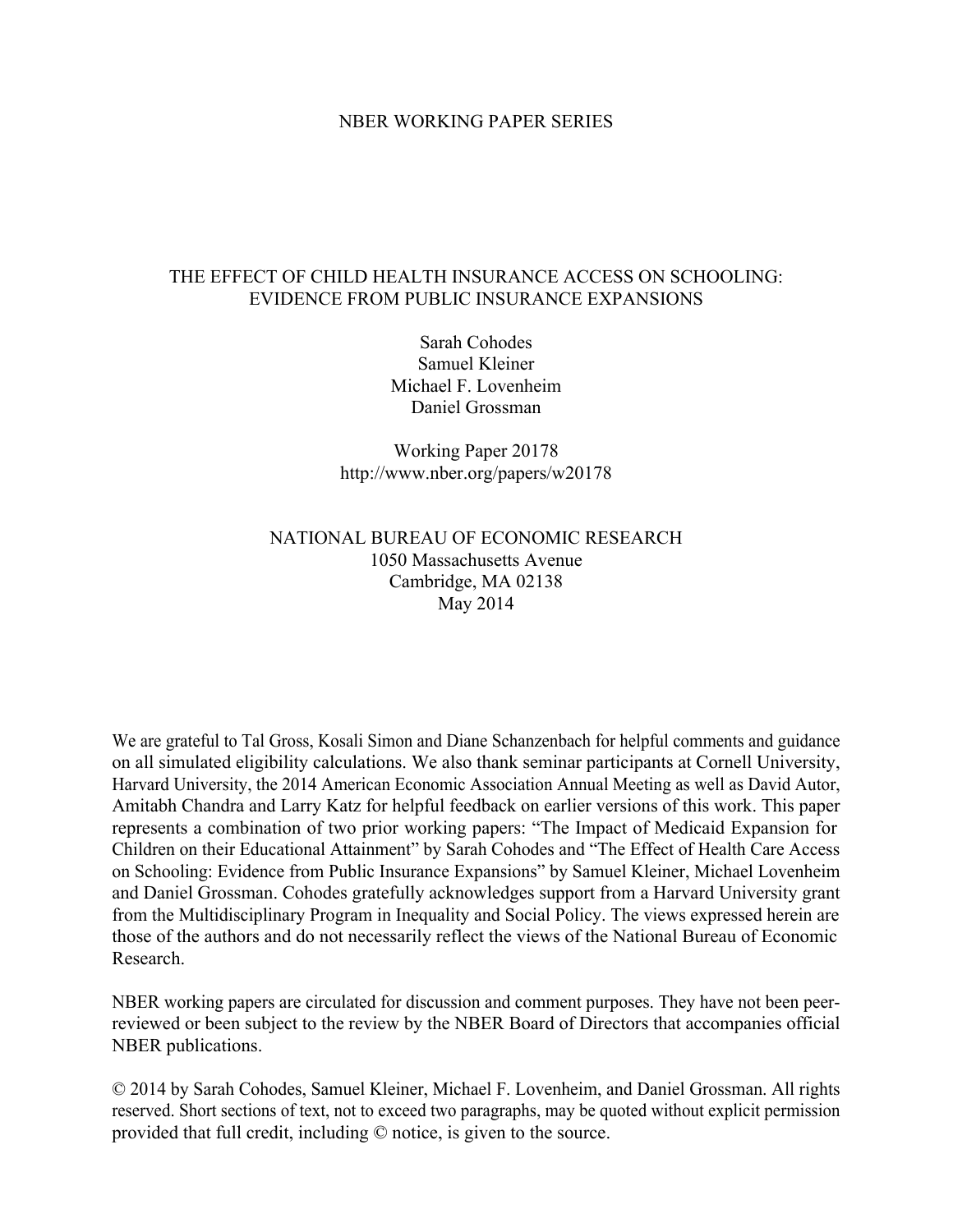The Effect of Child Health Insurance Access on Schooling: Evidence from Public Insurance **Expansions** Sarah Cohodes, Samuel Kleiner, Michael F. Lovenheim, and Daniel Grossman NBER Working Paper No. 20178 May 2014 JEL No. H51,H52,I13,I21,I28

## **ABSTRACT**

Public health insurance programs comprise a large share of federal and state government expenditure, and these programs are due to be expanded as part of the 2010 Affordable Care Act. Despite a large literature on the effects of these programs on health care utilization and health outcomes, little prior work has examined the long-term effects of these programs and resultant health improvements on important outcomes, such as educational attainment. We contribute to filling this gap in the literature by examining the effects of the public insurance expansions among children in the 1980s and 1990s on their future educational attainment. Our findings indicate that expanding health insurance coverage for low-income children has large effects on high school completion, college attendance and college completion. These estimates are robust to only using federal Medicaid expansions, and they are mostly due to expansions that occur when the children are older (i.e., not newborns). We present suggestive evidence that better health is one of the mechanisms driving our results by showing that Medicaid eligibility when young translated into better teen health. Overall, our results indicate that the long-run benefits of public health insurance are substantial.

Sarah Cohodes John F. Kennedy School of Government Harvard University 79 JFK Street Cambridge, MA 02138 cohodes@fas.harvard.edu

Samuel Kleiner Cornell University College of Human Ecology 108 Martha Van Rensselaer Hall Ithaca, NY 14853 and NBER skleiner@cornell.edu

Michael F. Lovenheim Department of Policy Analysis and Management Cornell University 102 Martha Van Rensselaer Hall Ithaca, NY 14853 and NBER mfl55@cornell.edu

Daniel Grossman MVR Hall, Dept. of PAM Cornell University Ithaca NY 14853 dan.s.grossman@gmail.com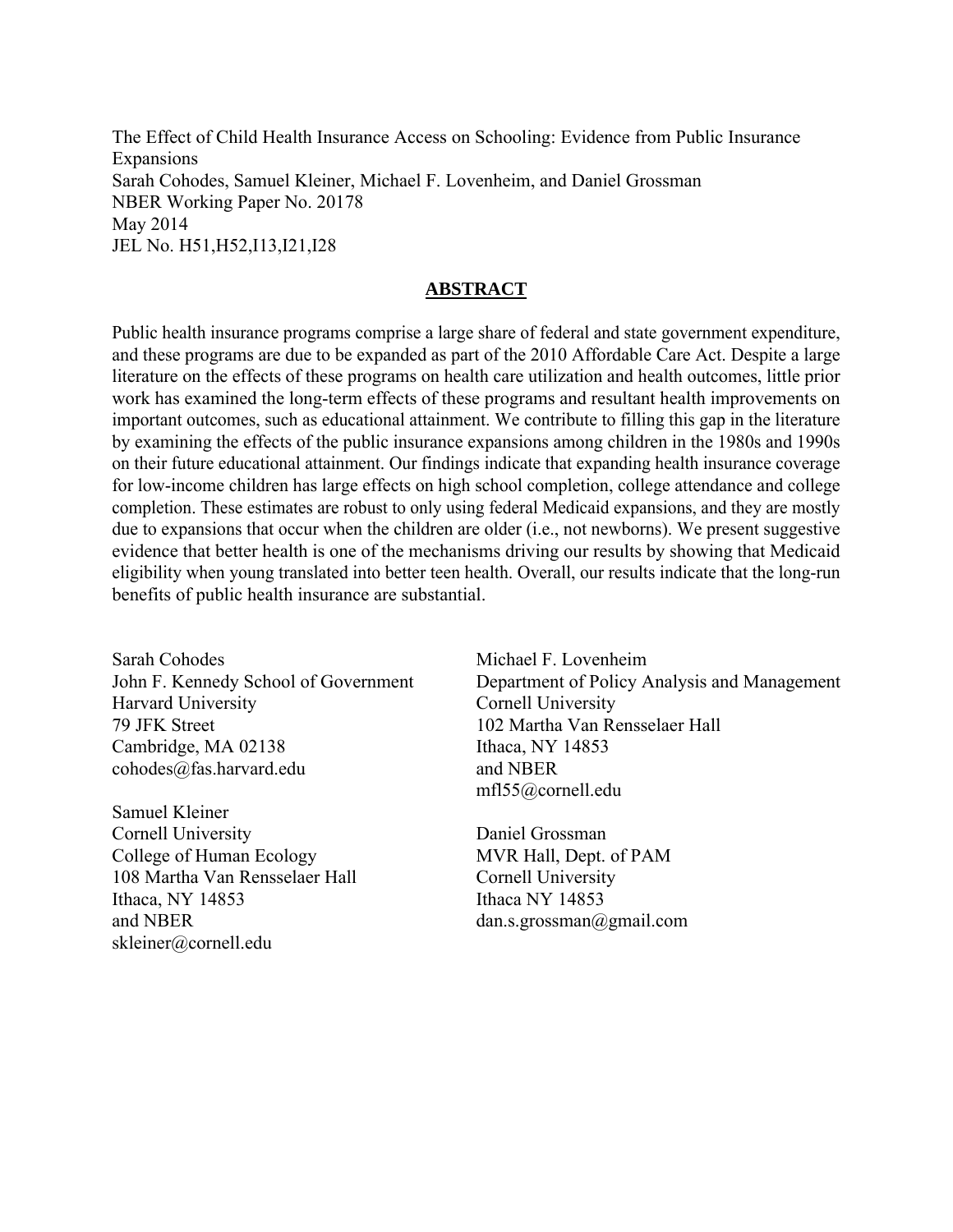## **1. Introduction**

 $\overline{\phantom{a}}$ 

Whether and how to provide access to affordable healthcare for low-income Americans has become a central policy issue in the US, driven in part by the large and persistent health disparities that exist across the socioeconomic spectrum. The importance of this issue is underscored by the intense debate surrounding the passage and implementation of the 2010 Affordable Care Act (ACA), one of the largest expansions of public health insurance in US history. Medicaid is the primary method through which low-income families can access affordable health insurance. Since its inception in 1965, Medicaid has expanded greatly. Currently, over 50% of children in the United States are eligible for publicly-provided health insurance through this program,<sup>2</sup> and health insurance coverage is high amongst this population. The expansions that generated this high level of coverage were expensive, however. In 2012, total state and federal spending on Medicaid was \$415.2 billion (Henry J. Kaiser Family Foundation, 2014), which makes it the largest government program that targets low-income Americans.<sup>3</sup> The substantial public funds devoted to providing health insurance to low-income children, as well as recent debates over the value of such insurance that surrounded the passage of the ACA, highlights the importance of understanding what benefits, if any, accrue to individuals due to health insurance access when they are young.

The effect of Medicaid expansions on access to healthcare and on subsequent child health has been studied extensively, (e.g., Currie and Gruber, 1996a, 1996b; Moss and Carver, 1998; Baldwin et al., 1998; Cutler and Gruber, 1996, LoSasso and Buchmueller, 2004; Gruber and

 $2$  Throughout this paper, we refer to "public health insurance" and Medicaid synonymously. Publicly-provided health insurance also includes State Children's Health Insurance Plans (SCHIP). Medicare, however, is not included in our definition of public health insurance for purposes of this paper.

<sup>&</sup>lt;sup>3</sup> As a point of reference, total expenditures on food stamps (SNAP) in 2012 were \$78.4 billion, and spending on Temporary Aid for Needy Families (TANF) was \$31.4 billion. Total Medicare expenditures were \$536 billion, which highlights that the Medicare and Medicaid/SCHIP programs are of roughly similar size.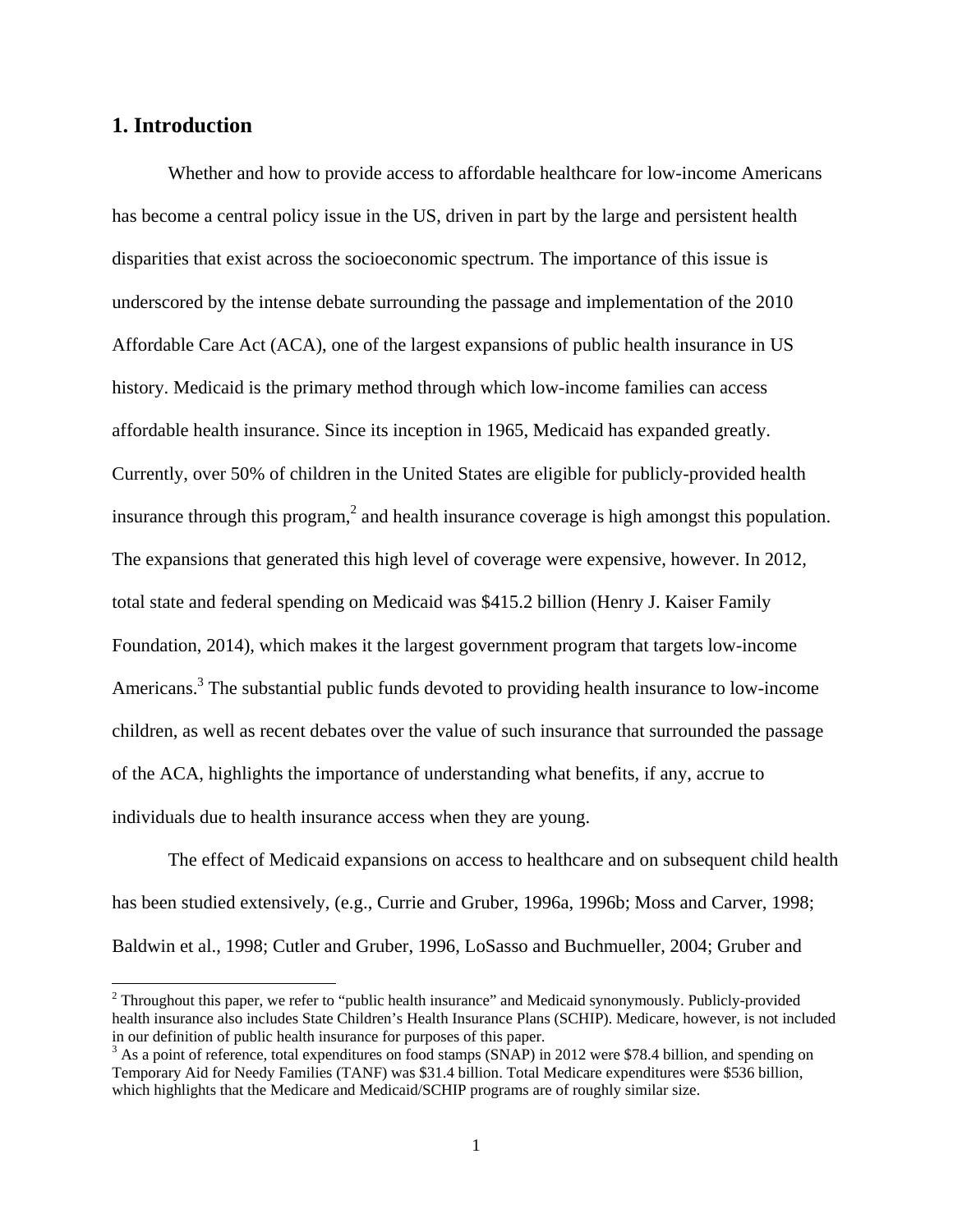Simon, 2008), typically showing that Medicaid expansions increase healthcare access, decrease infant mortality, and improve childhood health. Furthermore, these expansions and Medicaid access more generally have been linked to a lower likelihood of bankruptcy and to less medical debt (Gross and Notowidigdo, 2011; Finkelstein et al., 2012). If Medicaid leads to better health outcomes among children and to more stable finances among low-income households, as suggested by prior research, Medicaid expansions could lead to long-run benefits for affected children. Given the persistently high returns to human capital investments (e.g., Autor, Katz and Kearney, 2008) as well as human capital models that suggest childhood health and family resources should both positively influence educational attainment, examining the effects of Medicaid expansions on long-run educational attainment is of considerable policy interest.

In this paper, we provide the first evidence in the literature on how expanding health insurance for young children influences their eventual educational attainment. Similar to prior work on Medicaid, we exploit the expansions of Medicaid and the State Children's Health Insurance Program (SCHIP) that took place in the 1980s and 1990s to examine how the educational attainment of these children was affected by access to these programs. We combine data on 22-29 year olds born between 1980 and 1990 from the 2005-2012 American Community Survey (ACS) that allow us to match each respondent to his or her state of birth. We then use data from the March Current Population Survey (CPS) to calculate Medicaid eligibility by age, state, year and race that we link to our ACS sample.

With these data, we follow the method of simulated instrumental variables pioneered by Currie and Gruber (1996a, 1996b) and Cutler and Gruber (1996), in which we use Medicaid eligibility of a fixed population in each age, state, year and race as an instrument for actual eligibility. This IV approach accounts for the fact that the composition of a state may be

2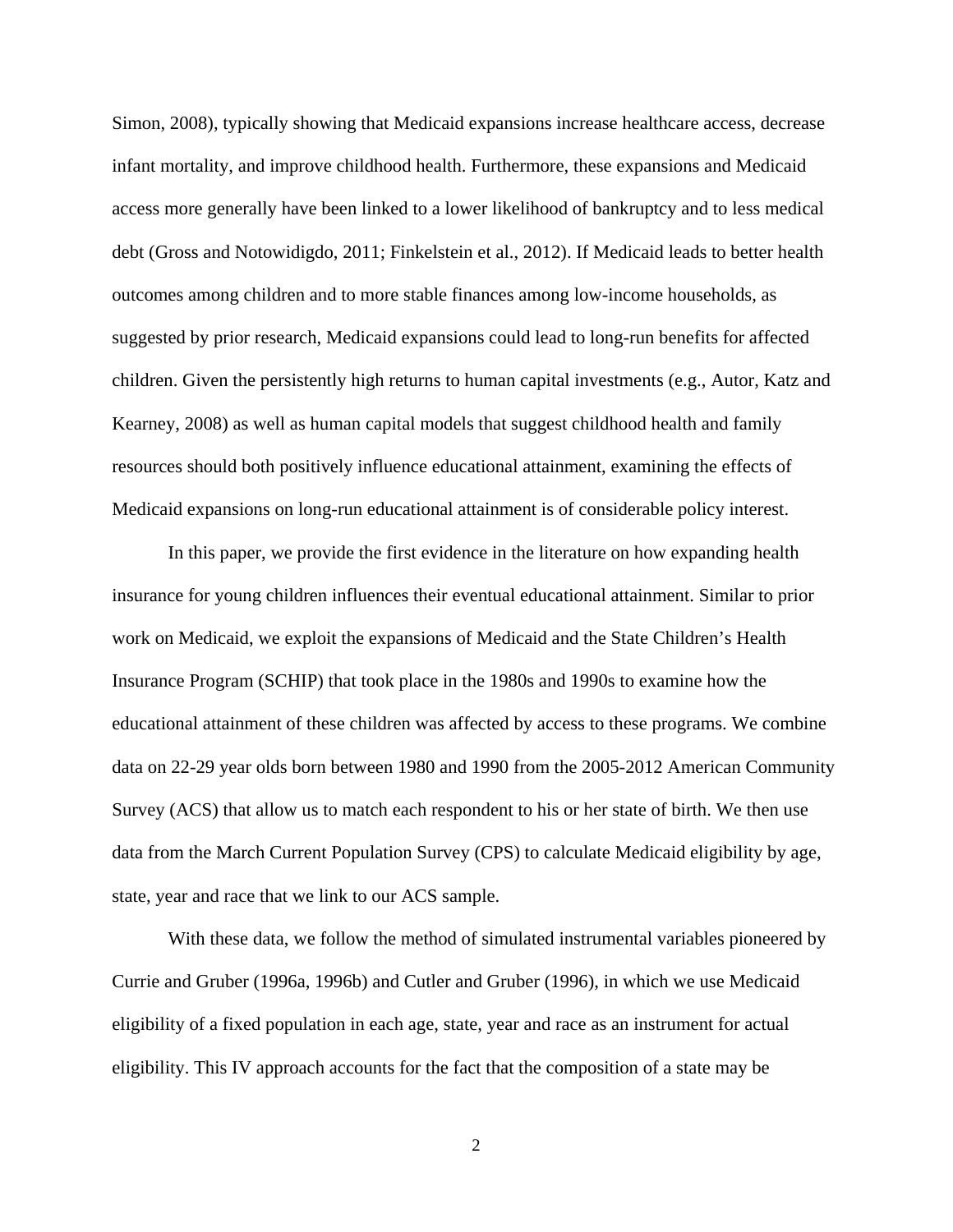endogenous to Medicaid eligibility rules. By using a fixed sample to calculate eligibility, the model is identified using eligibility rule changes only. The underlying identification assumption for our purposes is that Medicaid rules are not changing due to unobserved cross-cohort trends in educational attainment. A large body of prior work has established the credibility of this assumption in terms of health, fertility and family bankruptcy (Currie and Gruber, 1996a; DeLeire et al., 2011; Gross and Notowidigdo, 2011). We extend this literature by implementing a series of robustness checks, including using only federal Medicaid variation that cannot be affected by state-level choices, to further support the validity of this methodology.

 The main contribution of this paper to the literature is to demonstrate the effect of health insurance access among both young and school-age children on their long-run educational attainment. While there is a sizable body of research demonstrating a link between fetal health as well as the provision of fetal healthcare services on future educational outcomes (e.g., Figlio et al., 2013; Levine and Schanzenbach, 2009; Currie and Gruber, 1996b), the effect of children's access to healthcare services on their educational attainment has not been studied previously. From a policy perspective, this is an important group to consider because of the large amount spent on providing health insurance to non-newborn children. Furthermore, socioeconomic disparities in educational outcomes begin at young ages and largely persist throughout the lifecycle (Carneiro and Heckman, 2002; Todd and Wolpin, 2007). It thus is critical to understand whether reducing health insurance disparities across the socioeconomic distribution among children can be useful as a means to close these persistent educational gaps that are present in later years.

We find consistent evidence that Medicaid exposure when young increases later educational attainment. A 10 percentage point increase in average Medicaid eligibility between

3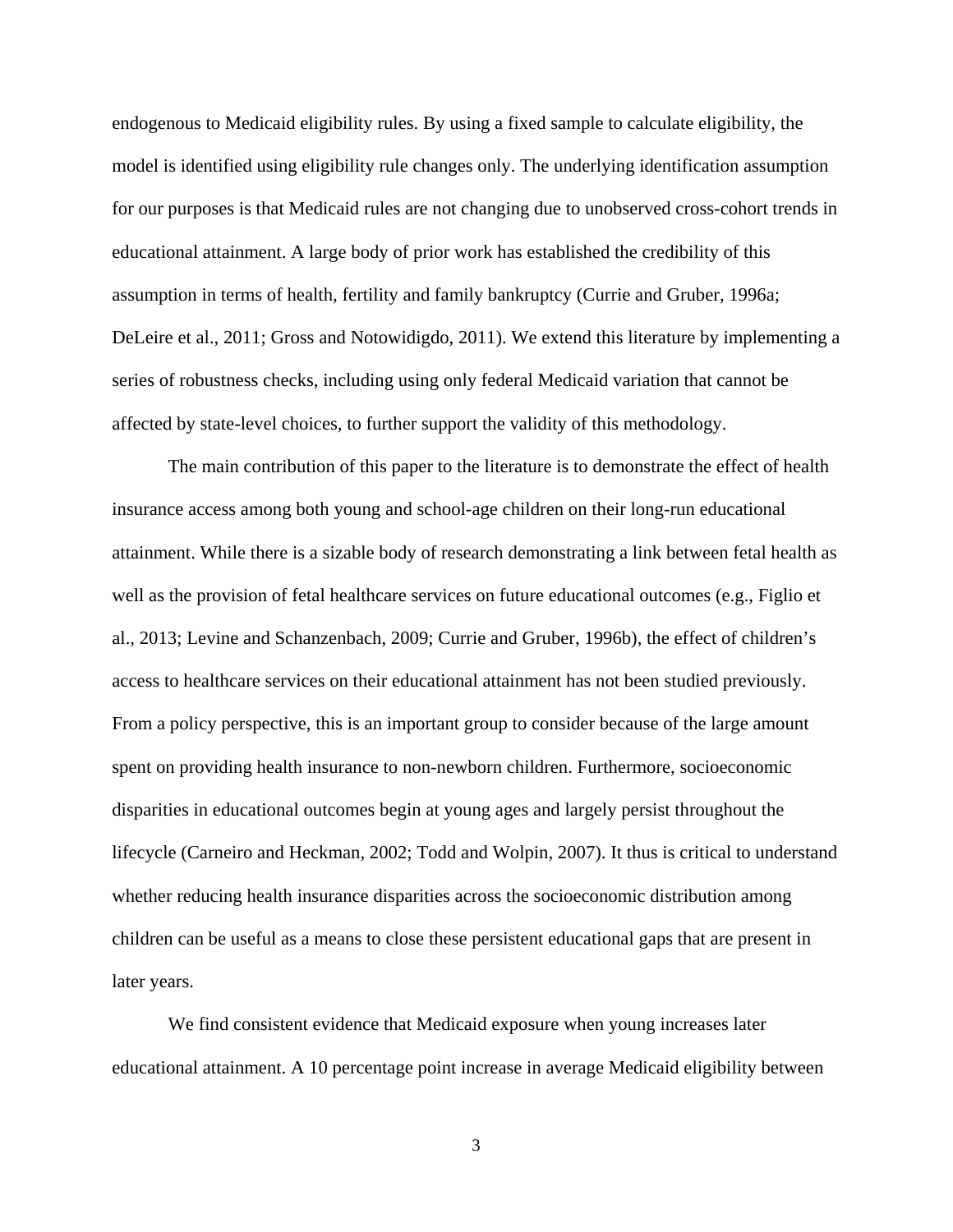the ages of 0-17 decreases the high school dropout rate by 0.5 of a percentage point, increases college enrollment by between 0.7 of a percentage point and 1.0 percentage point, and increases the four-year college attainment rate (i.e., BA receipt) by 0.9-1.0 percentage point. These estimates translate into declines in high school non-completion of about 5%, increases in college attendance of between 1.0% and 1.5% and increases in BA attainment of about 3.3%-3.7% relative to the sample means.

One of the main contributions of this analysis is to examine whether it is necessary for a child to be treated at birth or whether there are returns to expanding eligibility amongst older, largely school-age children. Prior work in this area has focused more on eligibility at birth than on the effects of eligibility at older ages (Levine and Schanzenbach, 2009; Currie and Gruber, 1996b).<sup>4</sup> We provide some of the first estimates in this literature on heterogeneity by age at the time of expansion. In particular, we show that Medicaid expansions have the largest effect on educational attainment when children are 2 years or older compared to when they are 0-1 years old. That is, Medicaid expansions to slightly older, mostly school-age children, increase educational attainment, while eligibility at birth has a smaller effect on this long-run outcome.<sup>5</sup>

As a means to understand a central mechanism through which the effects we find may operate, we examine the impact of Medicaid eligibility when young on teen health. Using data from the Youth Risk Behavior Surveillance System (YRBSS), we show that Medicaid eligibility between age 0 and one's age at the time of the survey has sizable positive effects on a range of health outcomes. For example, a 10 percentage point increase in Medicaid eligibility reduces

 $\overline{\phantom{a}}$ 

<sup>&</sup>lt;sup>4</sup> Currie and Gruber (1996a) examine effects of Medicaid expansions on child mortality for children 1-14, but they do not break out the effects by child age at expansion.

<sup>&</sup>lt;sup>5</sup> Part of the smaller effect of Medicaid eligibility at birth could be due to the fact that Medicaid reduces infant mortality (Currie and Gruber, 1996b). Any resulting compositional changes in birth cohorts likely would lead to a reduction in long-run outcomes, all else equal. To the extent Medicaid changes the composition of births and/or of older children through reduced mortality, this should attenuate our estimates. However, infant and child mortality rates are sufficiently low in the US that any such attenuation is probably very small.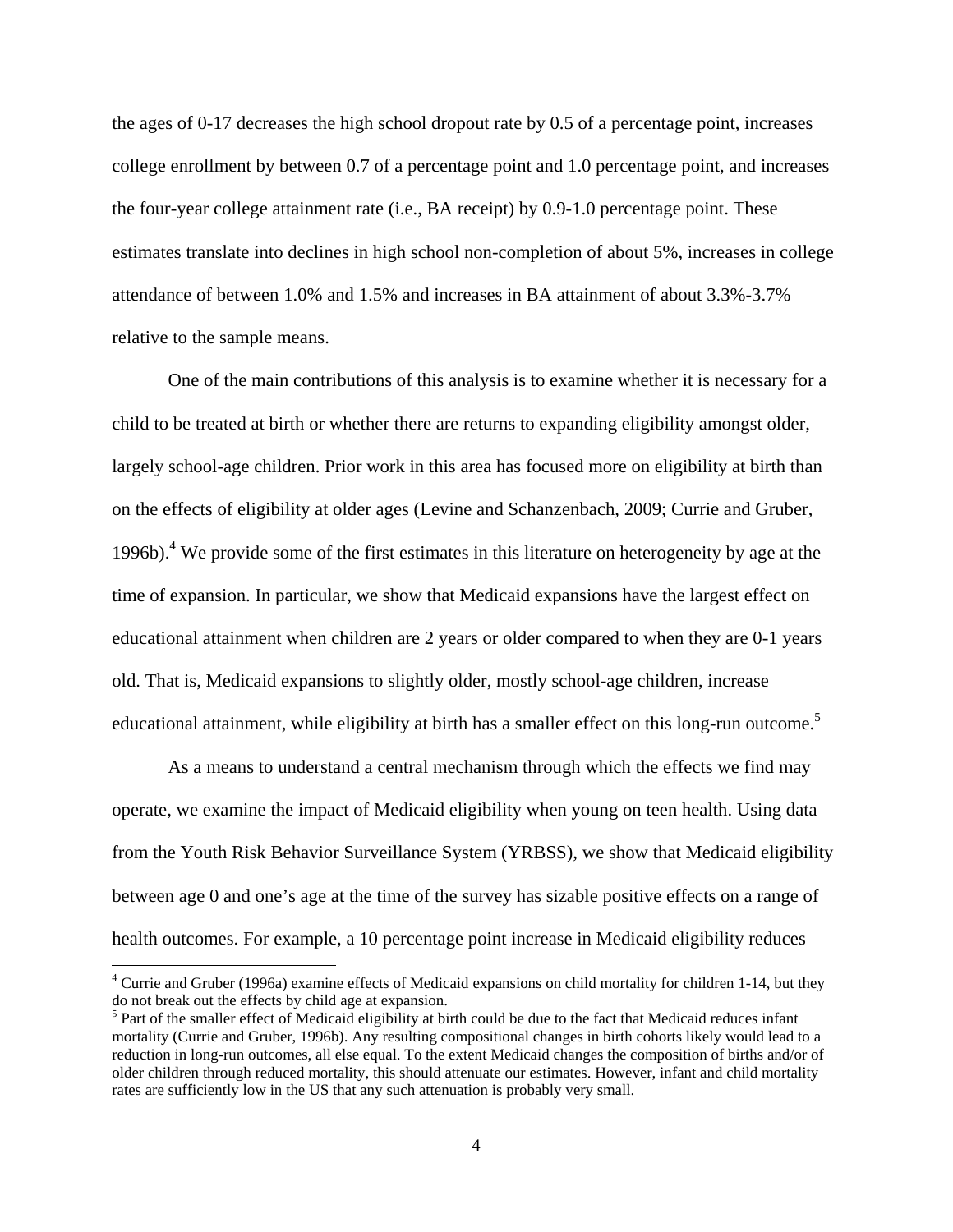risky sexual activity by 12%, reduces body mass index (BMI) by 1.3% and leads to a 4.3% decline in the likelihood of being obese. Furthermore, Medicaid eligibility decreases the amount of reported mental health issues, and students are less likely to report having an eating disorder. These results are consistent with better health being an important mechanism that drives at least part of the increased educational attainment we document.

Overall, our results point to large effects of Medicaid expansions for children on their eventual educational attainment. These effects are particularly important because lower-income families are most affected by Medicaid and SCHIP expansions, and it is children from these families that have exhibited the most sluggish growth in educational attainment over the past 30 years (Bailey and Dynarski, 2011). Our estimates suggest that the long-run returns to providing health insurance access to children are larger than just the short-run gains in health status, and that part of the return to these expansions is a potential reduction in inequality and higher economic growth that stems from the creation of a more skilled workforce.

The rest of this paper is organized as follows: Section 2 describes the public health expansions we use in our analysis, and Section 3 reviews the literature on the effects of health insurance on health and family finances as well as the literature examining the links between health, family resources and educational outcomes. Section 4 provides a description of the data. We outline our empirical strategy and detail our results in Sections 5 and 6, respectively, before concluding in Section 7.

## **2. Medicaid and Public Health Care Expansions for Children**

 The Medicaid program was introduced in 1965 and phased in mostly over the late 1960s as a health insurance component for state-based cash welfare programs that targeted low-income,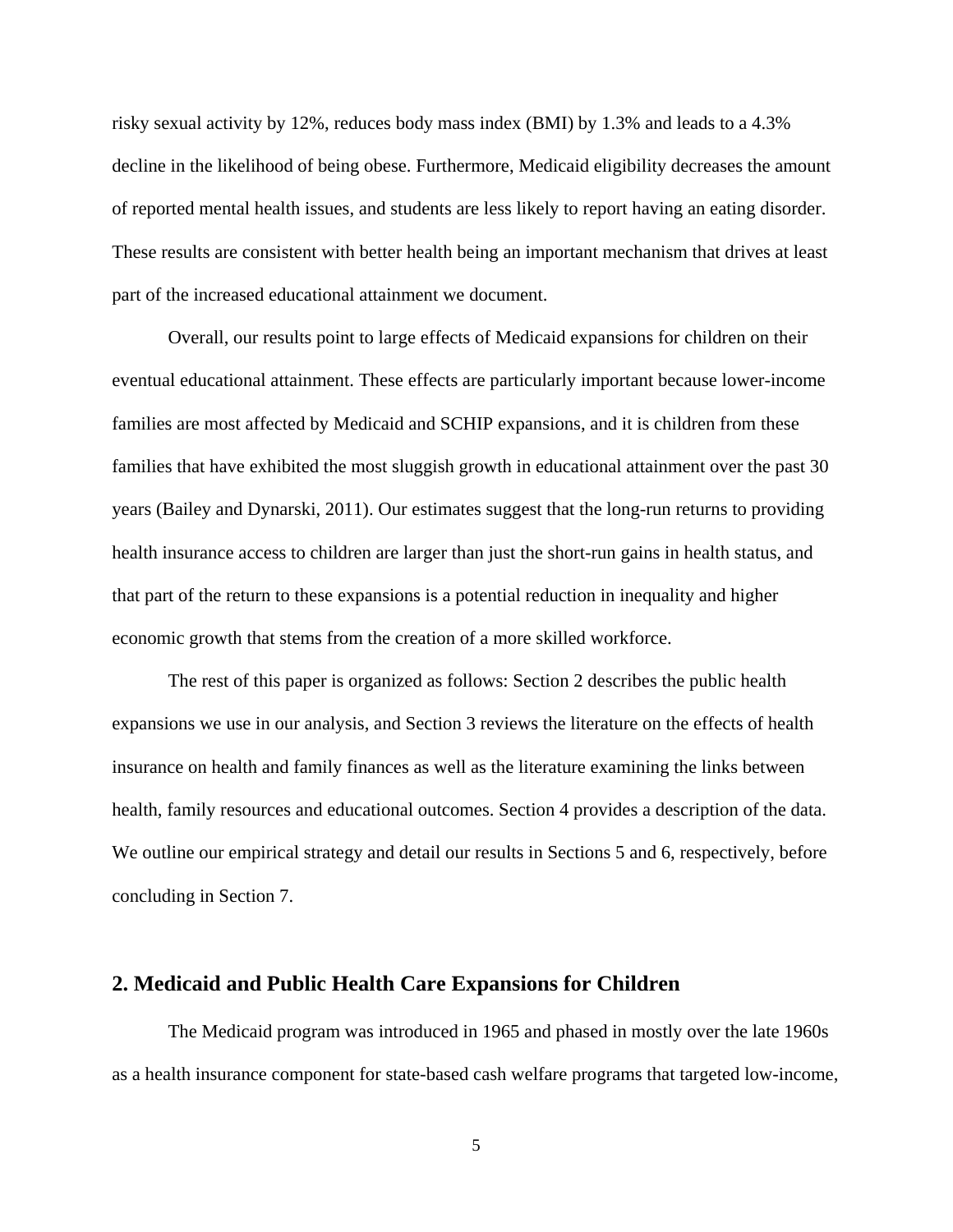single-parent families. Beginning in the mid-1980s, the Medicaid program was slowly separated from cash welfare programs, first by extending benefits to low-income children in two-parent families, and then by raising the income eligibility thresholds for two groups: children and pregnant women (Gruber, 2003; Gruber and Simon, 2008).<sup>6</sup> Thus, since the 1980s, Medicaid has been expanded to many low-income families who did not previously qualify due to their income levels, family composition and/or labor force participation. As a result of these expansions, by the mid-1990s, most children in America below the poverty line, and all young children below 133% of the poverty line, were eligible for Medicaid, and in certain states, their parents were as well.

 Importantly, for most of these expansions, states could choose to implement the expansion based on their own eligibility preferences. By the early 1990's, states were required to cover all children underneath 100% of the poverty line, and children under age 6 underneath 133% of the poverty line. Many states opted in to more generous coverage, however, for which the federal government would provide matching funds up to a certain threshold. In 1997, Congress passed the State Children's Health Insurance Plan (SCHIP), which is one of the largest expansions of public health insurance to date. SCHIP provided matching funds to states to expand coverage to children underneath 200% of the poverty line. Prior to SCHIP, states were permitted to cover children up to 200% of the poverty line, but, without federal matching funds, very few states did so.

 In this paper, we exploit these expansions in Medicaid generosity in the 1980s and 1990s that were phased in at different times, and with different generosity levels across states, to identify the effect of Medicaid eligibility on long-run educational attainment. Thus, we use both

 $\overline{a}$ 

<sup>&</sup>lt;sup>6</sup> For more details on Medicaid expansions, see Currie and Gruber (1996a), Gruber (2003), and Gruber and Simon (2008).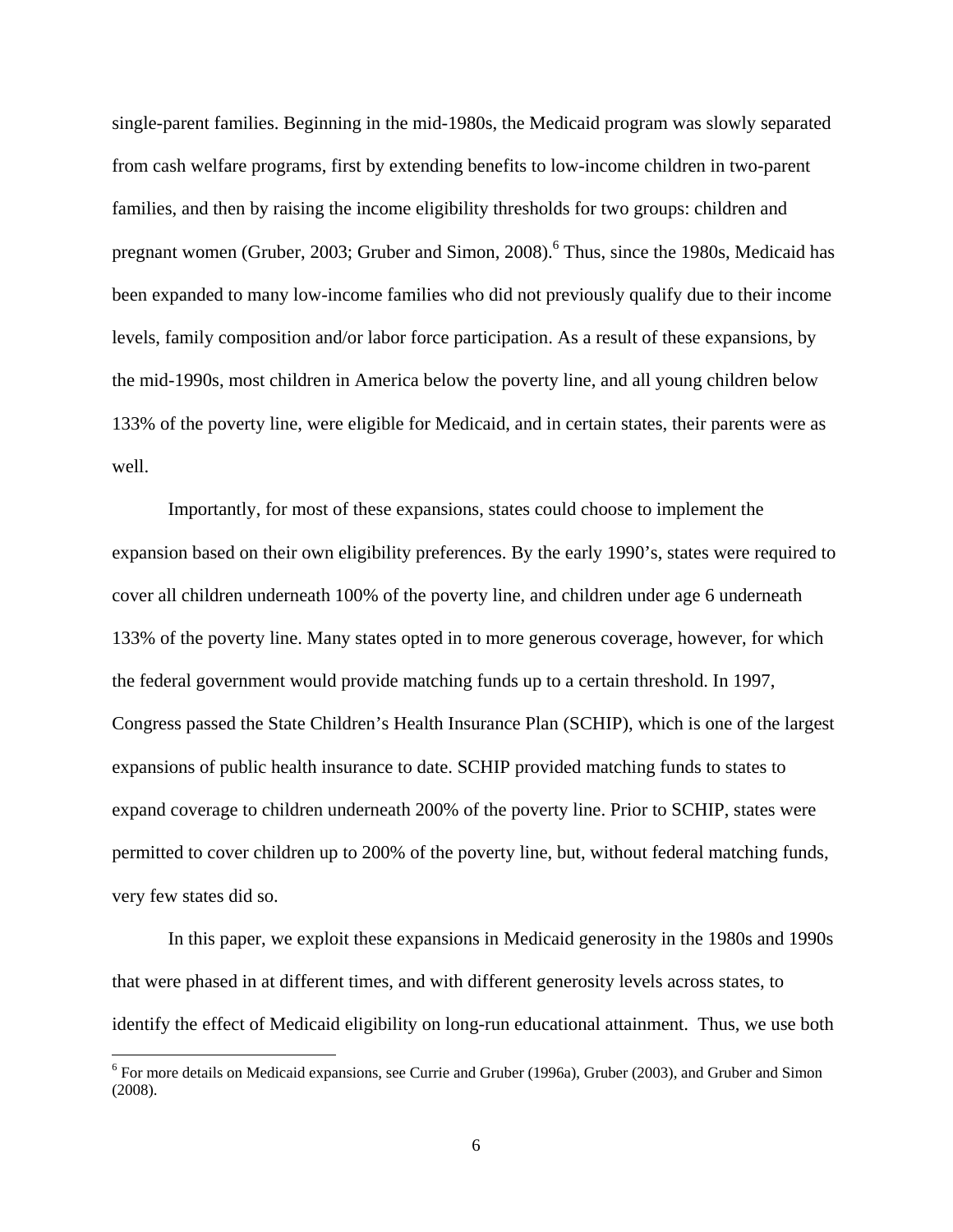state-level variation, which assumes the timing of state eligibility changes is exogenous with respect to underlying trends in educational attainment of residents, and federal variation. Importantly, the federal variation had differential impacts on eligibility in different states based on pre-existing welfare rules. We use such variation explicitly below to test the robustness of our estimates to the assumption that the state Medicaid variation is exogenous.

# **3. Previous Literature**

 The effect of Medicaid eligibility on education will flow through two main potential channels: better health due to Medicaid take-up, as well as higher household resources stemming from the insurance protection provided by Medicaid. This paper thus relates to the large literature examining the effect of Medicaid on health care utilization, health outcomes and household finances, as well as the literature linking health and family resource changes to educational outcomes. Below, we discuss both sets of research in turn.

# *3.1 Effects of Medicaid Expansions on Utilization, Health Outcomes and Family Finances*

Much prior research has documented the effects of Medicaid expansions on both the use of medical care and health status. In their examination of the effects of health insurance on utilization, Buchmueller et al. (2005) provide a detailed survey of this literature, noting that economic theory predicts that health insurance coverage induces greater medical care utilization by reducing the cost of care to patients (Phelps, 1997). Consistent with this prediction, studies of state-based Medicaid and federal expansions of coverage show that these programs lead to increases in health care use on both extensive and intensive margins, and that these effects are observed both among children and adults (e.g. Currie and Gruber, 1996a, 1996b; Currie, 2000; Kaestner et al., 2000; Kaestner et al., 2001; Almeida, Dubay, and Ko, 2001; Banthin and Selden,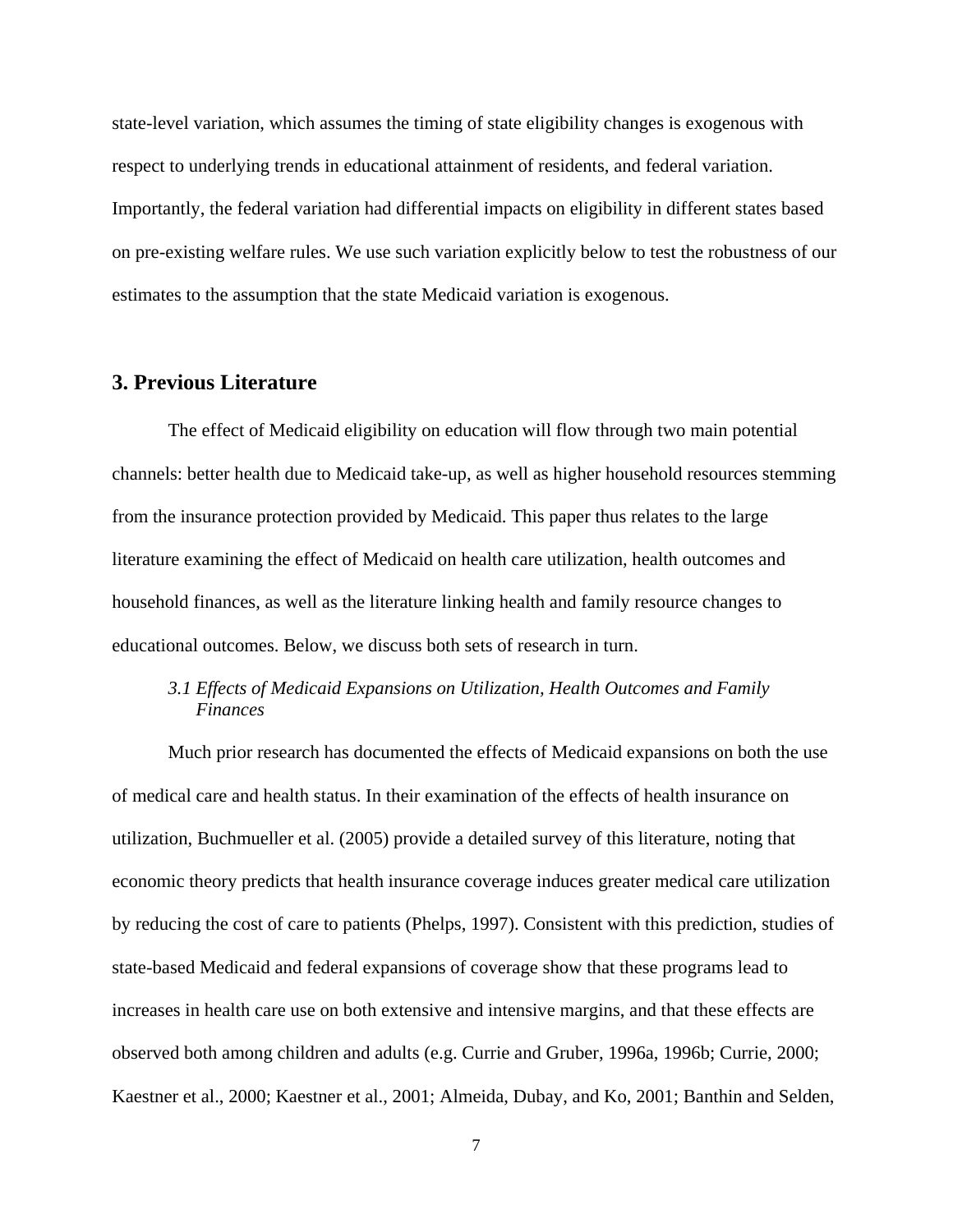2003; Dafny and Gruber, 2005). As noted by Levy and Meltzer (2008), while health insurance increases the quantity of care consumed, the effects of coverage will vary based on the availability of providers and efficacy of the medical care consumed as a result of increased coverage. While their review suggests that health insurance improves the health of infants and children (with little conclusive evidence shown for non-elderly adults), Finkelstein et al. (2012) present evidence that the expansion of public insurance improves both physical and mental health for adults as well.

 Recent work also has suggested that public health insurance successfully shelters lowincome families from financial risk associated with negative health shocks. Gross and Notowidigdo (2011) show that families exposed to Medicaid expansions are less likely to declare bankruptcy, while the estimates of Dave et al. (2013) indicate that Medicaid eligibility was associated with a decrease in the employment probability of women who recently gave birth. In their study of the randomized Medicaid experiment in Oregon, Finkelstein et al. (2012) also find that obtaining access to public health insurance reduces the amount of out-of-pocket medical expenditures as well as medical debt.

#### *3.2 Effects of Health and Family Resources on Educational Attainment*

 $\overline{\phantom{a}}$ 

How are such changes in child health and family finances from Medicaid expansions predicted to affect educational attainment? A sizable literature dating back to the seminal contribution of Grossman (1972) examines the effect of education on future health, $\frac{7}{1}$  but much less work has been done estimating the effect of health in childhood on educational achievement and attainment. Existing research has documented that better fetal health translates into increased

There currently is very mixed evidence on whether education affects long-run health outcomes (e.g., Adams et al., 2003; Cutler and Lleras Muney, 2006; Grossman, 2004; Clark and Royer, 2013), with much heterogeneity in terms of the credibility of the identification strategies used, the time periods and countries studied, and the education levels examined.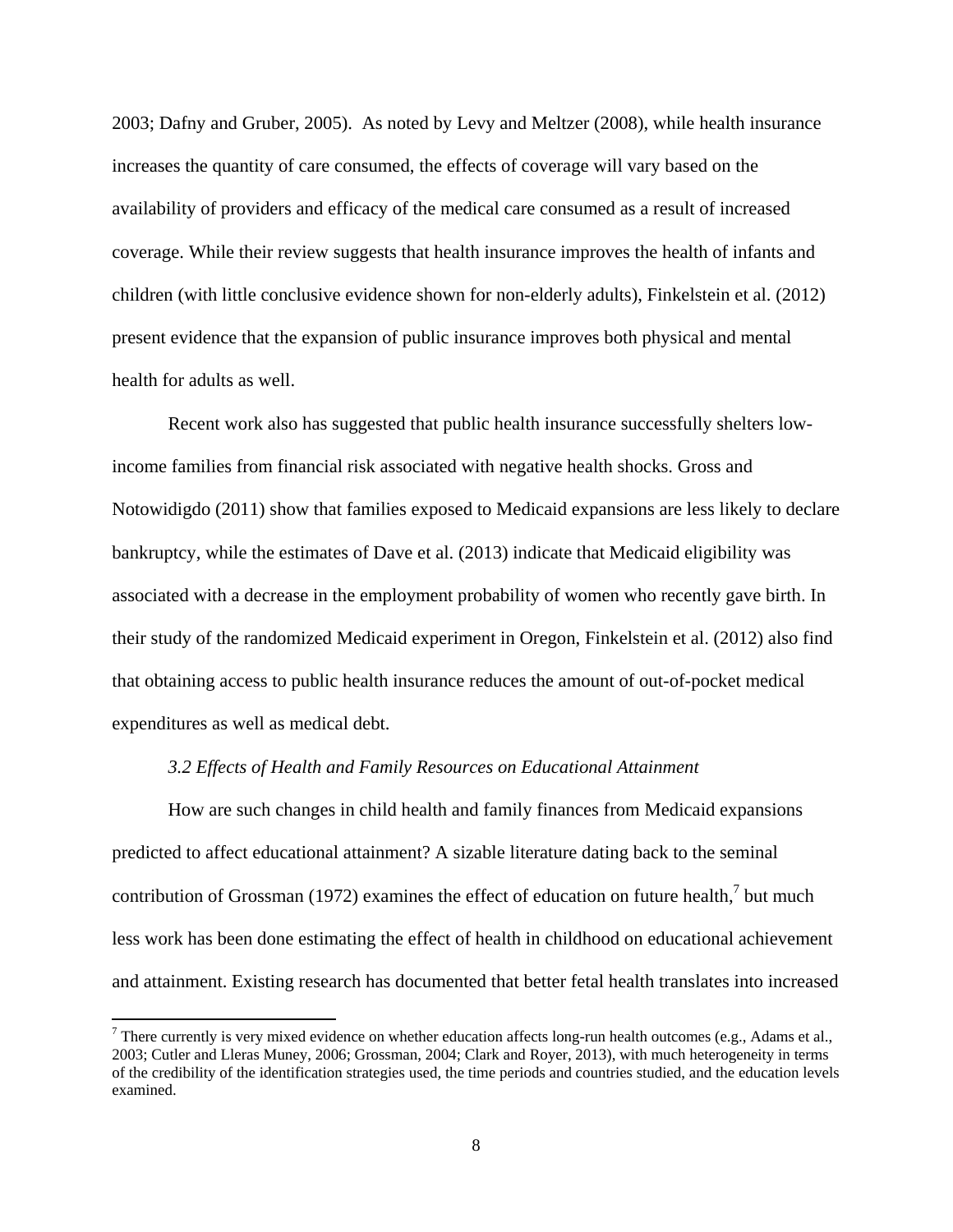educational outcomes. These studies testing the "fetal origins" hypothesis overwhelmingly show that health interventions and shocks among pregnant women, as well as differences in measurable health at birth, have long-run consequences for cognitive abilities and educational outcomes of children (e.g., Figlio et al., 2013; Almond and Mazumder, 2011; Almond, Edlund and Palme, 2009; Almond, 2006; Black et al., 2007; Oreopoulos et al., 2008; Royer, 2009).

Despite the evidence linking fetal health to long-run outcomes, little research exists that examines how childhood health after birth impacts such outcomes. Currie et al. (2010) find that children with negative health experiences have worse long-run health, a higher likelihood of being on social assistance, and lower educational outcomes. Case, Fertig and Paxson (2005) and Case, Lubotsky and Paxson (2002) both show that worse health in childhood is negatively associated with long-run outcomes, such as health, educational attainment, and labor market outcomes. Historical evidence also suggests such a link exists: hookworm eradication led to more school attendance and literacy gains in the US south in the early 1900's (Bleakley 2007), and malaria eradication efforts resulted in small gains in income for cohorts whose regions were treated before other cohorts (Bleakley 2010).<sup>8</sup>

Cox and Reback (2013) as well as Lovenheim, Reback and Wedenoja (2013) examine the effect of health care *access* on educational attainment using the rollout of school-based health centers in the US. The former study finds that center openings lead to high attendance rates, while the latter shows they cause lower teen birth rates but do not affect high school dropout rates. The students treated by these centers are typically in high school, so the differences between these estimates and the large effects of health found by researchers examining younger children might relate to different effects of health at different times during childhood.

 $\overline{a}$ 

 $8$  See Almond and Currie (2011) for a comprehensive overview of the fetal origins hypothesis and Eide and Showalter (2011) for evidence on the effect of health on human capital outcomes throughout the life cycle.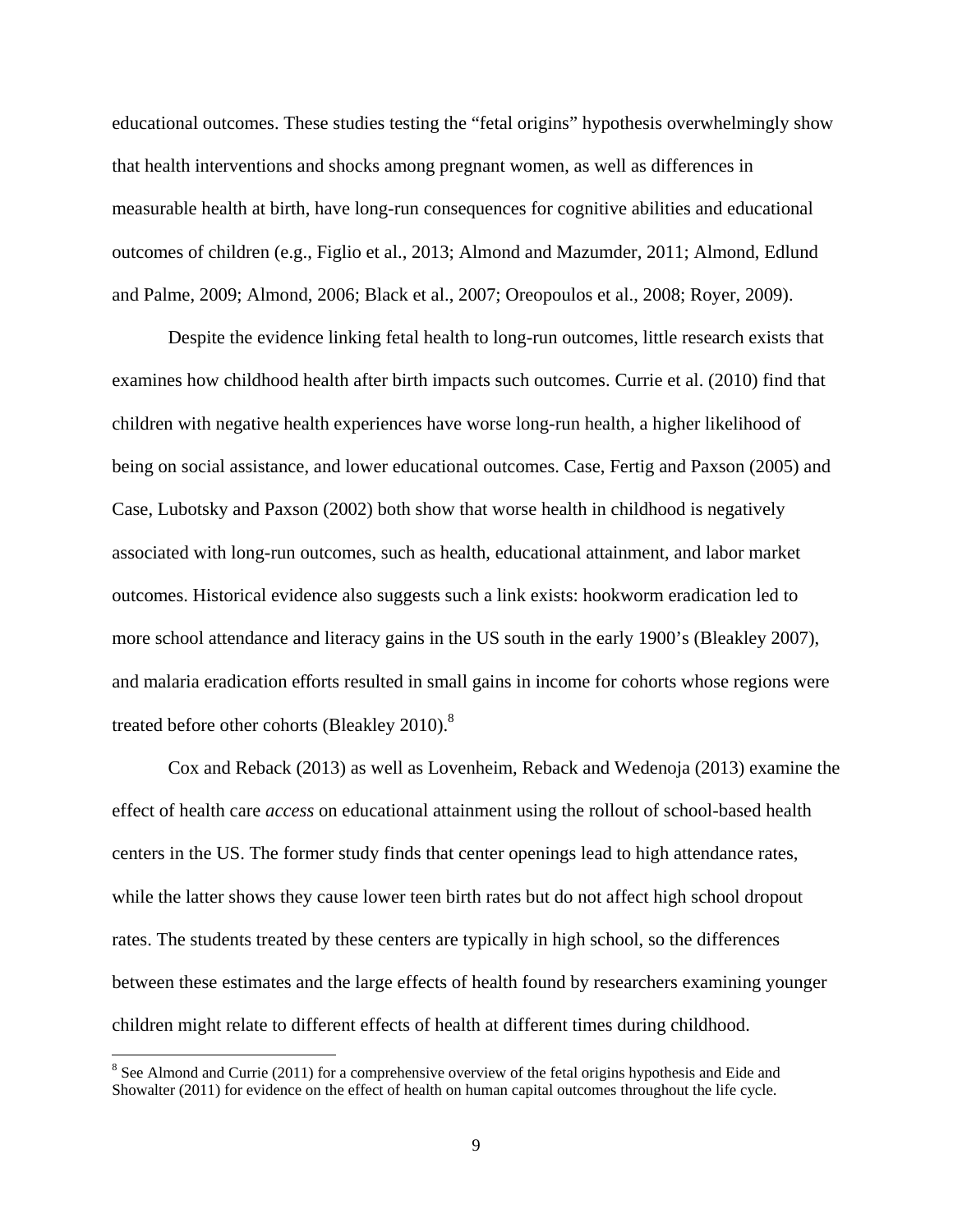In work most closely associated with ours, Levine and Schanzenbach (2009) examine the effect of Medicaid and SCHIP expansions *at birth* on future educational achievement as measured by state-level NAEP scores. They examine differences in Medicaid expansion by state and the differences between age cohorts in a triple difference framework, and their results suggest that a 50 percentage point increase in Medicaid eligibility corresponds to a 0.09 standard deviation increase in reading test scores. They find no effect on math test scores, however.

Our analysis is distinguished from theirs along several dimensions. First, we focus on the effects of expanding health insurance to children of all ages. This question has been studied much less but is very important given the expected increase in the number of insured children due to the implementation of the ACA (Kenney et al., 2011) and the amount of money the US currently spends on providing health care to children through Medicaid.<sup>9</sup> Indeed, our results indicate that the long-run effects of Medicaid are driven by eligibility amongst non-newborn children, which further highlights the relative contribution of our analysis. Second, we examine effects on long-run educational attainment rather than on test scores at younger ages. A growing body of evidence points to the effect of given educational interventions on test scores being a poor predictor of the effects on the longer-run outcomes that are of higher interest, such as educational attainment and earnings (e.g., Ludwig and Miller, 2007; Chetty et al., 2011; Deming et al.,  $2013$ .<sup>10</sup>

 $\overline{\phantom{a}}$ 

 $9$  If health insurance among school-age children did not positively affect them, ostensibly the government could only offer Medicaid to pregnant women and households with very young children. Thus, it is important to understand what value there is to offering school-age children Medicaid.<br><sup>10</sup> Much of this evidence suggests that it is particularly problematic to use effects on contemporaneous test scores to

predict long-run outcomes. Levine and Schanzenbach (2009) examine effects on the NAEP scores of 4<sup>th</sup> and 8<sup>th</sup> graders, which themselves are longer-run test score outcomes. Furthermore, instructors are unlikely to manipulate NAEP scores endogenously with respect to Medicaid eligibility rates, which would not necessarily be the case for contemporaneous test scores used to evaluate a given educational intervention. Nevertheless, it is not at all clear that effects on NAEP scores would translate into higher educational attainment, which underscores the importance of our analysis.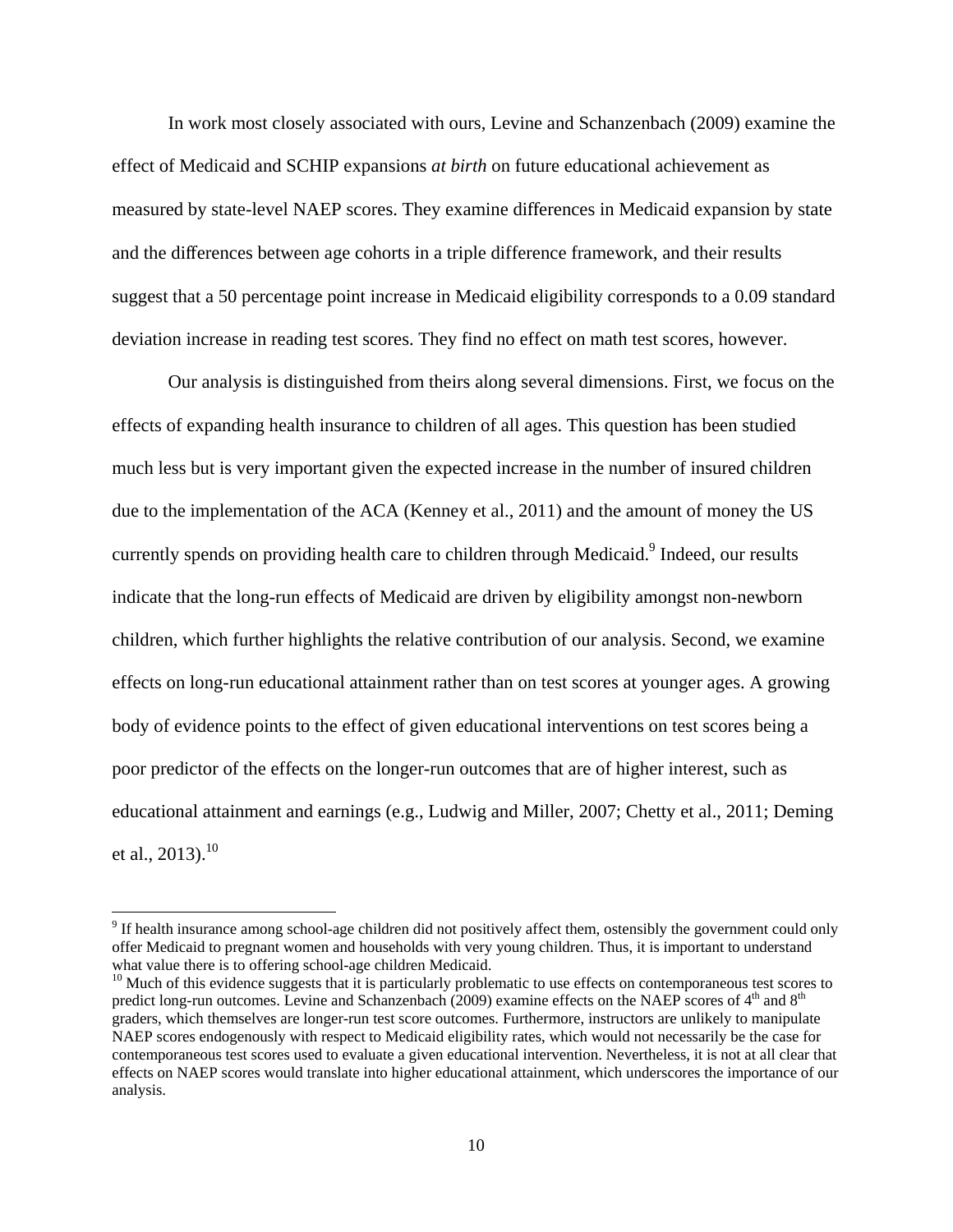The second main channel through which Medicaid can influence educational attainment is through its effect on family resources. Several recent studies attempt to isolate the causal impact of additional funds on educational achievement. Dahl and Lochner (2012) use the Earned Income Tax Credit (EITC) as an instrument for unexpected income changes and find that an additional \$1000 of income for a family in poverty results in test score gains of about 0.06 standard deviations. Duncan, Morris, and Rodrigues (2011) find test score effects of a similar magnitude to those in Dahl and Lochner (2012) when they examine 11 random assignment experiments of welfare and anti-poverty programs from the 1990's. Michelmore (2013) shows that income changes from the EITC also lead to higher college enrollment and completion. Together, the changes in family finances and child health generated by Medicaid expansions could lead to impacts on long-run educational attainment. We provide the first analysis in the literature of these long-run effects.

# **4. Data**

We use three sources of data in our analysis of the effects of insurance expansions on educational attainment. Below, we describe these sources of data, as well as the construction of the variables that we use in our investigation.

#### *4.1 Medicaid Eligibility Data*

Our Medicaid eligibility data are constructed for the years during which our 1980-1990 birth cohort are between the ages of 0-17 using the March Current Population Survey (CPS). We construct two eligibility measures, using state and year information on eligibility rules similar to

11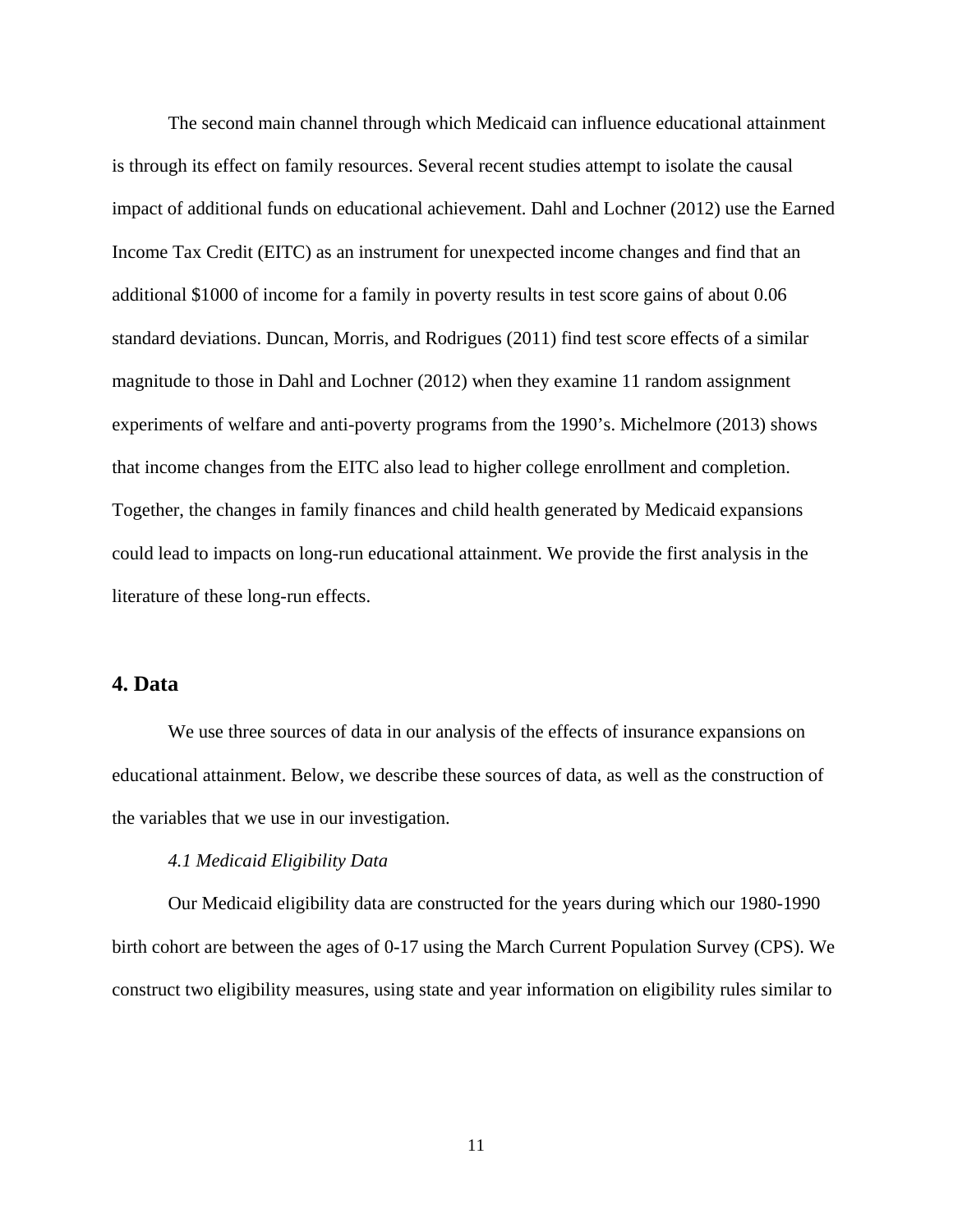those used in Gross and Notowidigdo (2011) and Gruber and Simon (2008).<sup>11</sup> Eligibility calculations are based on the household's income, the age and number of children in the household, and the gender and unemployment status of the head of household.

The first Medicaid eligibility measure we construct is the proportion of households of a given race (white, nonwhite) with children of age *a* in state *s* and year *t* who are eligible for Medicaid, where  $a \in (0,1,...17)$ . Thus, for example, we calculate the proportion of households with 5-year-olds in New York who are eligible for Medicaid in each year between 1980 and 2007. We calculate eligibility separately by child's race due to the strong correlation between race and Medicaid eligibility, such that a given change in eligibility rules is likely to impact nonwhites differently than whites. These calculations allow us to measure the proportion of children of each age and race group that are Medicaid-eligible in each state and in each year between 1980 and 2007. As described below, our outcome data span the years 2005-2012. We focus on the 1980-1990 birth cohorts who are between the ages of 22 and 29 in 2005-2012, which is why our CPS sample ends in 2007 (when the 1990 birth cohort is 17).<sup>12</sup> Due to small sample sizes in the CPS, particularly within each age-race-state cell, we use three-year moving averages of calculated eligibility instead of yearly eligibility.<sup>13</sup> Aside from making the estimates more precise, our use of these moving averages has little effect on the results. We refer to this measure of Medicaid eligibility as "actual eligibility."

 Actual eligibility varies within states over time due to both changes in eligibility rules and changes in demographic composition. In order to isolate the variation in Medicaid eligibility

 $\overline{\phantom{a}}$ 

<sup>&</sup>lt;sup>11</sup> We are extremely grateful to Tal Gross and Kosali Simon for providing us with the computer code that forms the basis for our eligibility calculations.

<sup>&</sup>lt;sup>12</sup> We have conducted extensive sensitivity analyses using different birth cohort ranges and ACS age ranges. Our results are not very sensitive to the age range or birth cohorts used. These sensitivity analyses are available from the authors upon request.

<sup>&</sup>lt;sup>13</sup> This method necessitates the use of CPS data through 2009 (which contains 2008 income information), to enable the construction of our 3-year moving average.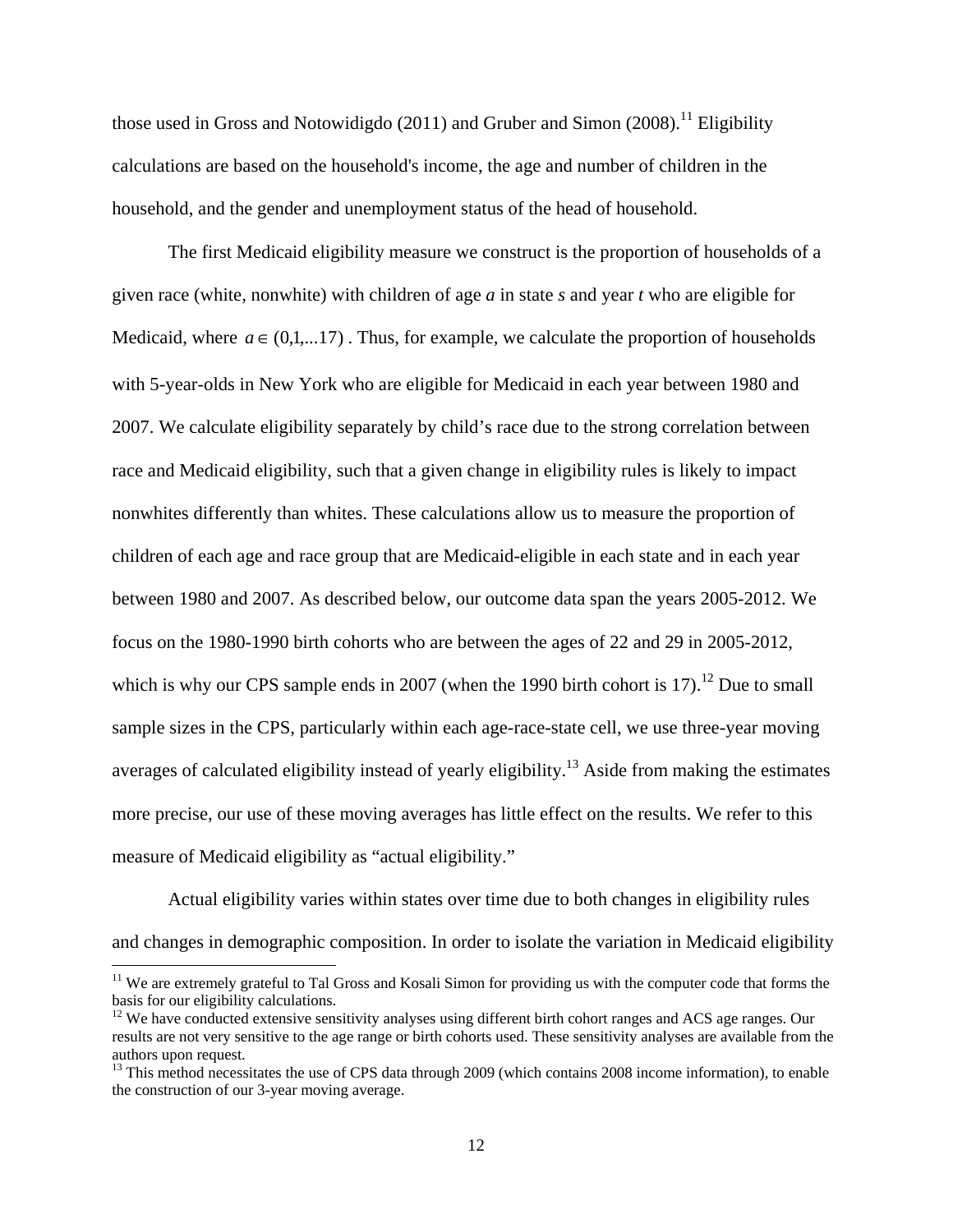due to eligibility rule changes, we follow the method first used in Currie and Gruber (1996a, 1996b) and Cutler and Gruber (1996) and calculate the proportion of each state, age and race in each year that would be eligible for Medicaid using a fixed national sample that does not vary across states or over time. We use a 20% national sample from the 1986 CPS and calculate the share of this fixed population with a child of age *a* in year *t* and race *r* that would be eligible for Medicaid in each state using that state's Medicaid eligibility rules in that year. The 20% sample is comprised of 31,223 individuals, and these respondents are assigned to each state so that the total sample size is 1.6 million (31,223  $\times$  51). Critically, this sample does not vary by demographic characteristics across states or over time. Thus, this measure is unaffected by statespecific trends in populations or economic conditions that relate to both eligibility and coverage, like a state recession. For each year, we use the same 1.6 million person sample and adjust family income for inflation using the Consumer Price Index for All Urban Consumers (CPI-U). We then calculate our measure of "simulated fixed eligibility" for individuals of a given state, age and race based on the federal and state specific Medicaid eligibility rules in effect in a given year.<sup>14</sup> Finally, we collapse these estimates into unique state-year-age-race cells that yield the proportion of the fixed sample eligible for Medicaid in each cell. Since the fixed sample includes the same sample in every year, we calculate yearly eligibility rather than the three-year moving average that we use for actual eligibility.

 Our baseline estimates include Medicaid eligibility variation coming from federal Medicaid expansions, state decisions about whether they will provide more generous benefits than required by federal law, as well as the timing of state expansions and their generosity levels. Because such state decisions may be endogenous with respect to underlying trends in educational

 $\overline{\phantom{a}}$ 

 $14$  Of the initial 31,223 individuals in the fixed sample, 23,870 are white and 7,353 are nonwhite.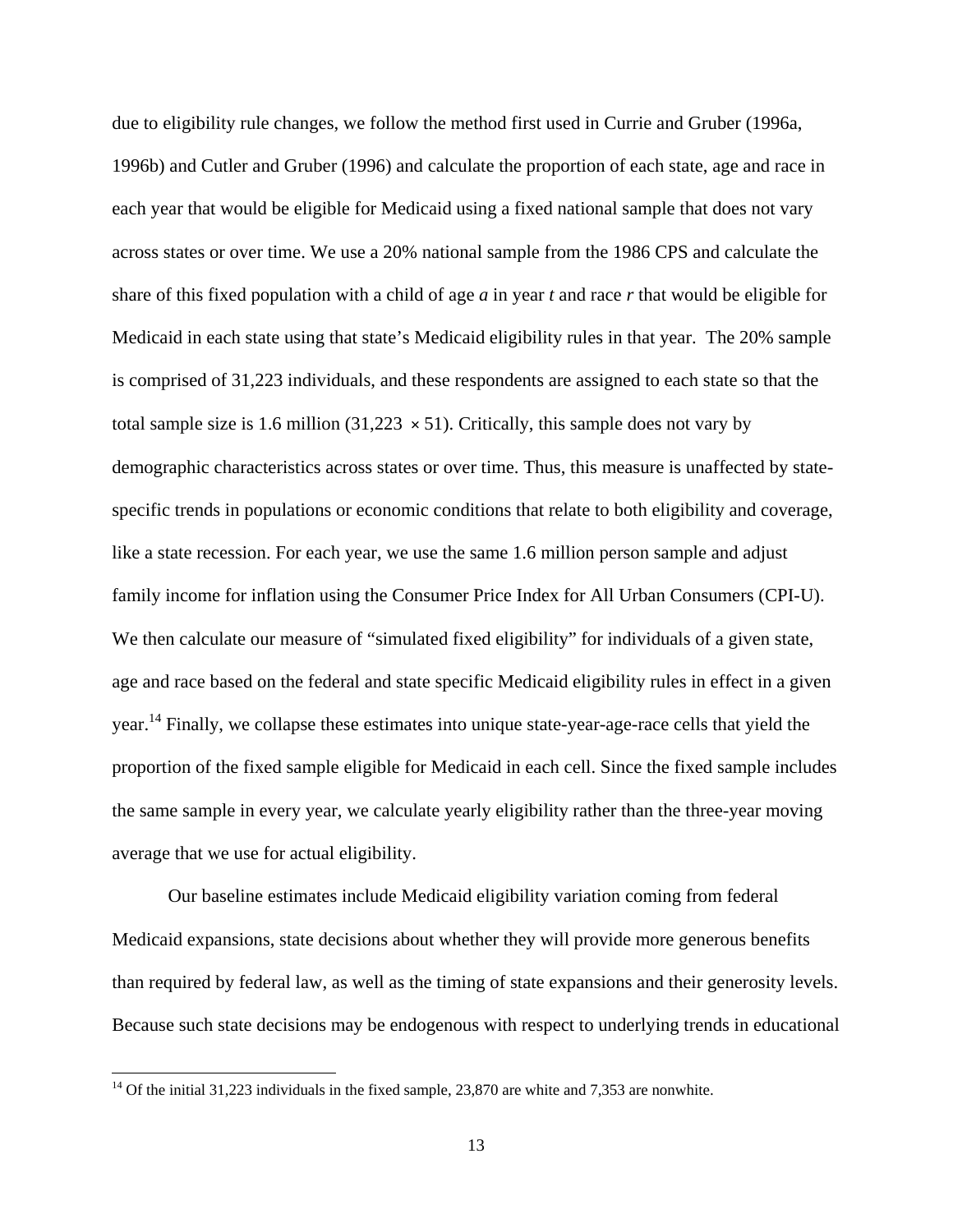attainment, we also construct measures of Medicaid eligibility that only are a function of federal rules. Federal Medicaid rules have different impacts on states due to their pre-existing state AFDC policies. Hence, we fix AFDC rules in each state as of 1980, and then we calculate 3-year moving average actual eligibility as well as yearly fixed simulated eligibility for each age, race and state that would occur *only* due to federal regulations. Put differently, our federal eligibility measures yield state-race-age-year eligibility that would occur if no states provided more generous Medicaid access than required under federal law. By design, this source of Medicaid eligibility is uncorrelated with any decisions states can make regarding Medicaid policies.

 Trends in our Medicaid eligibility measures, both overall and by race, are shown in Figure 1. For each birth cohort, we show the average eligibility between the ages of 0-17 to which the cohort was exposed. The panels of the figure show both actual eligibility that uses state and federal rules and well as eligibility that uses only federal rules for birth cohorts 1980- 1990. As demonstrated in Figure 1, there was a dramatic rise in Medicaid eligibility that took place across the birth cohorts we study. Overall, average eligibility rates over the course of childhood increased 172% between the 1980 and 1990 birth cohorts. Much of this was the nonlinear increase in eligibility that came from the 1990 federal Medicaid expansion that extended eligibility to all children born after September 30, 1983 in families up to 100% of the poverty line. The proportional increases experienced between whites and nonwhites were similar, but the higher baseline eligibility rates among nonwhites in 1980 led to much higher eligibility among the 1990 cohort than among the 1980 cohort. In our data, over 50% of nonwhites born in 1990 were eligible for Medicaid over the course of their childhood, while less than 30% of whites were eligible among this birth cohort.

14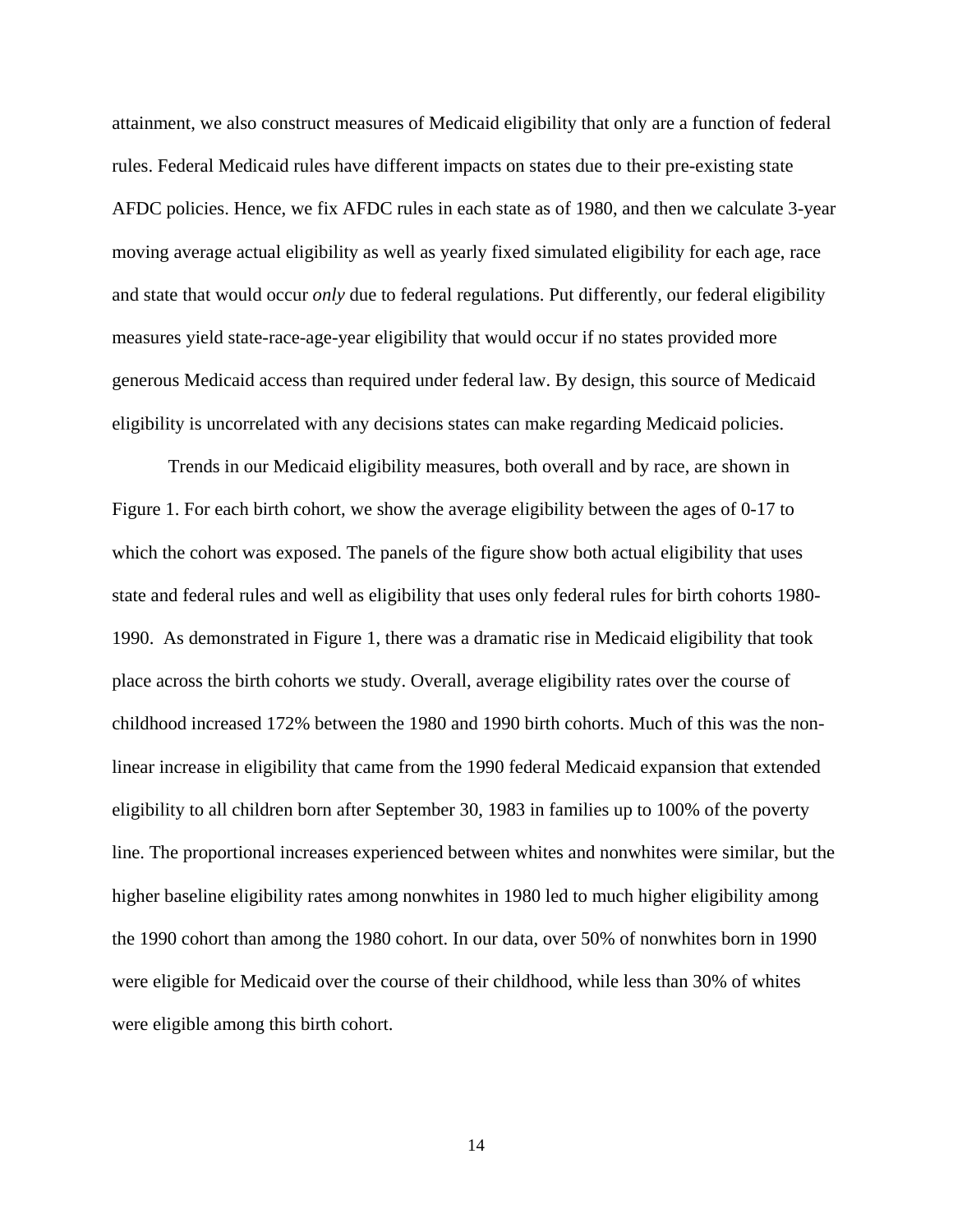Figure 1 also shows that the trends in overall eligibility track the trends in federal eligibility closely, especially after the 1984 birth cohort, which highlights the importance of federal Medicaid policies for identification. The simulated eligibility trends are very close to the actual trends as well. Thus, most of the aggregate pattern in Medicaid eligibility is due to policy changes rather than demographic shifts in the US population.

#### *4.2 Educational Attainment*

 $\overline{\phantom{a}}$ 

The main outcome data we use come from the 2005-2012 American Community Survey (ACS). The ACS was designed to replace the Census, and thus the variables and design across the two surveys are almost identical. The sample for our analysis consists of birth cohorts from 1980-1990 who are between 22 and 29 in 2005-2012. Thus, for each individual in our sample, we observe eligibility in his or her birth state at each age between 0 and 17. Table 1 shows the birth cohorts included in our analysis sample at each age and year. This table illustrates that we do not observe each birth cohort in each ACS survey due to our constructed age cutoffs. For example, 29 year olds are observed in 2009-2012 and come from the 1980-1983 birth cohorts only, whereas 25 year olds come from the 1980-1987 birth cohorts and are included in each of the ACS years in this analysis. Our use of 1980 as the earliest birth cohort is driven by our lack of information about state-specific Medicaid eligibility pre-1980, and thus it is not feasible to use earlier birth cohorts.<sup>15</sup> Furthermore, we examine individuals only up to age 29 as by age 29 most education has been completed (Bound, Lovenheim and Turner, 2010), and including older individuals would reduce the number of calendar years in which we can identify eligibility for such respondents.

<sup>&</sup>lt;sup>15</sup> We also note that Medicaid eligibility was very low pre-1980 and there were few expansions. Thus, our focus on birth cohorts between 1980 and 1990 captures most of the policy-driven variation in Medicaid exposure that has occurred since the program's inception.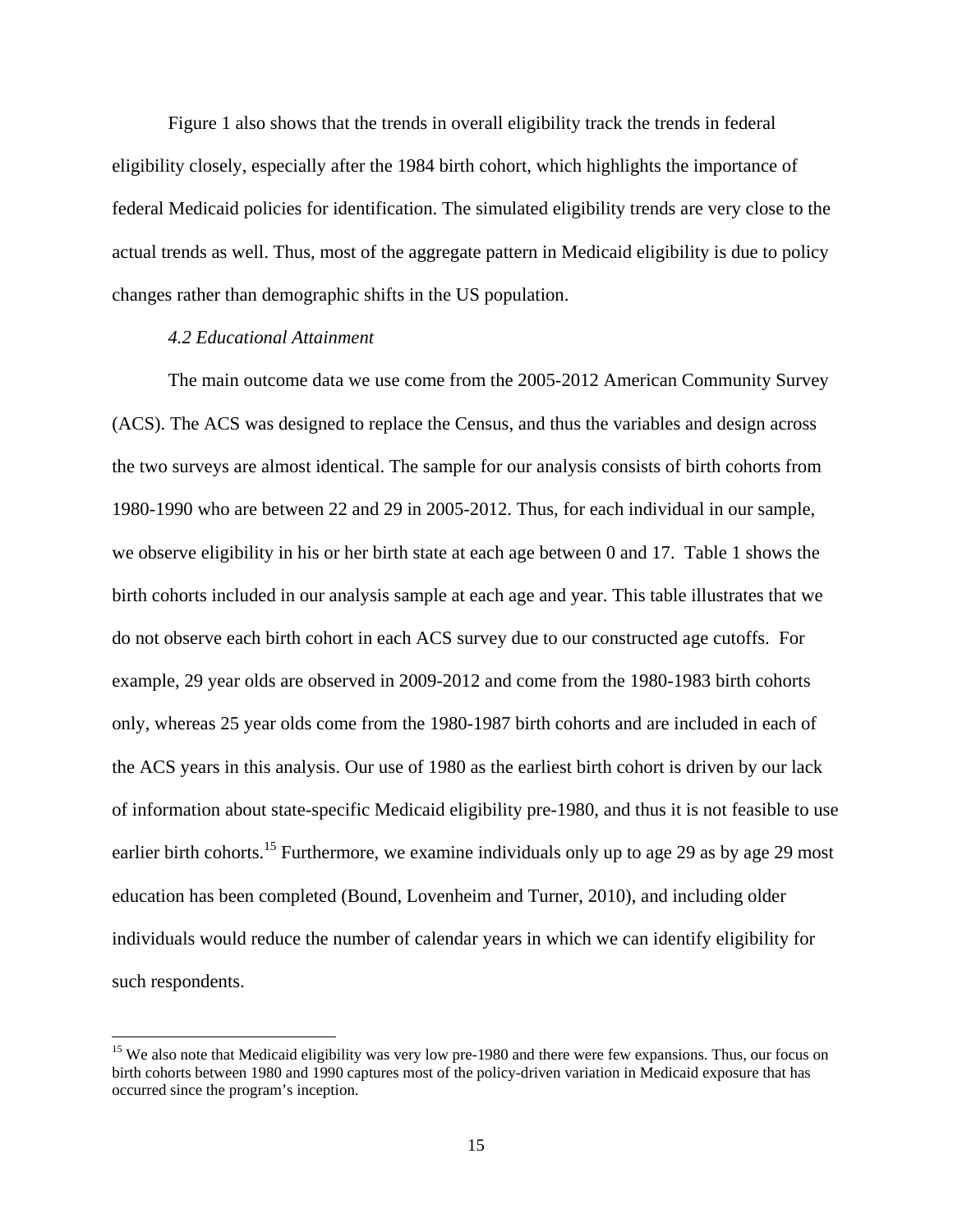The central benefit of using the ACS data for this analysis is our ability to link each respondent to the state of his or her birth. Using the current state of residence is problematic because students may endogenously sort across states, especially if Medicaid indeed impacts education outcomes. One's state of birth is unlikely to be related to Medicaid rules, however, especially since prior work has found no link between Medicaid rules and fertility patterns (Zavodny and Bitler, 2010; DeLeire, Lopoo and Simon, 2011). We calculate, for each respondent, indicators for whether the person did not complete high school, whether she attended any college and whether she obtained a Bachelors Degree (BA). Our measure of high school completion includes GEDs, which is potentially problematic if Medicaid eligibility shifts students from obtaining a traditional high school diploma to a GED.<sup>16</sup> In 2008 and after, however, the ACS asks directly about GED completion. Using data from 2008-2012, we find little evidence that our main high school completion results are being driven by GEDs. Thus, our use of pre-2008 data is not biasing the main conclusions one might draw from our results about the relationship between Medicaid and high school completion.

 We collapse the data to age, state of birth, survey year, race (white/nonwhite) means for all variables, using the individual census weights. We then link each age, state-of-birth, race, survey year cell to the Medicaid eligibility means discussed in Section 4.1. In particular, we calculate average eligibility for each birth cohort (*c*), state of birth (*s*), race (*r*) and survey year (*t*):

$$
eligibility_{scrt} = \frac{1}{(18)} \sum_{i=0}^{17} \overline{elig_{scri}} ,
$$
 (1)

 $\overline{a}$ 

<sup>&</sup>lt;sup>16</sup> Heckman and LaFontaine (2006) present evidence that the returns to a GED are lower than the returns to a high school diploma. Thus, examining patterns of substitution across these degrees is of interest.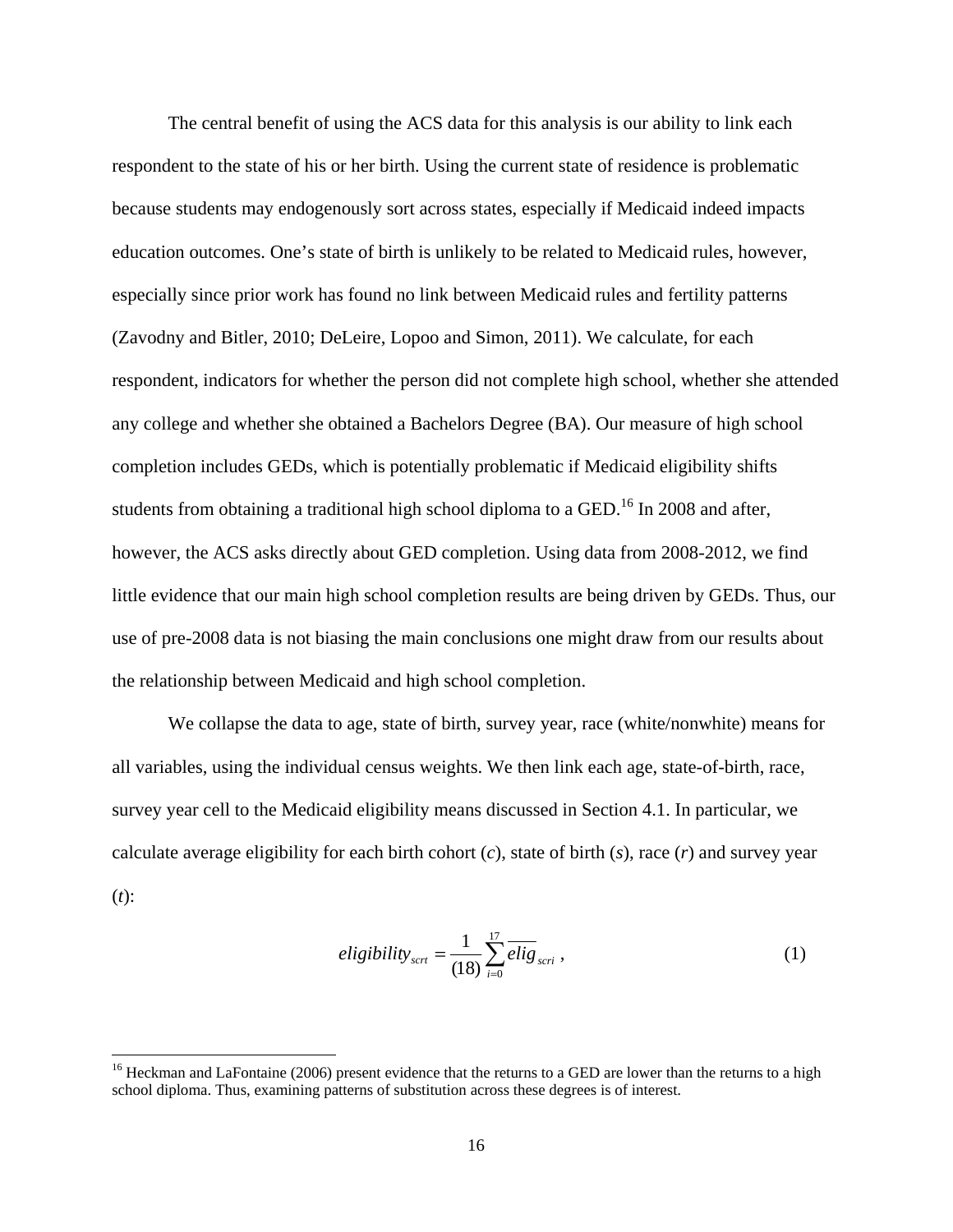where  $\text{elig}_{\text{scr}}$  is the average Medicaid eligibility in birth state *s* and birth cohort *c* of race *r* when the individual was age *i*.

We construct an identical measure using fixed simulated eligibility:

$$
fs\_eligibility_{scrt} = \frac{1}{(18)} \sum_{i=0}^{17} \overline{fs\_elig_{scri}} ,
$$
 (2)

where *fs\_eligibility* is fixed simulated Medicaid eligibility for each birth cohort (*c*), state of birth (*s*), race (*r*) and survey year (*t*) that is calculated using a constant sample from the 1986 CPS, as described above.

 In addition to these treatment variables, we also calculate separately the percent of each state-of-birth, birth cohort and race cell who are male and who are married in each ACS survey year. Descriptive tabulations of the analysis data for the full sample and by race group are shown in Table 2. In the full sample, the average respondent is 25, and about 68% of the respondents are white. The gender and age composition of the sample varies little across race groups, but the proportion of whites who are married is much higher. Furthermore, the educational attainment of nonwhites is much lower than whites, while average Medicaid eligibility is much higher for nonwhites. Both of these patterns reflect the strong correlation between SES and race, which highlights the potential importance of any effect of Medicaid eligibility on educational attainment to help address gaps in educational outcomes between whites and nonwhites.

## **5. Empirical Methodology**

 To analyze the effect of Medicaid eligibility expansions on educational attainment, we use difference-in-difference methods, where our identification strategy makes use of differences across states over time in both the eligibility criteria (which varies by income, age, gender and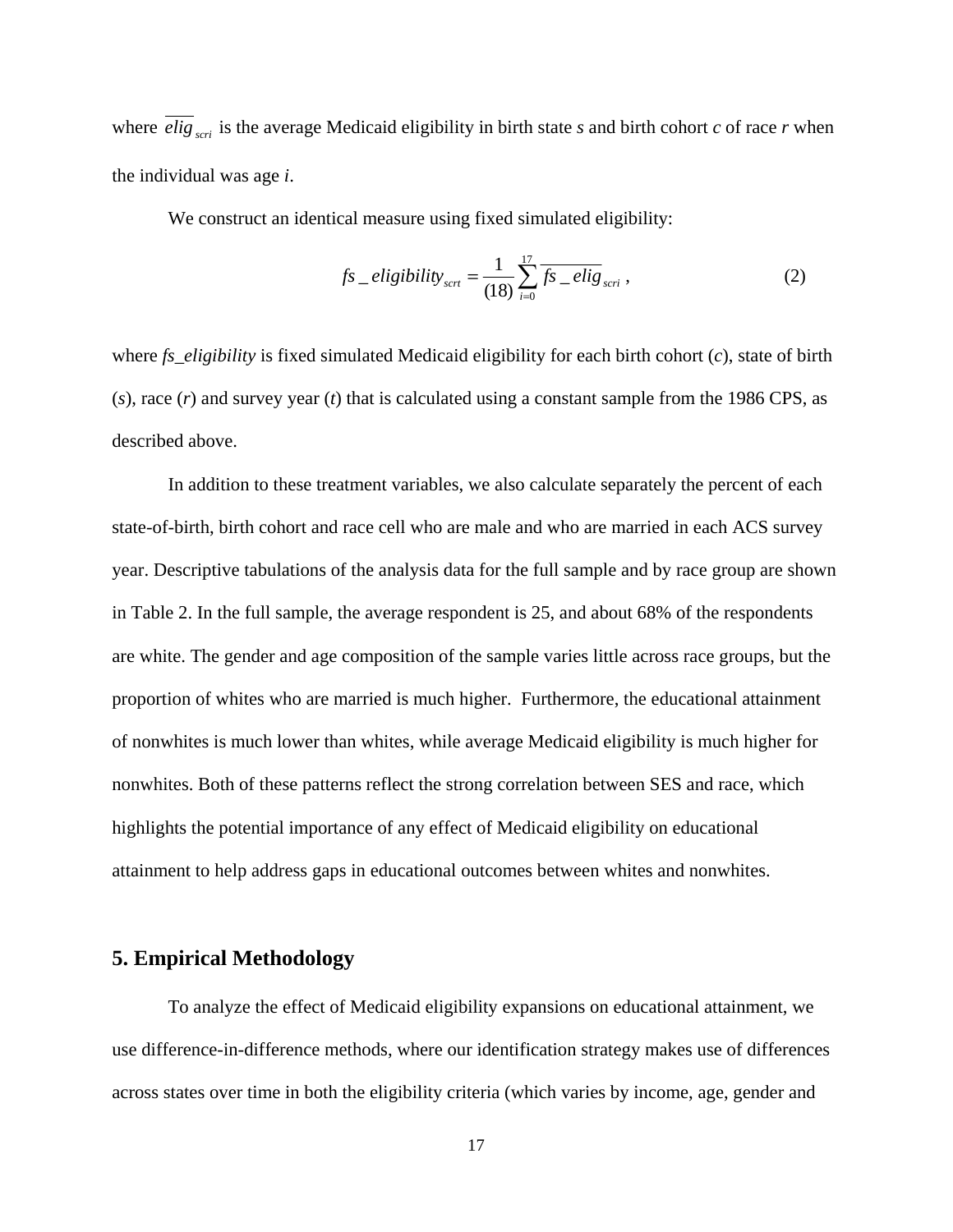family composition) and the timing of the expansions. Specifically we estimate models of the following form:

$$
Y_{\text{scr}} = \beta_0 + \beta_1 \text{eligibility}_{\text{scr}} + \beta_2 X_{\text{scr}} + \gamma_s + \delta_t + \varepsilon_{\text{sort}}\,,\tag{3}
$$

where  $Y_{\text{sort}}$  is the educational outcome (high school non-completion rate, college attendance rate or college graduation rate) in state-of-birth *s* for birth cohort c, of race *r* in calendar year *t*. The variable *eligibilityscrt* comes from equation (1) above and denotes the mean fraction of individuals from birth cohort *c* and of race *r* who are eligible for Medicaid in state *s* between the ages 0-17.

The vector  $X_{\text{sort}}$  includes percent male, percent married, a full set of age fixed effects and an indicator for whether the observation is for the nonwhite sample or not. The age fixed effects in particular are important because they account for the fact that older individuals have more time to complete their education. In addition, equation (3) includes both state-of-birth fixed effects ( $\gamma_s$ ) and ACS calendar year fixed effects ( $\delta_t$ ).<sup>17</sup> The state fixed effects control for fixed differences across states that are correlated with both Medicaid eligibility and educational attainment, such as the higher education structure and the industrial mix in the state. The year fixed effects account for any economy-wide shocks that could be correlated with prior Medicaid expansions.

The coefficient of interest in equation (3) is  $\beta_1$ ; conditional on the set of controls and fixed effects in the model, the variation used to identify this coefficient comes from increases in eligibility within state across birth cohorts over time. This is basically a difference-in-difference specification, where the treatment dose varies across different cohorts depending on the state and year of birth as well as on one's race. As discussed in Section 4, this variation comes from two sources: the first is rule changes that expand Medicaid eligibility to different populations within

 $\overline{\phantom{a}}$ 

<sup>&</sup>lt;sup>17</sup> Henceforth, we will refer to "state fixed effects" and "state-of-birth fixed effects" synonymously.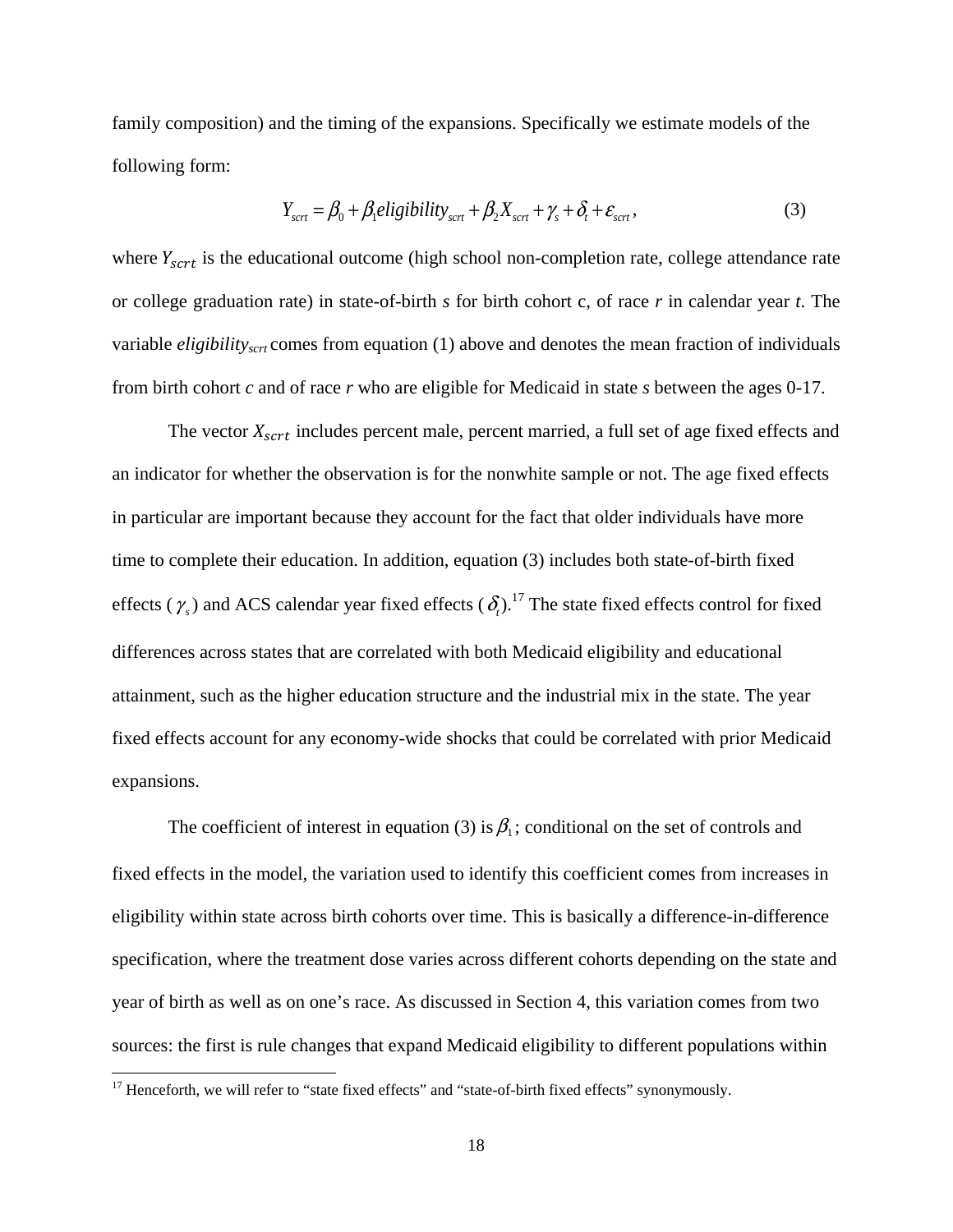each state, and the second is demographic shifts that expand the proportion of individuals who meet pre-existing eligibility criteria.

 For our analysis, the second source of variation is potentially problematic. If there are demographic changes that affect the proportion of people eligible for Medicaid, these demographic changes are likely to be correlated with educational attainment. Our limited set of demographic controls cannot fully account for such changes, although demographic changes that expand Medicaid eligibility most likely generate a negative bias in estimating the effect of Medicaid on educational attainment. We therefore use an instrumental variables strategy that is robust to demographic shifts. This IV strategy amounts to using *fs\_eligibility* as an instrument for *eligibility*. Because *fs\_eligibility* is based on eligibility rules in each year using a fixed sample of individuals from the 1986 CPS, it is only affected by eligibility rule changes over time within states.

Similar to any difference-in-difference analysis, there are two main assumptions we invoke. The first is that Medicaid expansions are not correlated with underlying trends in educational attainment across cohorts at the state level. A particular concern for our identification strategy would be if Medicaid expansions are occurring in states that are becoming more affluent. Then, even simulated fixed eligibility changes would be positively correlated with underlying and unobserved trends in educational attainment. We do not believe such a situation is likely, however, since states likely would be more compelled to expand Medicaid eligibility due to increased, not decreased demand. This is a common identification assumption that has been invoked repeatedly in the Medicaid literature (e.g., Currie and Gruber, 1996a, 1996b; Cutler and Gruber, 1996; Gross and Notowidigdo, 2011; Gruber and Simon, 2008). The second assumption underlying our identification strategy is that there are no other state-level policies

19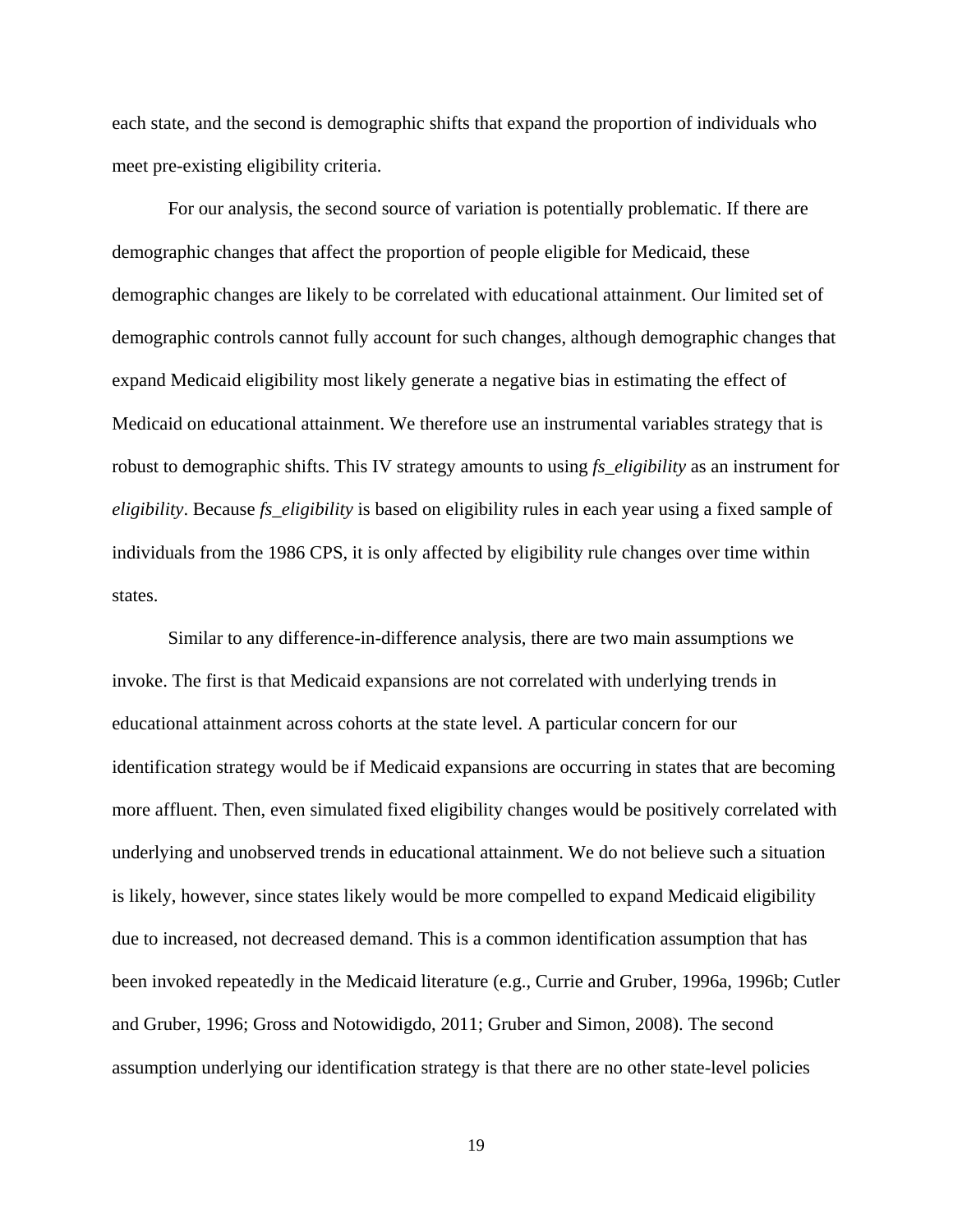that are correlated with Medicaid expansions but that themselves might affect educational attainment.

We provide an extensive set of robustness checks to provide additional confidence that our results are not being driven by endogenous state Medicaid eligibility expansions. First, in some specifications we control for average state EITC amounts between the ages of 0-17 for each cohort.18 Prior work linking EITC policies to educational outcomes suggests EITC generosity could be a confounding factor if it is correlated with Medicaid generosity. We also control for average school spending per pupil in the years in which each cohort was 5-17, separately by urban, rural and suburban districts. Although there is a tenuous link between school expenditures and education outcomes (see Hanushek, 2003 for an overview of this literature), recent work has linked school spending increases from school finance reform to higher long-run educational outcomes (Jackson, Johnson and Persico, 2014). If such spending changes are correlated with Medicaid expansions, it could generate a bias in our results. We view these alternative policies as the two that are most likely to produce confounding effects, and our estimates that control for these policies provide evidence on whether this is so. In some specifications, we also include state-of-birth by year fixed effects as well as age-by-year fixed effects. These fixed effects allow us to control flexibly for any contemporaneous age- or statespecific shocks that are correlated with prior Medicaid expansions.<sup>19</sup> The state-of-birth by year fixed effects also will remove policy variation at the state level that was instituted to affect particular birth cohorts.

 $\overline{\phantom{a}}$ 

<sup>&</sup>lt;sup>18</sup> See Michelmore (2013) for an overview of state-level EITC laws. We thank Kathy Michelmore for providing us with these data.

<sup>&</sup>lt;sup>19</sup> We do not estimate models with state-by-age fixed effects, since this is where much of the state policy variation in Medicaid expansion occurs.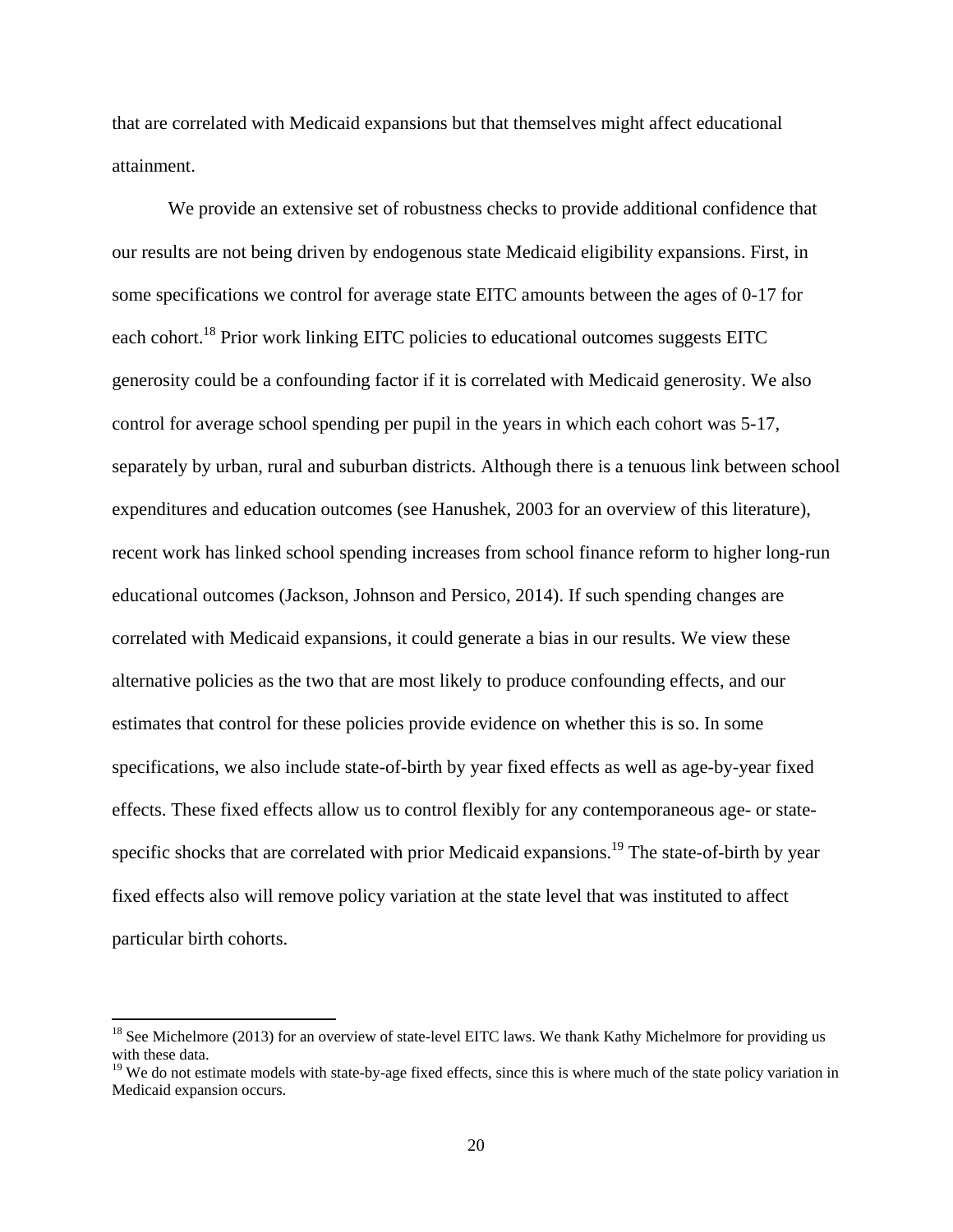We provide more direct evidence that endogenous state Medicaid expansions are not biasing our estimates by using only federal Medicaid eligibility rules as discussed in Section 4.1. The state-of-birth fixed effects control for the fixed differences in AFDC rules across states, and the identifying variation in the federal model comes solely through the fact that federal rule changes have differential impacts on states due to pre-existing AFDC policies. Thus, there is no scope in these models for endogenous state decisions regarding Medicaid, and to the extent we obtain similar results using this variation, it will provide confidence in the validity of the results that use state Medicaid variation as well. To the best of our knowledge, this is the first paper to provide estimates using only federal eligibility variation, so these results are of interest in their own right insofar as they help validate the widely-employed assumption that state Medicaid expansions are exogenous.

Finally, we conduct robustness tests by linking respondents when they are 18 to eligibility among 0-17 year olds in their state. These 18 year olds should not be affected by eligibility rates among younger children, but would be affected by unobserved state-level shocks correlated with educational attainment and Medicaid changes. We also present estimates that include linear birth cohort time trends by state-of-birth, which control for any differences in unobserved linear trends in educational attainment across states. Overall, our estimates are robust to using variation in Medicaid eligibility from different sources and to the series of robustness checks we conduct. These findings support the validity of our identification strategy.

 Because errors are unlikely to be independent within states of birth over time, we cluster all standard errors at the state-of-birth level. All estimates also are weighted using sample weights provided in the ACS.

21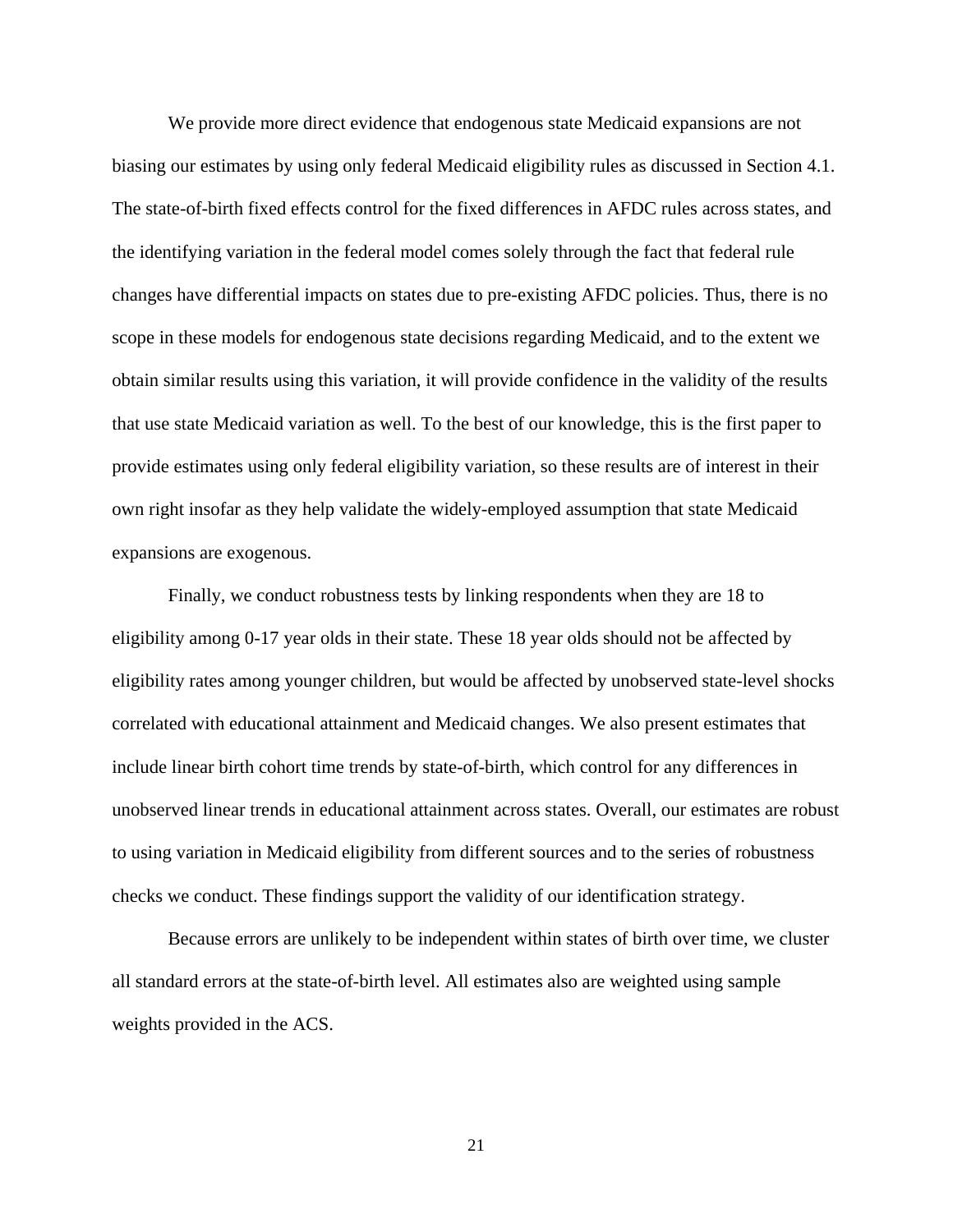# **6. Results**

 $\overline{a}$ 

#### *6.1 Main Results*

Table 3 presents the main results from our estimation of equation (3). Each cell in the table comes from a separate regression, with the results in Panel A showing results that use all Medicaid eligibility and the results in Panel B showing results using only federal eligibility. The first column in the table presents the first stage, which shows how a change in fixed simulated eligibility translates into actual eligibility. The table also shows the effect of actual Medicaid eligibility ("OLS") and fixed simulated eligibility ("Red Form") on high school non-completion, college enrollment and four-year college completion as well as the associated IV estimates.

Across outcomes and the specifications shown in different rows, we find consistent evidence that Medicaid eligibility when young increases educational attainment. Focusing on the baseline IV results, a 10 percentage point increase in fixed simulated eligibility reduces high school non-completion by 0.49 of a percentage point, increases college enrollment by 0.70 of a percentage point, and increases BA attainment by 0.85 of a percentage point. All estimates are statistically significantly different from zero at the 5% level. Relative to the mean attainment rates shown in Table 2, these estimates translate into a 5.2% decline in high school dropouts, a 1.1% increase in college attendance, and a 3.2% increase in BA receipt. As shown in Figure 1, there was a 24 percentage point increase in average eligibility during childhood between the 1980 and 1990 birth cohorts. Our estimates suggest this change would have reduced high school non-completion by 12.5%, increased college enrollment by 2.6%, and increased college completion by  $7.7\%$ <sup>20</sup> Murnane (2013) shows that high school graduation rates increased by

 $20$  It is likely that these gains in educational attainment are even more pronounced among those that take up Medicaid. Child take-up rates for the earlier expansions were 24% (Cutler and Gruber, 1996), while Gruber and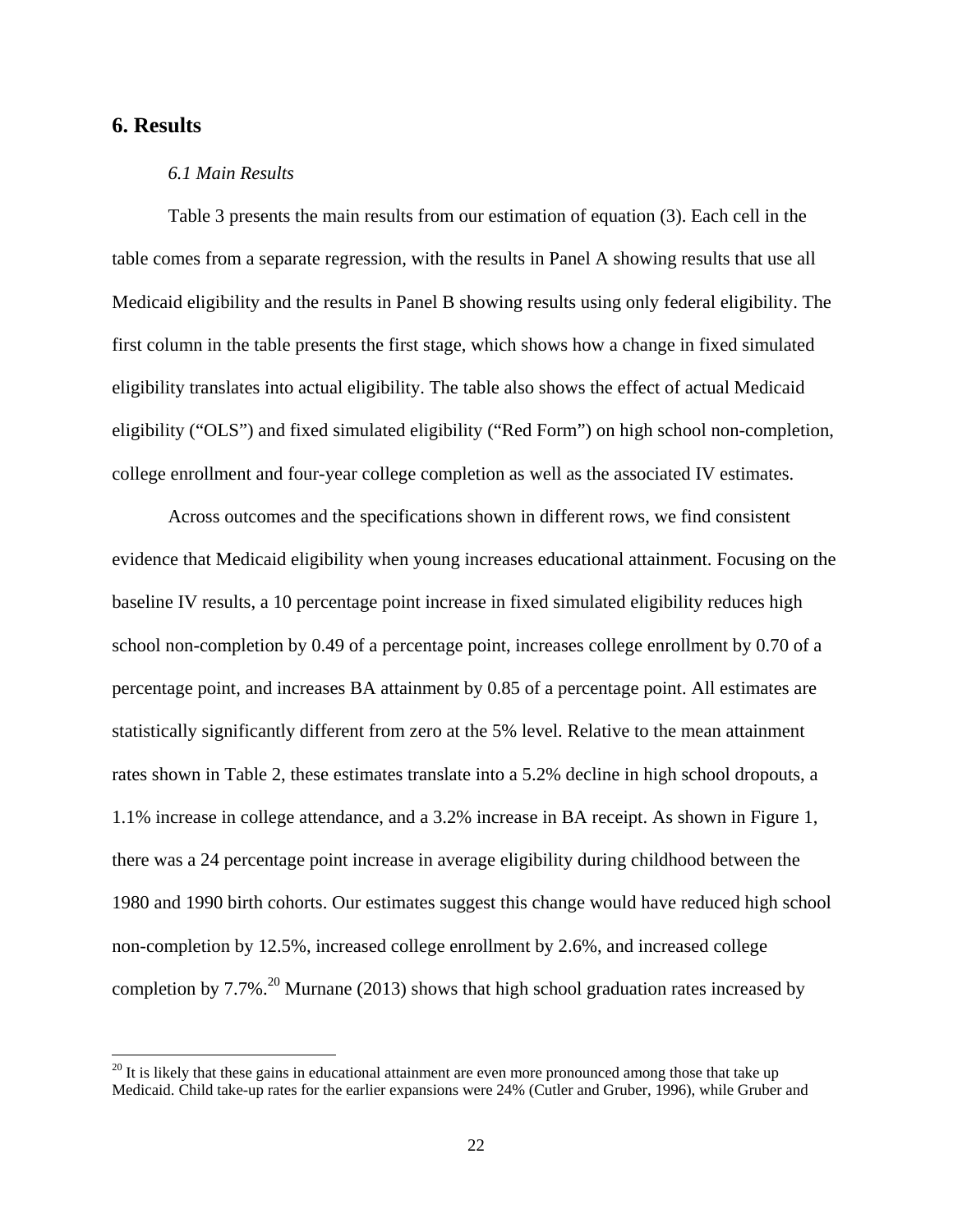about 6 percentage points between the 1980 and 1990 birth cohorts. Since a 24 percentage point increase in Medicaid would increase high school completion by 1.2 percentage points, our results indicate that 20% of this increase can be attributed to Medicaid expansions.

How do these effect sizes compare to effects from other education interventions? These comparisons are complicated by the fact that we are examining attainment at relatively older ages, which is rare in the literature examining early lifetime interventions. One point of comparison is the teacher quality literature. In a recent analysis, Chetty, Friedman and Rockoff (2013) show that having a teacher whose value-added is one standard deviation higher in one year leads to an increase in the likelihood of college attendance of 2.2%. This is very comparable to our college attendance result, which underscores that the effects we find are large. Another point of comparison is with the school quality literature. Deming et al. (2014) shows lotterybased results from an open enrollment system in the Charlotte-Mecklenburg schools that winning a lottery and thus attending a higher-quality school increases college attendance by 2.7%-7.5%. Finally, Garces, Thomas and Currie (2002) show that Head Start participants are 4 percentage points more likely to graduate from high school and 9 percentage points more likely to attend college in estimates that control for selection using mother fixed effects. Overall, our estimates indicate that a 10 percentage point Medicaid expansion produces educational attainment increases that are either of equal size or somewhat smaller than other notable educational interventions.

Rows (2)-(4) of Table 3 show our estimates are robust to adding additional controls for EITC and school spending as well as state-year and age-year fixed effects into the models. The estimates change little in terms of magnitude or statistical significance, and the some college

 $\overline{a}$ 

Simon (2008) find that take-up for the SCHIP expansions of the late 1990's and early 2000's was approximately 7%.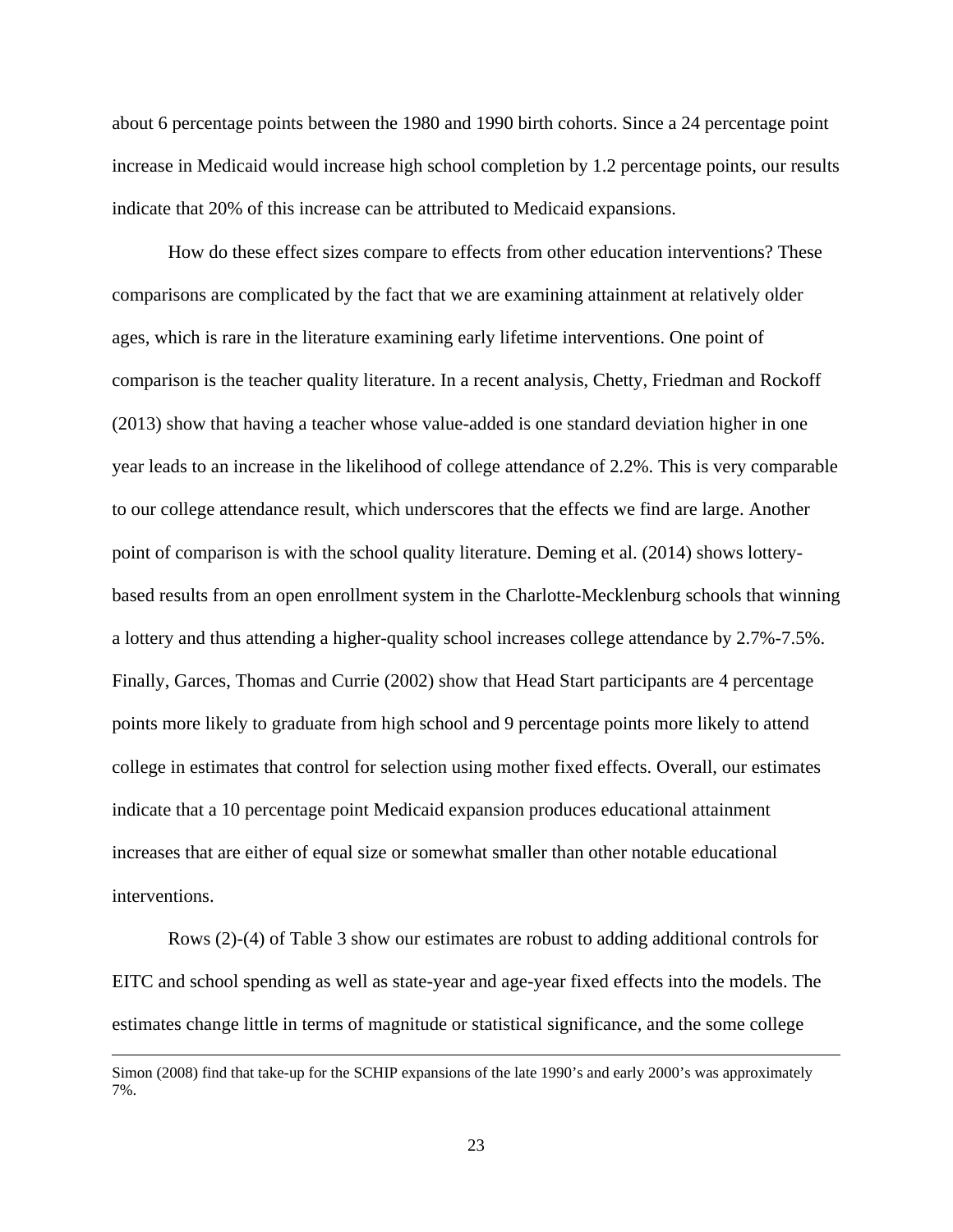estimates increase to an effect size of about 1.0 percentage point for each 10 percentage point increase in Medicaid eligibility.

Table 3 also demonstrates that the OLS and reduced form/IV results are quite different from each other. The OLS estimates in Panel A show Medicaid eligibility increases are associated with higher high school dropout and with lower college enrollment and completion, although in many cases the OLS estimates are not statistically significant at even the 10% level. These results are suggestive that the bias from failing to account for the correlation between demographics and Medicaid eligibility would cause one to find an adverse effect of Medicaid on educational attainment. Once this confounding factor is controlled for, however, Table 3 indicates Medicaid expansions have a positive and sizable impact on long-run educational attainment.

Panel B of Table 3 shows estimates that use only federal Medicaid eligibility. Focusing on the baseline estimates in Row (5), we show that federal eligibility expansions reduce high school dropout and increase college enrollment and completion. Comparing the estimates in Row (5) to the baseline results in Row (1), the point estimates for the reduced form are smaller in absolute value when only the federal variation is used. As the IV estimates show, this difference mostly reflects the smaller first stage. In Panel A, the first-stage estimate is very close to 1, suggesting that a 10 percentage point change in fixed simulated eligibility is associated with a 10 percentage point change in actual eligibility.<sup>21</sup> As expected, the link between federal Medicaid rules and actual eligibility is much weaker because we are ignoring state responses to the federal

 $\overline{\phantom{a}}$ 

 $21$  Our first-stage estimates are somewhat larger than have been found in prior work. Gross and Notowidigdo (2011) have an implied first-stage estimate of 0.61, while Cutler and Gruber (1996) report a first-stage of 0.84 for children and 0.95 for women. There are several potential explanations for this difference. We updated the code used to calculate Medicaid eligibility in both papers, we split our eligibility estimates by race, and we examine average eligibility over the years when respondents are  $0$ -17 rather than contemporaneous eligibility. This averaging, plus our use of 3-year moving averages for actual eligibility, is likely to reduce measurement error-driven attenuation from the small sample sizes in the CPS.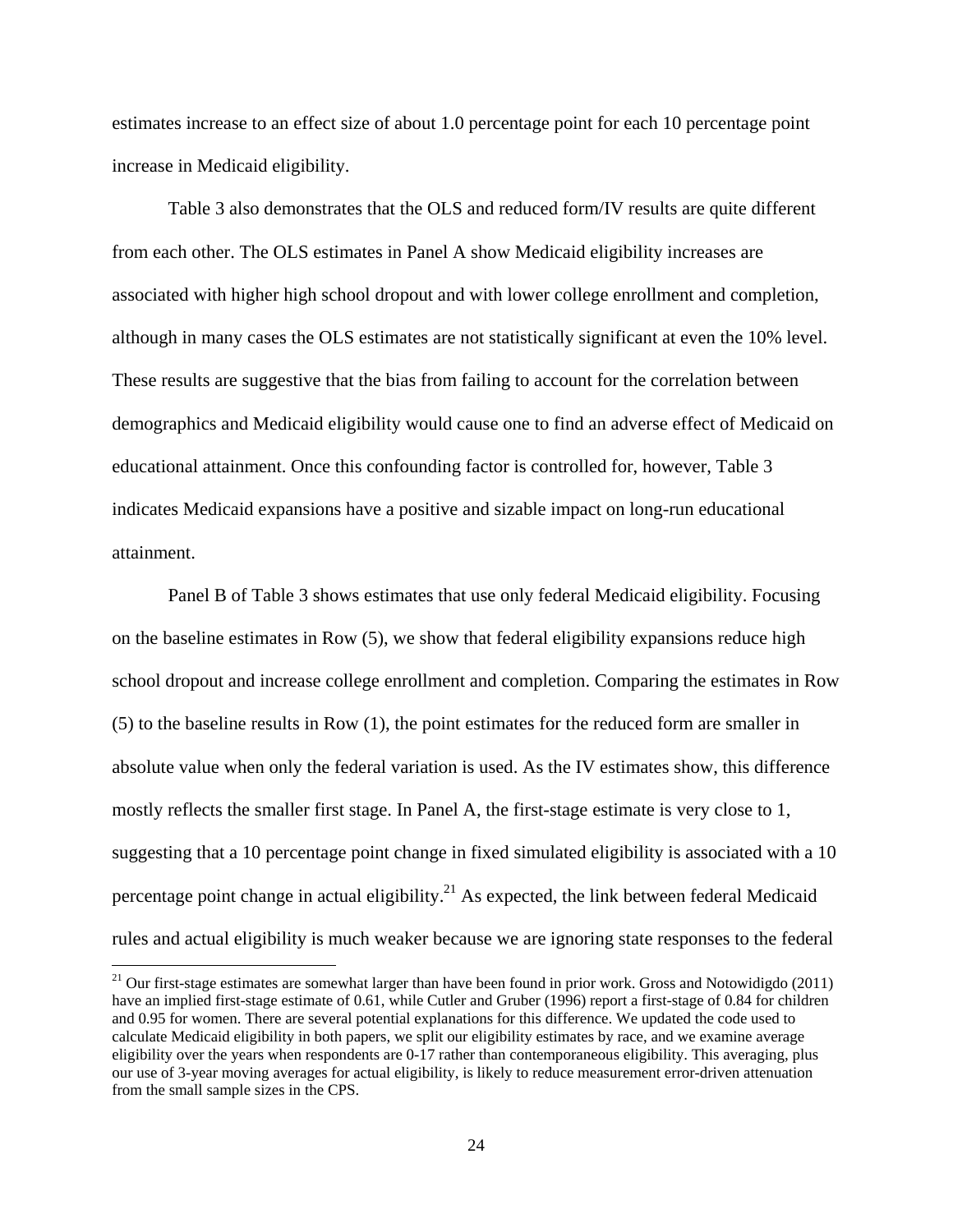regulation changes. However, the first stage for the federal variation still is sizable in magnitude and is statistically significant from zero at the 1% level.

Comparing the IV estimates from similar models across panels shows that using the federal variation only produces results that are quantitatively and qualitatively similar to the estimates that use state variation as well. For high school non-completion in the baseline specification (Row 1), the estimates indicate a 10 percentage point eligibility increase during childhood reduces dropout by 0.49 of a percentage point using all Medicaid variation, and it reduces dropout by 0.51 of a percentage point using only federal variation (Row 5). For college enrollment, the estimates in Row (5) are smaller than those in Row (1), but they still are positive and statistically different from zero at the 10% level. Finally, for college completion, the IV coefficients across panels of Table 3 show very similar effects of Medicaid eligibility expansions. Comparisons of Rows (2) and (6) show that our estimates using federal variation are robust to the inclusion of EITC and school spending controls as well.<sup>22</sup> That these two models yield similar estimates of the effect of changes in Medicaid eligibility among children on longrun educational attainment supports our use of all Medicaid variation, as it suggests state Medicaid eligibility variation is not endogenous with respect to long-run educational outcomes.

Another potential concern with the results in Table 3 is that they group GED and high school diploma recipients together. Starting in 2008, the ACS began asking separately about high school diploma and GED receipt separately, and in Table 4 we present estimates using 2008- 2012 data. We now split up high school diploma non-receipt from diploma and GED non-receipt. Henceforth, we will only present IV and OLS estimates due to space considerations; reduced

 $\overline{\phantom{a}}$ 

 $22$  We do not present federal variation results that include state-year and age-year fixed effects. Due to the limited amount of variation in federal Medicaid eligibility, including these fixed effects yields large standard errors that make the resulting estimates uninformative.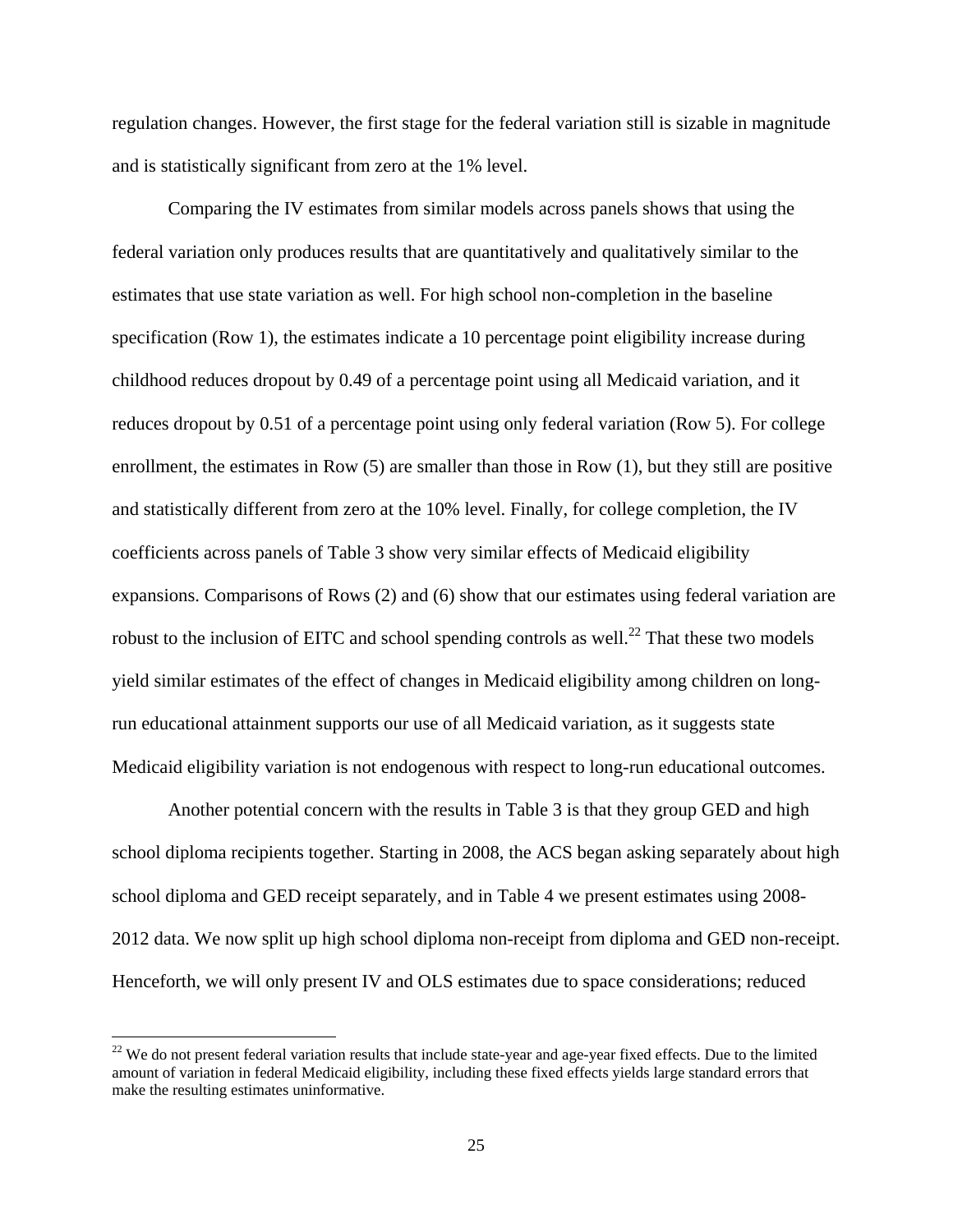form estimates are available upon request. As the table demonstrates, the effects are virtually identical across the two measures of high school completion, suggesting that our baseline estimates were not obscuring potential shifts between traditional diplomas and GEDs. In addition, the some college and college plus estimates are similar in the 2008-2012 sample, if somewhat larger for the college graduation outcome. These results suggest our estimates are not driven by the particular sample period we choose. $^{23}$ 

#### *6.2 Educational Attainment Results by Race and Age at Expansion*

In Table 5, we present estimates that include an interaction between Medicaid eligibility and an indicator for the age-race-state-year cell being nonwhite. The interaction shows the difference in the effect of Medicaid eligibility on the educational attainment of nonwhites relative to whites. Although the estimates are not very precise, the baseline IV model provides suggestive evidence that the high school completion effect is isolated to the nonwhite sample, while the college enrollment and college completion effects are similar across race groups. Part of this difference in results across education level could be due to the much larger high school non-completion rate amongst nonwhites (see Table 2). Thus, nonwhite students are more likely to be marginal with respect to high school completion. The results that include state-year and age-year fixed effects in Panel B are qualitatively similar, but the some college coefficients are smaller and there is some evidence of a high school effect for whites as well. Despite the imprecision of these estimates, Table 5 suggests that the Medicaid expansions in the 1980s and 1990s helped to reduce the racial gap in high school completion somewhat, although they had no such effect for higher levels of education, where impact of Medicaid was more universal across racial groups.

 $\overline{a}$ 

<sup>&</sup>lt;sup>23</sup> We omit results using federal variation from this table as they are similar to those in Table 3. They are available from the authors upon request.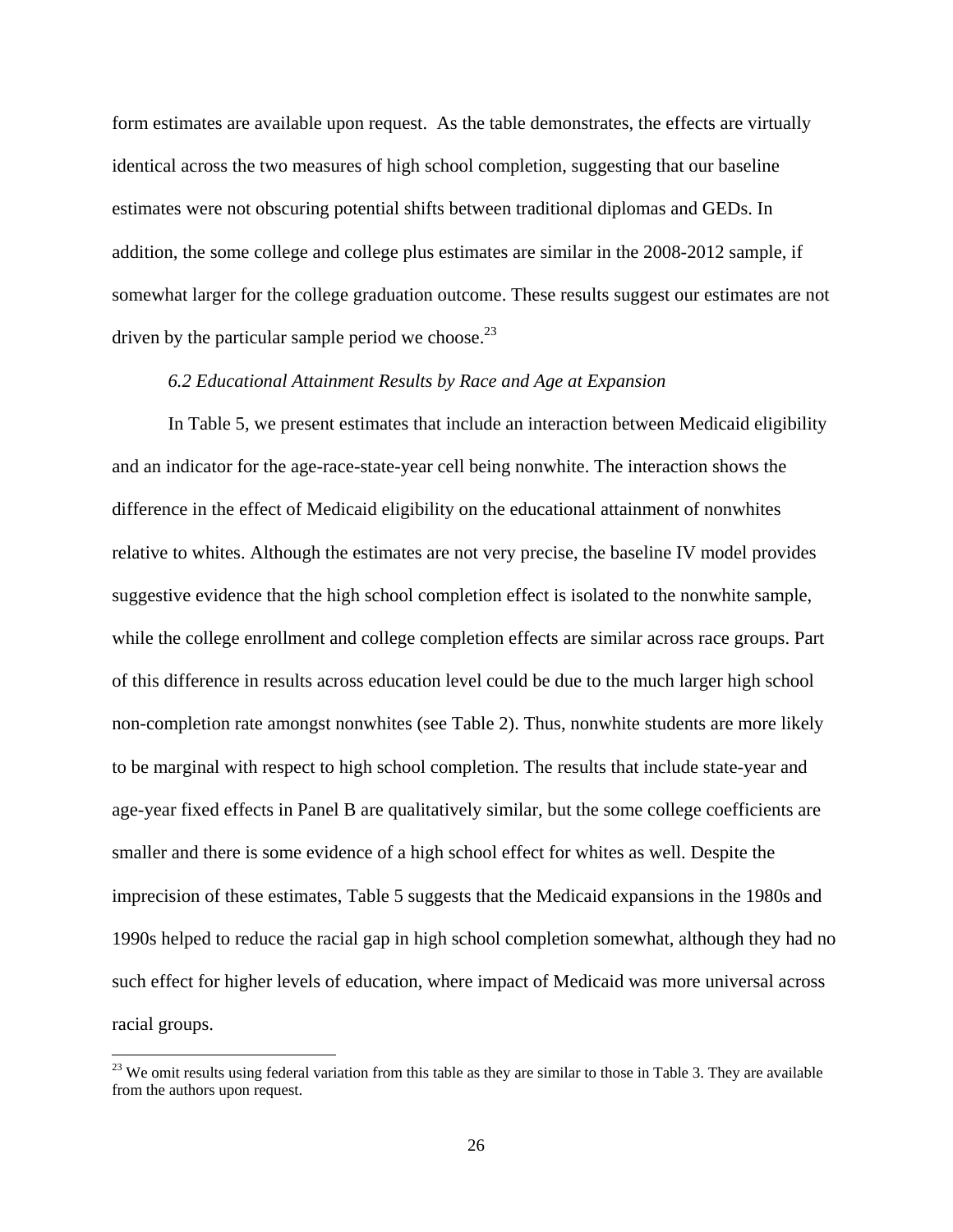As discussed in Section 3.2., one of the contributions of this paper is to identify whether there are effects of health insurance access after birth. Since prior work in this area has examined effects of Medicaid eligibility among pregnant women, our estimates are informative about any impacts of public health insurance among older children. In Table 6, we present IV estimates of equation (3) that control separately for Medicaid eligibility when a respondent was 0-1 versus 2- 17. The results point to the importance of Medicaid eligibility amongst older children. Indeed, none of the 0-1 eligibility estimates are statistically significantly different from zero and of the expected direction, and they are universally smaller than the 2-17 estimates in absolute value. Thus, our results suggest expanding Medicaid eligibility to children after birth has a substantial effect on long-run educational attainment, particularly after infancy. This finding sheds some light on why our estimates are somewhat larger than those in Levine and Schanzenbach (2009), as they examine eventual test score effects of Medicaid eligibility at birth. Our results indicate that educational outcomes, at least in the longer-run, are more sensitive to Medicaid expansions that target older, mostly school-age, children.

#### *6.3 Robustness Checks*

In this section, we present two robustness checks that yield insight into the validity of our central identifying assumption that there are not differential underlying trends in educational attainment correlated with public health insurance eligibility expansions. In Table 7, we perform a falsification test that examines the educational attainment of individuals as a function of the 0- 17 year old Medicaid eligibility rate when they were 18. Typically, Medicaid eligibility is lower for adults, and thus their eventual educational attainment should be less responsive to Medicaid expansions that occur when they are 18 and that affect younger children. However, if there are unobserved state-specific shocks that affect both education investment decisions and Medicaid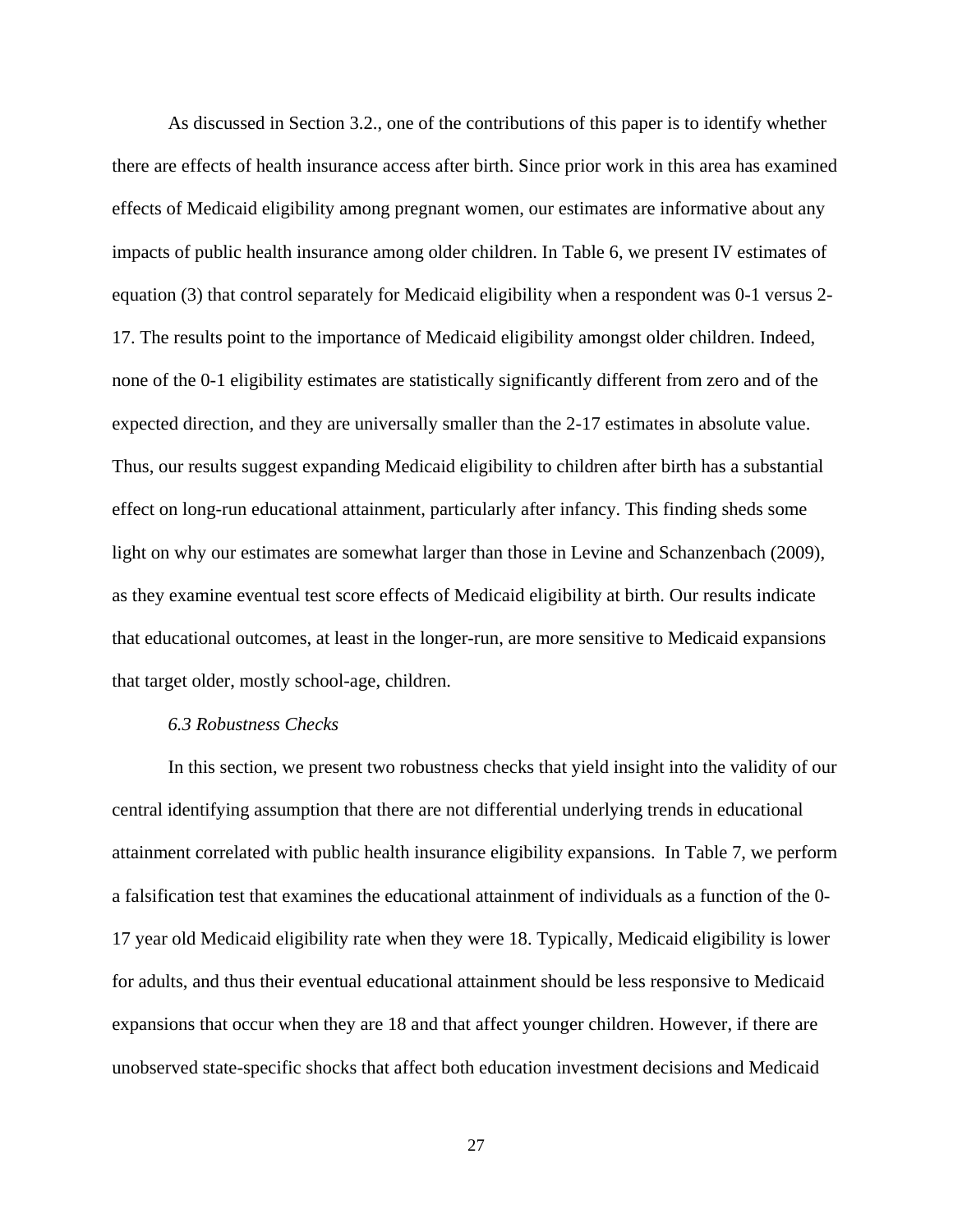expansions, then 18 year olds would plausibly be influenced by those shocks. In Table 7, we use the birth cohorts from 1962-1972, who turned 18 between 1980 and 1990, and we assign to each of them the 0-17 average eligibility in their state-year-race cell when they turned 18. Since this sample was born prior to the large Medicaid expansions we study, they had very low public health insurance eligibility rates when young.

The IV results in Table 7 show the estimates on the instrumented 0-17 eligibility measure when respondents were 18. If they are similar to the results in Table 3, it is evidence that our estimates are picking up underlying trends in educational attainment rather than causal effects of Medicaid on education.<sup>24</sup> There is little evidence of a relationship between eligibility of 0-17 year olds in a state when one is 18 and eventual educational attainment, however. For high school and college completion, the coefficients are not of the expected sign. And while the IV estimates for some college is positive, the standard errors also are large, which renders these estimates very imprecise.

In Table 8, we provide further evidence of the relevance of underlying confounding trends by presenting results from the models presented in Table 3 that include state-specific linear birth cohort trends. If there are differential trends in educational attainment correlated with Medicaid expansions, these results should yield substantively different results from our baseline model. However, the results are very similar to those in Table 3, suggesting that linear differences in trends across states are not biasing our baseline estimates.

#### *6.4 The Effect of Childhood Medicaid Eligibility on Teen Health*

 $\overline{a}$ 

As discussed in Section 4, one of the main mechanisms through which public health insurance can affect long-run educational attainment is through promoting better health amongst

 $24$  Alternatively, if Medicaid expansions have general equilibrium effects in terms of increasing the supply-side of the health care market, then there could be effects on 18-year-olds that are not evidence of confounding trends.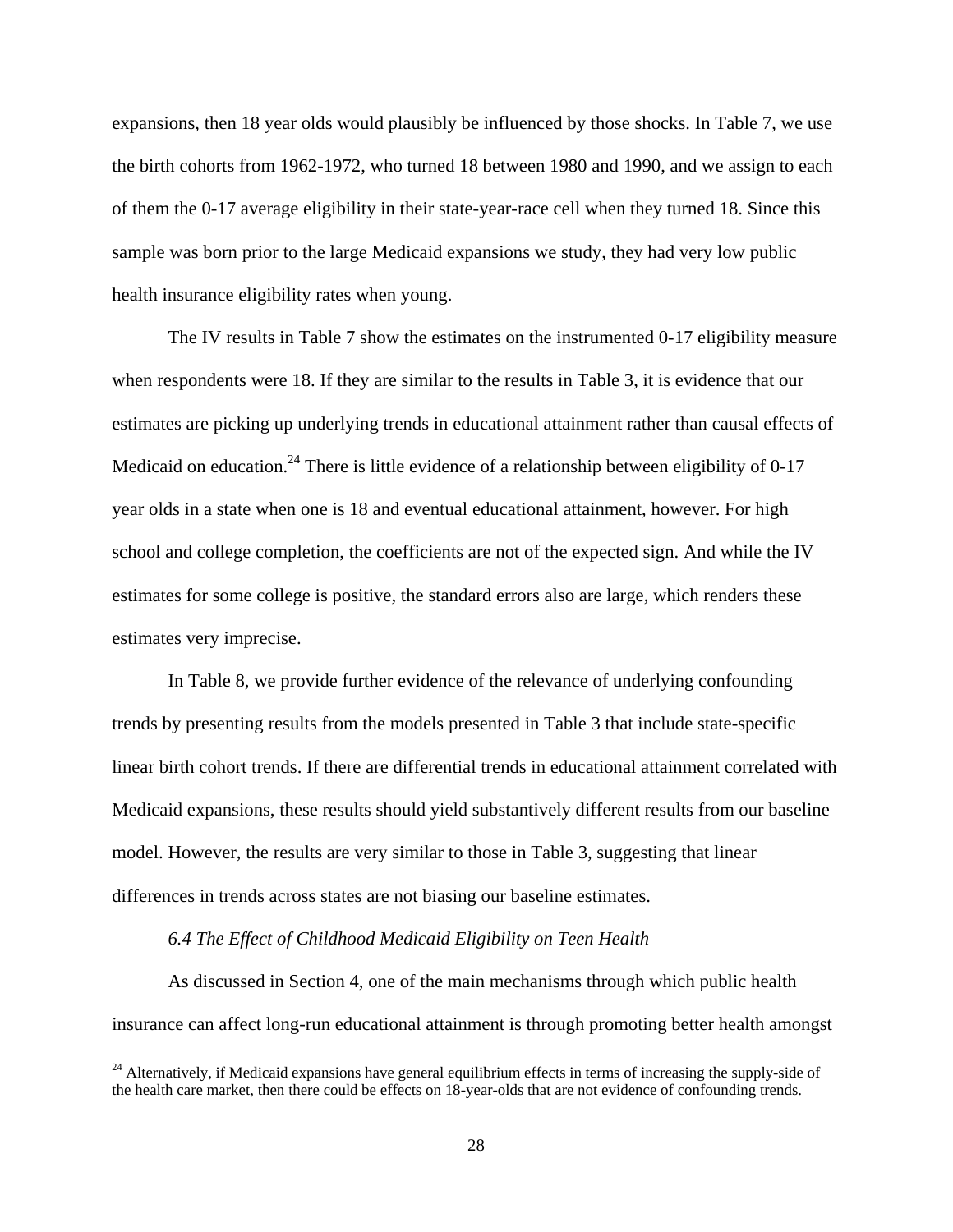children. In order to examine the potential importance of this mechanism, we estimate the effect of Medicaid eligibility during childhood on health outcomes in the teenage years. To do this analysis, we use the Youth Risk Behavior Surveillance System (YRBSS), which is a nationallyrepresentative survey of  $9<sup>th</sup>$  to  $12<sup>th</sup>$  grade students that is conducted by the Centers for Disease Control (CDC).<sup>25</sup> The data are available from 1991-2011<sup>26</sup> and contain state identifiers, so we can estimate equation (3) using these data with health outcomes as the dependent variable. A central drawback of these data, however, is that we do not observe state of birth, just state of current residence. These estimates therefore are potentially biased by endogenous mobility, and we consider them more suggestive than our main results due to this issue.

Table 9 contains health outcome estimates from the YRBSS data. Here, we calculate Medicaid eligibility from age 0 up until each respondent's age. Thus, for a 15-year-old, the eligibility measure is average eligibility in the respondent's state of residence he/she would have experienced between the ages of 0-14. These estimates also include state-by-year and age-byyear fixed effects. Across virtually all measures of health outcomes, Table 9 shows that Medicaid eligibility during childhood translates into better health and better health behaviors by the time one is a teenager. We construct a risky sex index based on several questions regarding sexual activity,  $27$  and our IV results indicate a 10 percentage point increase in Medicaid eligibility during youth reduces risky sexual behavior by 11.9% relative to the sample mean.<sup>28</sup> There also is

 $\overline{a}$ 

<sup>&</sup>lt;sup>25</sup> These data can be accessed at: http://www.cdc.gov/HealthyYouth/yrbs/index.htm?s\_cid=tw\_cdc16. <sup>26</sup> We limit our sample to years 1995-2007 because in these years sample respondents between the ages of 14 and 18 are most similar to the 1980 to 1990 birth cohorts we analyze using ACS data.

<sup>&</sup>lt;sup>27</sup> See Online Appendix Table A-1 for a list of the variables used to construct this index as well as individual estimates for each measure. The variables that constitute this index are indented directly below the Risky Sex Index in the table. We also list the variables and individual estimates for the variables that make up our measures of whether a respondent has a mental health issue or an eating disorder in Online Appendix Table A-1.

 $28$  The first stage estimate for these regressions is 0.882, with a standard error of 0.123.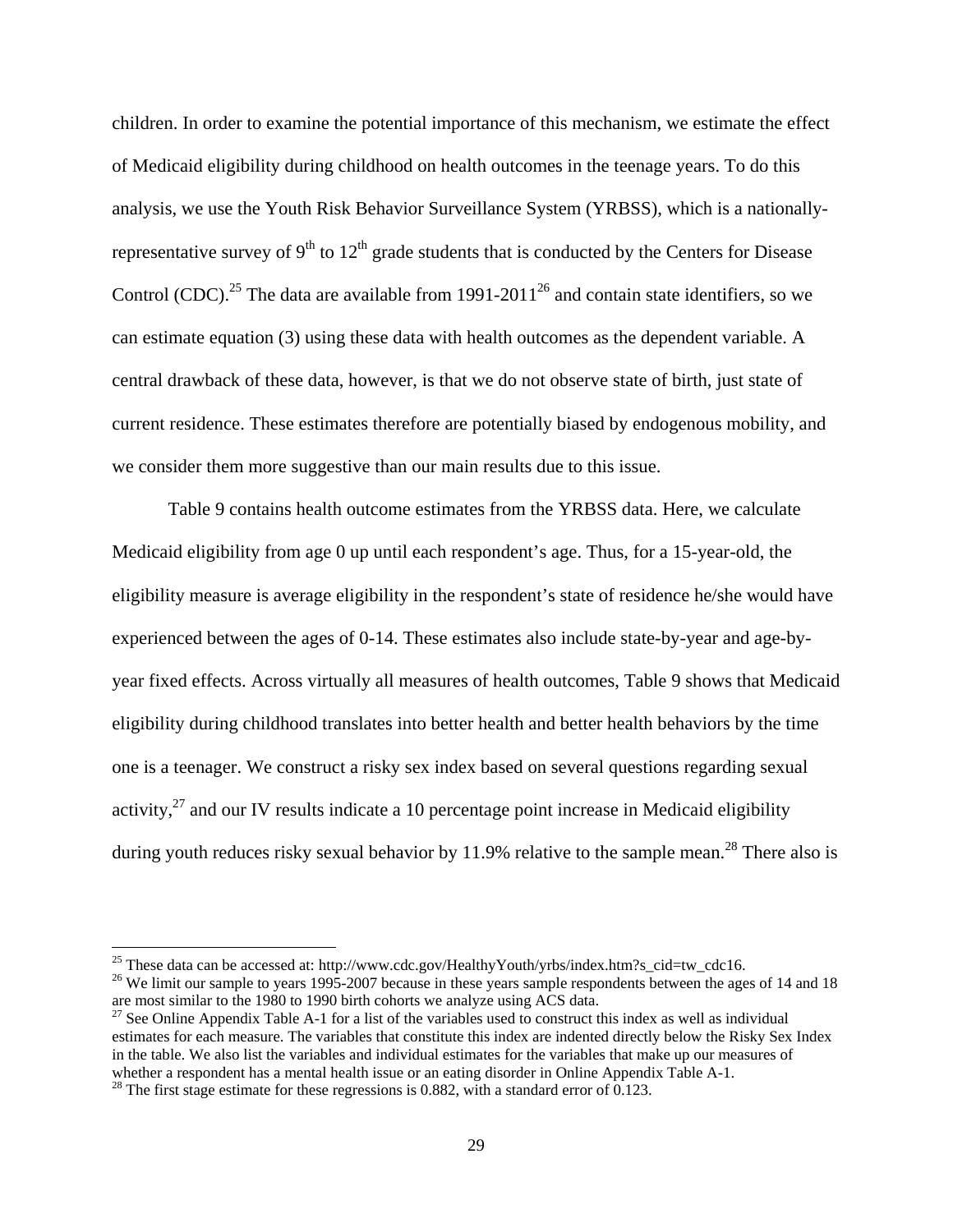a 7.0% reduction in the likelihood of being sexually active due to such an increase in public health insurance eligibility.

Our results suggest that those exposed to higher Medicaid eligibility at young ages have lower weight as well. There is a negative effect of Medicaid eligibility on BMI, on the order of a 1.3% reduction relative to the sample mean from a 10 percentage point increase in eligibility. We also find that the likelihood of being overweight declines by 11.1%. These estimates are significantly different from zero at the 10 percent level. Though not significant, obesity also declines by over 4% due to a 10 percentage point increase in eligibility during childhood. While there is a sizable increase in the likelihood of being a regular smoker, there are similarly large declines in marijuana use and alcohol consumption due to Medicaid eligibility. There also are large, although not statistically significant, declines in mental health problems and the likelihood of having an eating disorder.

On the whole, these estimates are consistent with the Medicaid expansions we examine producing healthier teens. To the extent that such increases in health enter into the education production function, they are likely to be one of the mechanisms driving the higher educational attainment that stems from the same Medicaid eligibility increases. While more work is necessary to clearly understand the role of health in producing educational outcomes, these results provide suggestive evidence that such a link is present and that health may be an important input into the education production function.

## **7. Conclusion**

In this paper, we provide the first evidence on the effects of public health insurance expansions on long-run educational attainment. Overall, our results suggest large effects of

30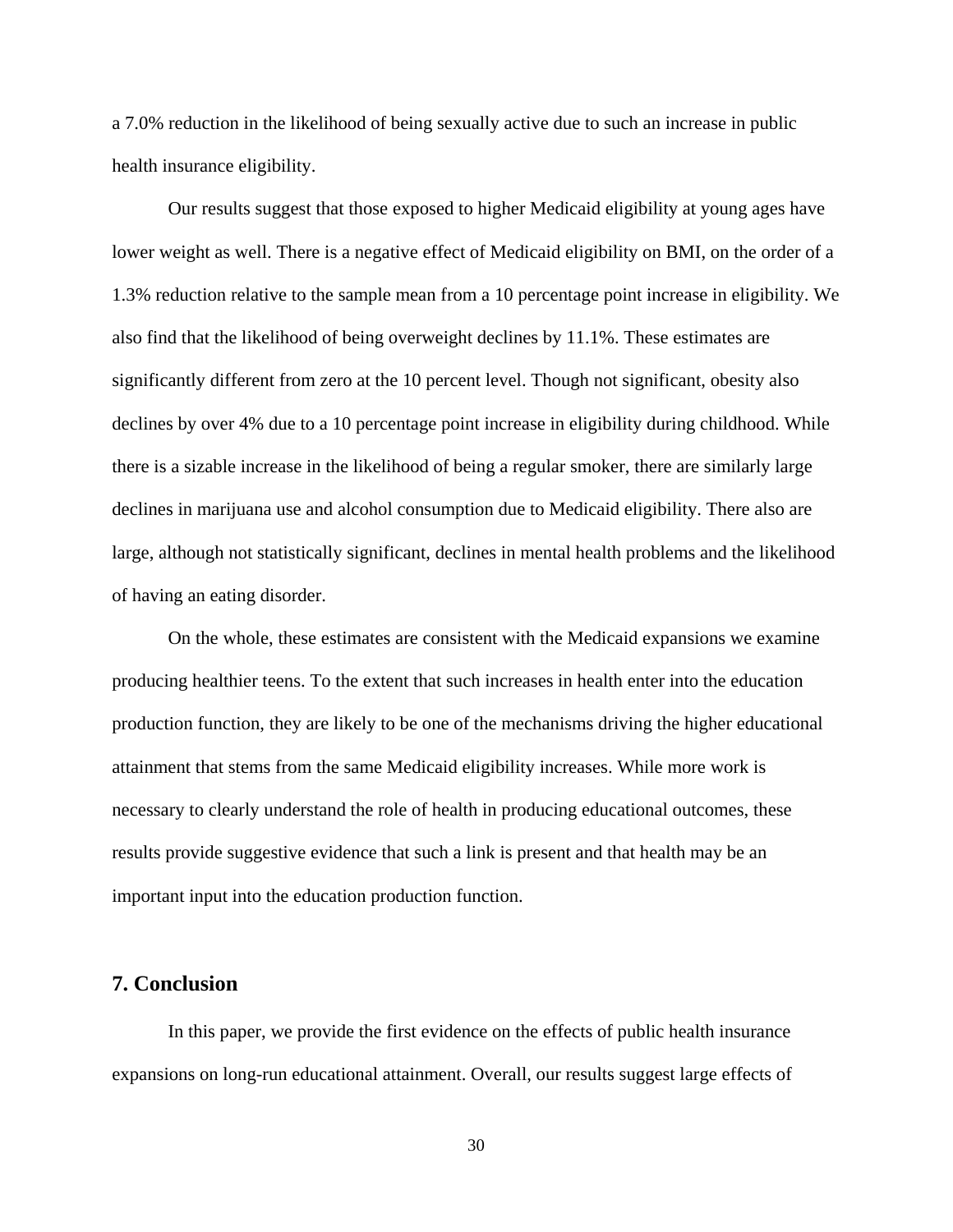childhood Medicaid expansions on eventual educational outcomes. Our baseline estimates indicate that a 10 percentage point increase in Medicaid eligibility between the ages of 0 and 17 decreases the likelihood of not completing high school by approximately 5%, increases college attendance by 1.1% to 1.5%, and increases the 4-year college completion rate by 3%-3.5%. We also present evidence that public health insurance expansions when children are between 2-17 are more closely linked with long-run educational attainment than are expansions that occur when a child is 0-1 year old. To the best of our knowledge, these are the first estimates to demonstrate the importance of health insurance eligibility amongst older children, particularly as it relates to educational outcomes. Our analysis concludes by showing that the health insurance expansions we examine also translated into better health amongst teenagers, which we posit is an important mechanism through which health insurance access for children impacts their educational attainment.

Although the public health insurance expansions we study occurred in the past several decades, our results have several implications that are important for current public policy. First, they suggest that the long-run benefits of providing health insurance to low-income children may be much larger than the short-run gains. Evidence pointing to the large and growing returns to educational attainment (e.g., Autor, Katz and Kearney, 2008) as well as the importance of education in increasing intergenerational economic mobility (Black and Devereaux, 2011; Chetty et al., 2014) suggests that the returns on the public investments in health insurance in the 1980s and 1990s will be felt for some time.

Second, our results relate to current policy discussions over the future of the SCHIP program, which have accompanied the larger debate over the ACA. More specifically, the ACA prohibits states from imposing eligibility and enrollment standards for Medicaid and SCHIP that

31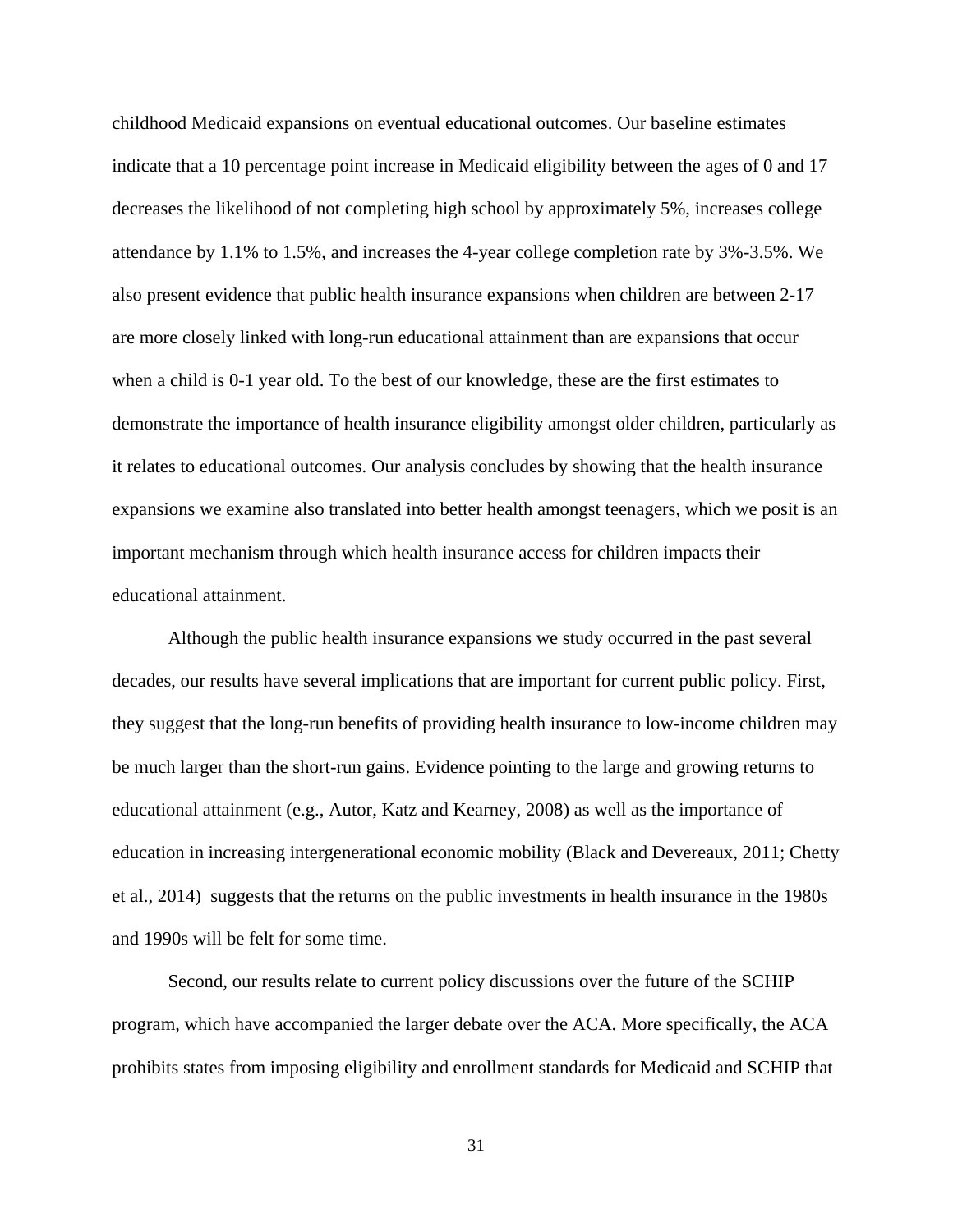were more restrictive than those in place in March 2010 (when the ACA was passed) until 2019. However, there have been attempts in Congress to repeal these provisions, which would essentially allow states to cut SCHIP benefits and eligibility. In addition, SCHIP funding is up for re-authorization in 2015, and its passage is far from assured. A back-of-the-envelope calculation using our data indicates that eliminating the SCHIP program would reduce eligibility for public health insurance by 15.4 percentage points. Our estimates suggest such a decline would increase the high school dropout rate by eight tenths of a percentage point and would decrease both the college enrollment rate by 1.1 percentage points and the college completion rate by about 1.3 percentage points. The results from this study highlight the need to account for the types of long-run effects of public health insurance provision when considering changes to the publicly provided health care system that is targeted at low-income children.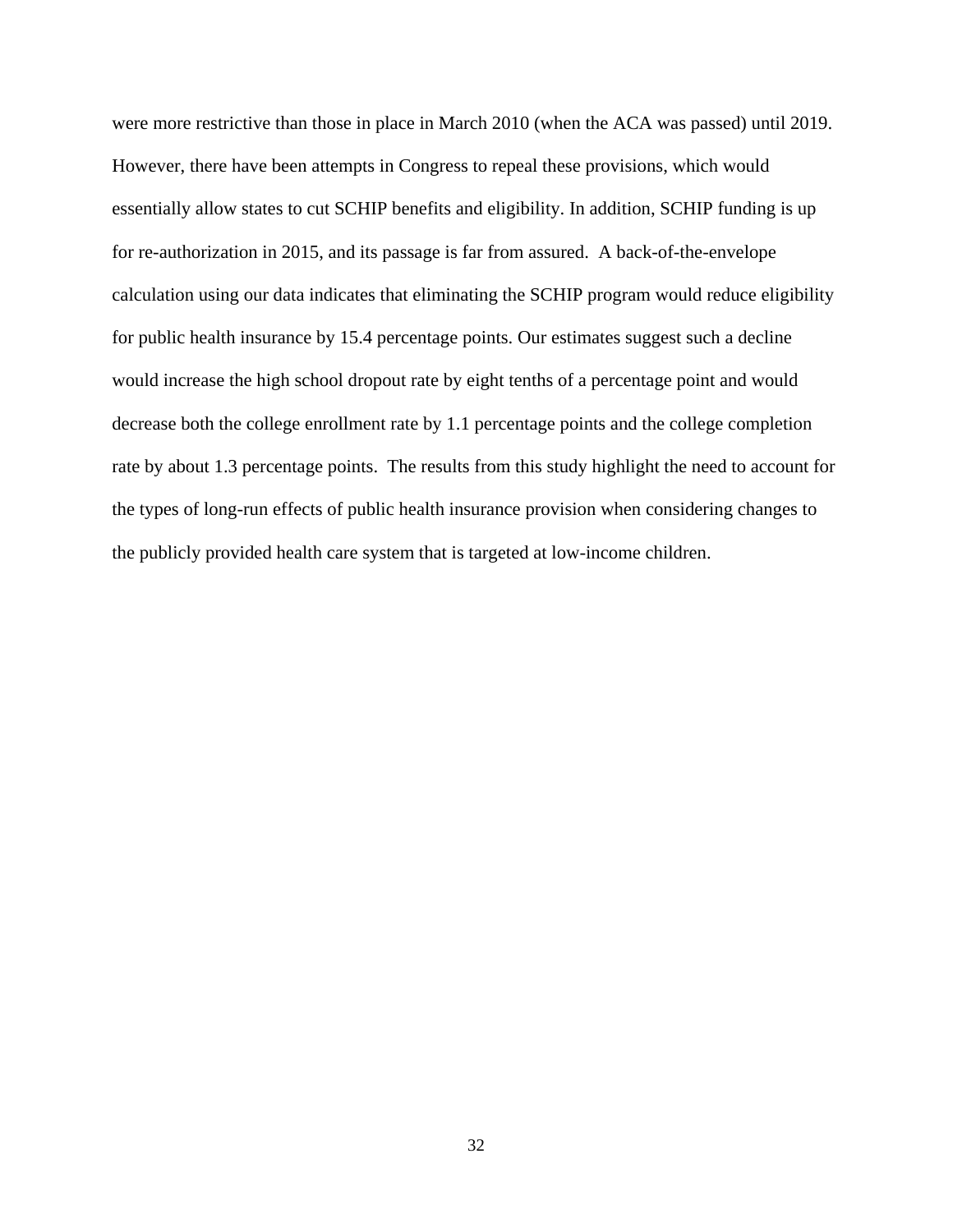# **References**

- Adams, Peter, Michael D. Hurd, Daniel McFadden, Angela Merrill, and Tiago Ribiera. 2003. "Healthy, Wealthy, and Wise? Tests for Direct Causal Paths between Health and Socioeconomic Status." *Journal of Econometrics* 112(1): 3–56.
- Almeida, R., L.C. Dubay, and G. Ko. 2001. "Access to Care and Use of Health Services by Low-Income Women." *Health Care Financing Review* 22(4):27–47.
- Almond, Douglas. 2006. "Is the 1918 Influenza Pandemic Over? Long-Term Effects of In Utero Influenza Exposure in the Post-1940 U.S. Population." *Journal of Political Economy* 114(4): 672–712.
- Almond, Douglas, and Janet Currie. 2011. "Killing Me Softly: The Fetal Origins Hypothesis." *The Journal of Economic Perspectives* 25(3): 153-172.
- Almond, Douglas, Lena Edlund, and Marten Palme. 2009. "Chernobyl's Subclinical Legacy: Prenatal Exposure to Radioactive Fallout and School Outcomes in Sweden." *Quarterly Journal of Economics* 124: 1729-1772.
- Almond, Douglas and Bhashkar Mazumder. 2011. "Health Capital and the Prenatal Environment: The Effect of Ramadan Observance During Pregnancy." *American Economic Journal: Applied Economics* 3: 56-85.
- Autor, David H., Lawrence F. Katz, and Melissa S. Kearney. 2008. "Trends in U.S. Wage Inequality: Revising the Revisionists." *Review of Economics and Statistics* 90 (2): 300–323.
- Bailey, Martha and Susan Dynarski. 2011. "Gains and Gaps: Changing Inequality in US College Entry and Completion." NBER Working Paper No. 17633.
- Baldwin, Laura-Mae, Eric H. Larson, Frederick A. Connell, Daniel Nordlund, Kevin C. Cain, Mary Lawrence Cawthon, Patricia Byrns, and Roger A. Rosenblatt. 1998. "The Effect of Expanding Medicaid Prenatal Services on Birth Outcomes." *American Journal of Public Health* 88(11): 1623-1629.
- Banthin, Jessica S., and Thomas M. Selden. 2003. "The ABCs of Children's Health Care: How the Medicaid Expansions Affected Access, Burdens, and Coverage Between 1987 and 1996." *Inquiry* 40(2): 133-145.
- Black, Sandra E. and Paul J. Devereux. 2011. "Recent Developments in Intergenerational Mobility." In Card, D., Ashenfelter, O. (Eds.), *Handbook of Labor Economics, vol. 4, Part B*. Elsevier: Amsterdam.
- Black, Sandra E., Paul J. Devereux, and Kjell G. Salvanes. 2007. "From the Cradle to the Labor Market? The Effect of Birth Weight on Adult Outcomes." *Quarterly Journal of Economics*,122(1): 409–439.
- Bleakley, Hoyt. 2007. "Disease and Development: Evidence from Hookworm Eradication in the American South." *The Quarterly Journal of Economics* 122 (1): 73–117.
- Bleakley, Hoyt. 2010. "Malaria Eradication in the Americas: A retrospective Analysis of Childhood Exposure." *American Economic Journal: Applied Economics* 2(2): 1–45.
- Bound, John, Michael F. Lovenheim and Sarah Turner. 2010. "Why Have College Completion Rates Declined? An Analysis of Changing Student Preparation and Collegiate Resources." *American Economic Journal: Applied Economics* 2(3): 129–157.
- Buchmueller, Thomas C., Kevin Grumbach, Richard Kronick, and James G. Kahn. 2005. "Book Review: The Effect of Health Insurance on Medical Care Utilization and Implications for Insurance Expansion: A Review of the Literature." *Medical Care Research and Review* 62(1): 3-30.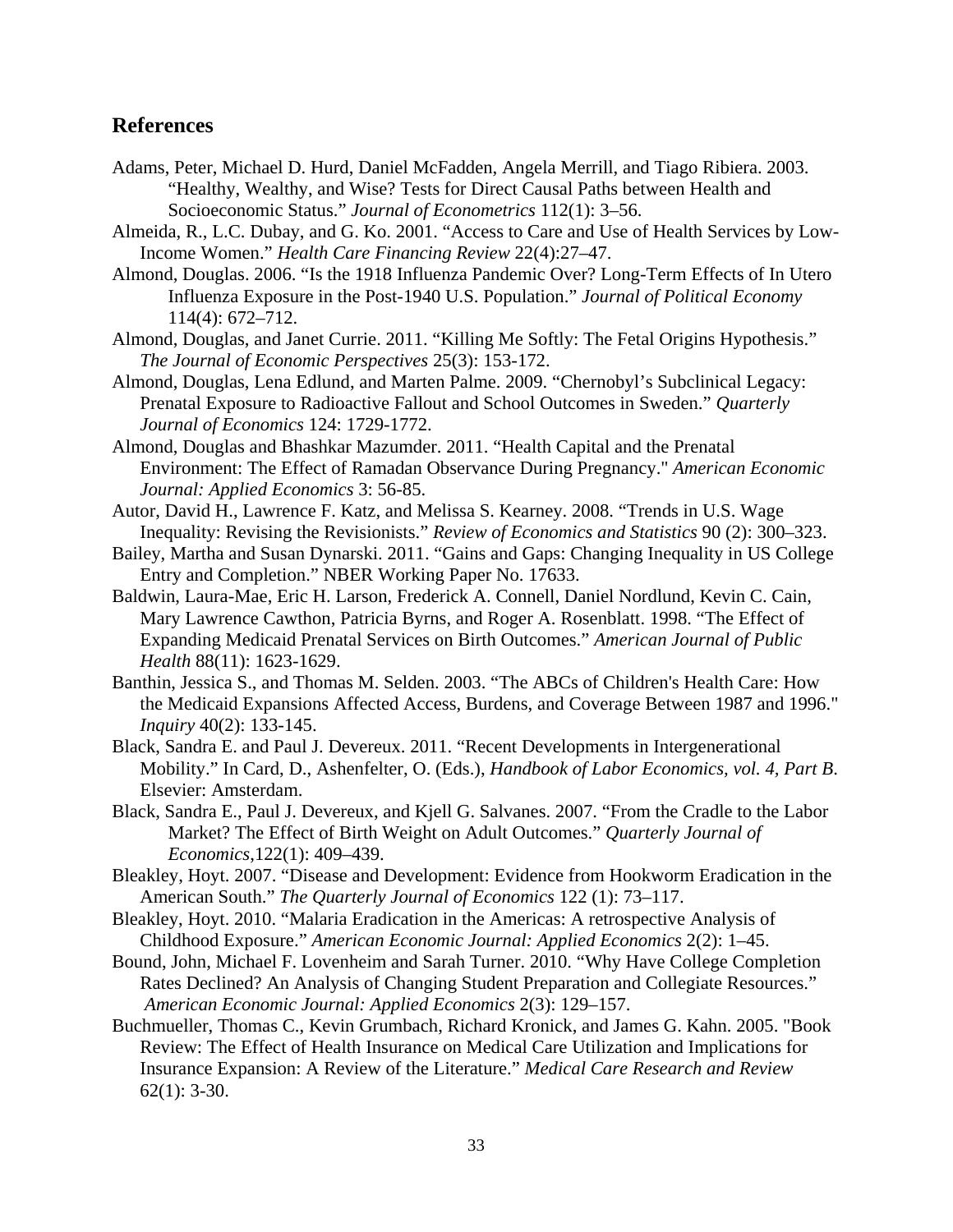- Case, Anne, Angela Fertig, and Christina Paxson. 2005. "The Lasting Impact of Childhood Health and Circumstance." *Journal of Health Economics* 24(2): 365-389.
- Case, Anne, Darren Lubotsky, and Christina Paxson. 2002. "T Economic Status and Health in Childhood: The Origins of the Gradient." *American Economic Review* 92(5): 1308-1334.
- Carneiro, Pedro and James J. Heckman. 2002. "The Evidence on Credit Constraints in Post-Secondary Schooling." *The Economic Journal* 112(482): 705-734.
- Chetty, Raj, John N. Friedman, Nathaniel Hilger, Emmanuel Saez, Diane Whitmore Schanzenbach, and Danny Yagan. 2011. "How Does Your Kindergarten Classroom Affect Your Earnings? Evidence from Project Star." *Quarterly Journal of Economics* 126(4): 1593- 1660.
- Chetty, Raj, John N. Friedman, and Jonah Rockoff. 2013. Measuring the Impacts of Teachers II: Teacher Value-Added and Student Outcomes in Adulthood." NBER Working Paper No. 19424.
- Chetty, Raj, Nathaniel Hendren, Patrick Kline and Emmanuel Saez. 2014. "Where is the Land of Opportunity? The Geography of Intergenerational Mobility in the United States." NBER Working Paper No. 19843.
- Clark, Damon and Heather Royer. 2013. "The Effect of Education on Adult Mortality and Health: Evidence from Britain." *American Economic Review* 103(6): 2087–2120.
- Currie, Janet. 2000. "Do Children of Immigrants Make Differential Use of Public Health Insurance?" In *Issues in the Economics of Immigration*, pp. 271-308. University of Chicago Press.
- Currie, J., M. Stabile, P. Manivong, and L. L. Roos. 2010. "Child Health and Young Adult Outcomes." *Journal of Human Resources* 45(3): 517–548.
- Currie, Janet, and Douglas Almond. 2011. "Human Capital Development Before Age Five." *Handbook of Labor Economics* 4: 1315-1486.
- Currie, Janet, and Jonathan Gruber. 1996a. "Health Insurance Eligibility, Utilization of Medical Care, and Child Health." *The Quarterly Journal of Economics* 111(2): 431-466.
- Currie, Janet, and Jonathan Gruber. 1996b. "Saving Babies: The Efficacy and Cost of Recent Changes in the Medicaid Eligibility of Pregnant Women." *Journal of Political Economy* CIV: 1263–1296.
- Cutler, David M., and Jonathan Gruber. 1996. "Does Public Insurance Crowd Out Private Insurance?" *The Quarterly Journal of Economics* 111(2): 391-430.
- Cutler, David M. and Adriana Lleras-Muney. 2006. "Education and Health: Evaluating Theories and Evidence." NBER Working Paper No. 12352.
- Cox, Tamara Lalovic and Randall Reback. 2013. "Where Health Policy Meets Education Policy: School-based Health Centers in New York." Mimeo.
- Dafny, Leemore and Jonathan Gruber. 2005. "Public Insurance and Child Hospitalizations: Access and Efficiency Effects." *Journal of Public Economics* 89(1): 109–129.
- Dahl, Gordon B. and Lance Lochner. 2012. "The Impact of Family Income on Child Achievement: Evidence from the Earned Income Tax Credit." *American Economic Review* 102(5): 1927–1956.
- Dave, Dhaval M., Sandra L. Decker, Robert Kaestner, and Kosali Ilayperuma Simon. 2013. "The Effect of Medicaid Expansions in the Late 1980s and Early 1990s on the Labor Supply of Pregnant Women." NBER Working Paper No. w19161.
- DeLeire, Thomas, Leonard M. Lopoo, and Kosali I. Simon. 2011. "Medicaid Expansions and Fertility in the United States." *Demography* 48(2): 725-747.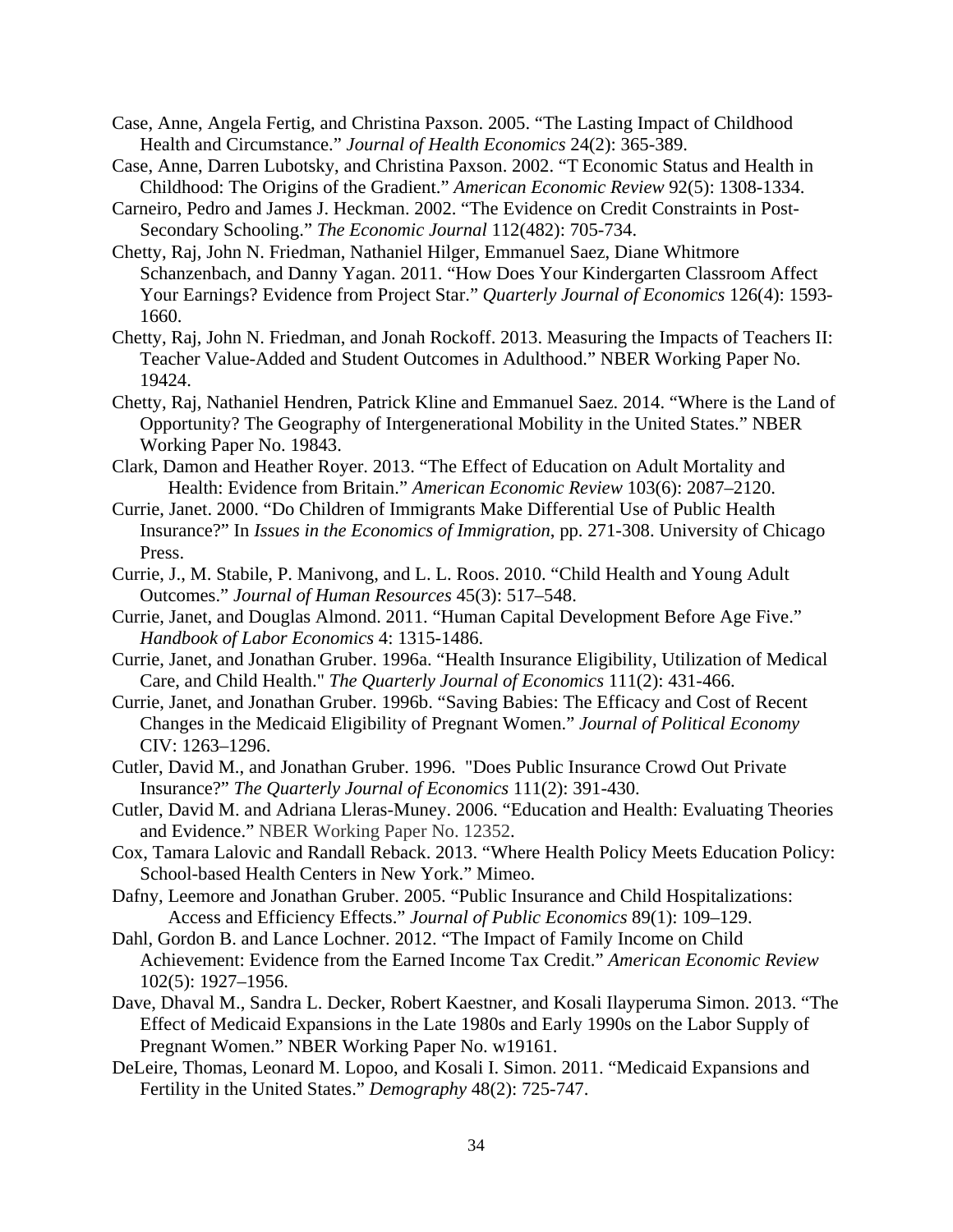- Deming, David, Sarah Cohodes, Jennifer Jennings, and Sandy Jencks. 2013. "School Accountability, Postsecondary Attainment and Earnings." NBER Working Paper No. 19444.
- Deming, David, Justine Hastings, Thomas Kane, and Douglas Staiger. 2014. "School Choice, School Quality and Postsecondary Attainment." *American Economic Review* 104(3): 991- 1013.
- Duncan, Greg. J., Pamela A. Morris, and Chris Rodrigues. 2011. "Does Money Really Matter? Estimating Impacts of Family Income on Young Children's Achievement with Data from Random-assignment Experiments." *Developmental Psychology* 47(5): 1263–1279.
- Eide, Eric R., and Mark H. Showalter. 2011. "Estimating the Relation between Health and Education: What Do We Know and What Do We Need to Know?" *Economics of Education Review* 30(5): 778–791.
- Figlio, David N., Jonathan Guryan, Krzysztof Karbownik, and Jeffrey Roth. 2013. "The Effects of Poor Neonatal Health on Children's Cognitive Development." NBER Working Paper No. 18846.
- Finkelstein, Amy, Sarah Taubman, Bill Wright, Mira Bernstein, Jonathan Gruber, Joseph P. Newhouse, Heidi Allen, and Katherine Baicker. "The Oregon Health Insurance Experiment: Evidence from the First Year." *The Quarterly Journal of Economics* 127(3): 1057-1106.
- Garces, Eliana, Duncan Thomas and Janet Currie. 2002. "Longer-Term Effects of Head Start." *American Economic Review* 92(4): 999-1012.
- Gross, Tal, and Matthew J. Notowidigdo. 2011. "Health Insurance and the Consumer Bankruptcy Decision: Evidence from Expansions of Medicaid." *Journal of Public Economics* 95(7): 767-778.
- Grossman, Michael. 1972. "On the Concept of Health Capital and the Demand for Health." *Journal of Political Economy* 80(2): 223–255.
- Grossman, Michael. 2004. "The Demand for Health, 30 Years Later: A Very Personal Retrospective and Prospective Reflection." *Journal of Health Economics* 23(4): 629–636.
- Gruber, Jonathan. 2003. "Medicaid." In Robert Moffitt (Ed.), *Means Tested Transfer Programs in the U.S.* Chicago: University of Chicago Press, pp. 15–77.
- Gruber, Jonathan, and Kosali Simon. 2008. "Crowd-out 10 Years Later: Have Recent Public Insurance Expansions Crowded Out Private Health Insurance?" *Journal of Health Economics* 27(2): 201-217.
- Hanushek, Eric A. 2003. "The Failure of Input-Based Schooling Policies." *The Economic Journal* 113(485): F64-F98.
- Heckman, James J. and Paul A. LaFontaine. 2006. "Bias-Corrected Estimates of GED Returns." *Journal of Labor Economics* 24(3): 661-700.
- The Henry J. Kaiser Family Foundation. *Federal and State Share of Medicaid Spending, FY2012*. Available Online: http://kff.org/medicaid/state-indicator/federalstate-share-ofspending/. Accessed May 13, 2014.
- Jackson, C. Kirabo, Rucker Johnson, and Claudia Persico. 2014. "The Effect of School Finance Reforms on the Distribution of Spending, Academic Achievement, and Adult Outcomes." NBER Working Paper No. 20118.
- Kaestner, R.,T. Joyce, and A. Racine. 2001. "Medicaid Eligibility and the Incidence of Ambulatory Care Sensitive Hospitalizations for Children." *Social Science Medicine* 52(2): 305-13.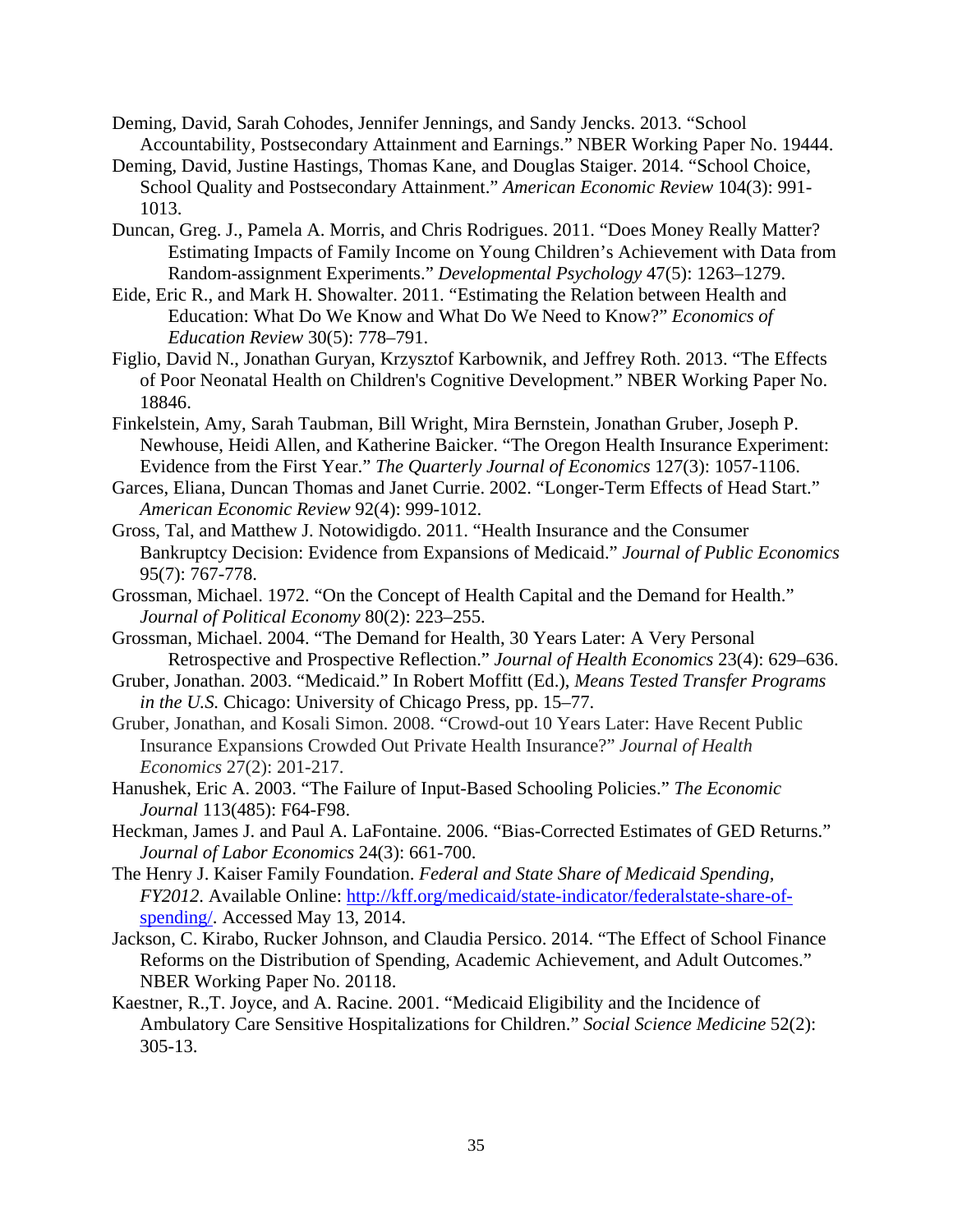- Kaestner, R., A. Racine, and T. Joyce. 2000. "Did Recent Expansions in Medicaid Narrow Socioeconomic Differences in Hospitalization Rates of Infants?" *Medical Care* 38(2): 195- 206.
- Kenney, Genevieve M., Matthew Buettgens, Jocelyn Guyer, and Martha Heberlein. "Improving coverage for children under health reform will require maintaining current eligibility standards for Medicaid and CHIP." Health Affairs 30, no. 12 (2011): 2371-2381.
- Levy, Helen, and David Meltzer. 2008. "The Impact of Health Insurance on Health." *Annual Review of Public Health* 29: 399-409.
- Levine, Philip B. and Diane Schanzenbach. 2009. "The Impact of Children's Public Health Insurance Expansions on Educational Outcomes." *Forum for Health Economics & Policy* 12(1): 1-26.
- Lo Sasso, Anthony T. and Thomas C. Buchmueller. 2004. "The Effect of the State Children's Health Insurance Program on Health Insurance Coverage." *Journal of Health Economics* 23(5): 1059-1082.
- Lovenheim, Michael F., Randall Reback and Leigh Wedenoja. 2013. "How Does Access to Health Care Affect Health and Education? Evidence from School-based Health Center Openings." Mimeo.
- Ludwig, Jens and Douglas Miller. 2007. "Does Head Start Improve Children's Life Chances? Evidence from a Regression Discontinuity Design." *Quarterly Journal of Economics* 122(1): 159-208.
- Michelmore, Katherine. 2013. "The Effect of Income on Educational Attainment: Evidence from State Earned Income Tax Credit Expansions." Mimeo.
- Moss, Nancy E. and Karen Carver. 1998. "The Effect of WIC and Medicaid on Infant Mortality in the United States." *American Journal of Public Health* 88(9): 1354-1361.
- Murnane, Richard. 2013, January. "U.S high school graduation rates: Patterns and explanations." Working Paper 18701, National Bureau of Economic Research.
- Oreopoulos, Philip, Mark Stabile, Randy Walld, and Leslie L. Roos. 2008. "Short-, Medium-, and Long-Term Consequences of Poor Infant Health: An Analysis Using Siblings and Twins." *Journal of Human Resources* 43(1): 88–138.
- Phelps, C. 1997. *Health Economics, 2nd ed*. Reading, MA: Addison-Wesley.
- Royer, Heather. 2009. "Separated at Girth: US Twin Estimates of the Effects of Birth Weight." *American Economic Journal: Applied Economics* 1(1): 49–85.
- Todd, Petra E. and Kenneth I. Wolpin. 2007. "The Production of Cognitive Achievement in Children: Home, School, and Racial Test Score Gaps." *Journal of Human Capital* 1(1): 91- 136.
- Zavodny, Madeline and Marianne P. Bitler. 2010. "The Effect of Medicaid Eligibility Expansions on Fertility." *Social Science & Medicine* 71(5): 918-924.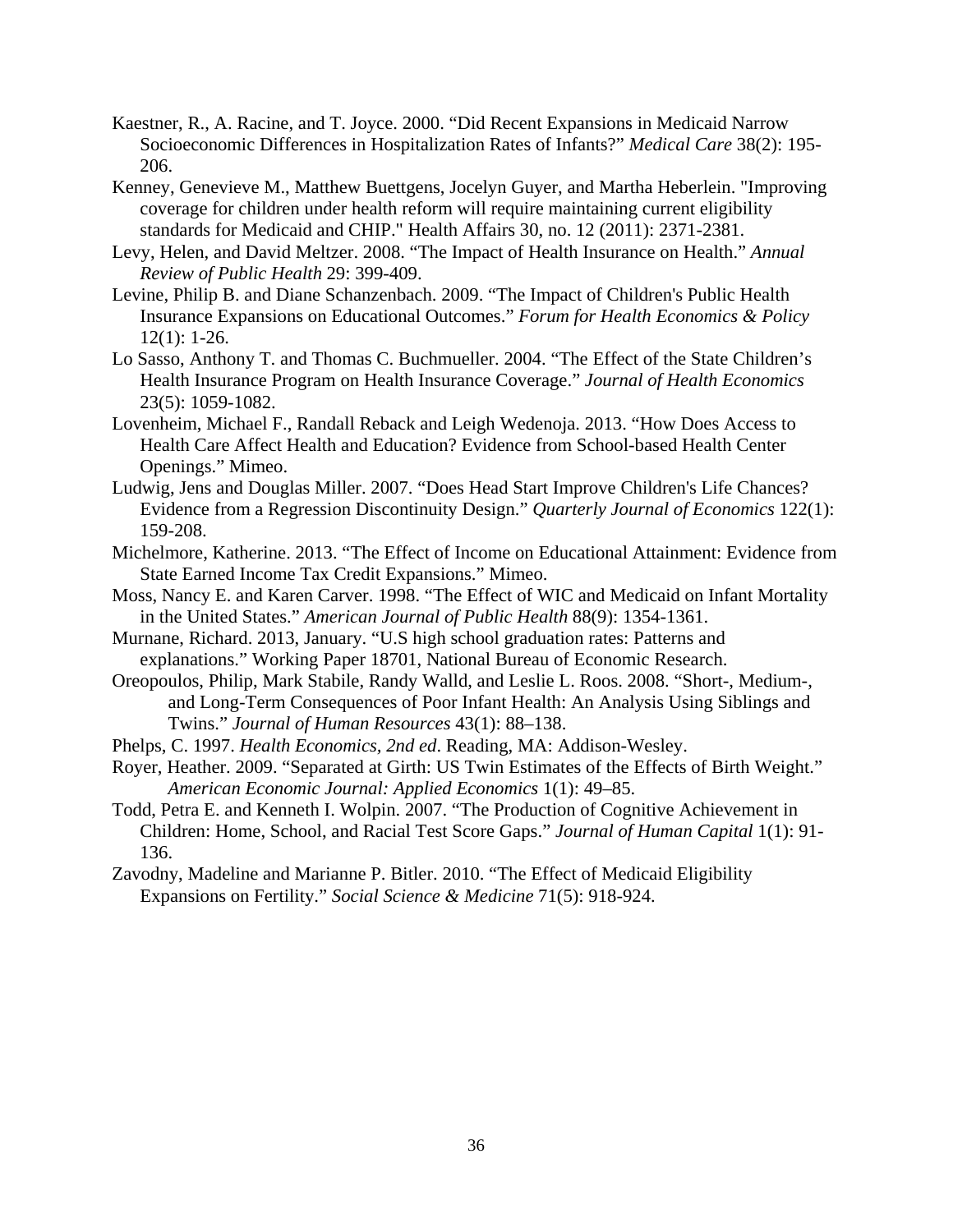

**Figure 1: Medicaid Eligibility by Birth Cohort and Race/Ethnicity**



Source: The figure shows average eligibility by birth cohort calculated using 1980-2004 CPS data combined with state by year Medicaid eligibility rules. Eligibility is calculated separately for whites and non-whites. Simulated fixed eligibility is calculated by applying state-by-year rules to 1986 CPS data. Federal eligibility uses only federal Medicaid rules, applied to each state using fixed 1980 AFDC rules.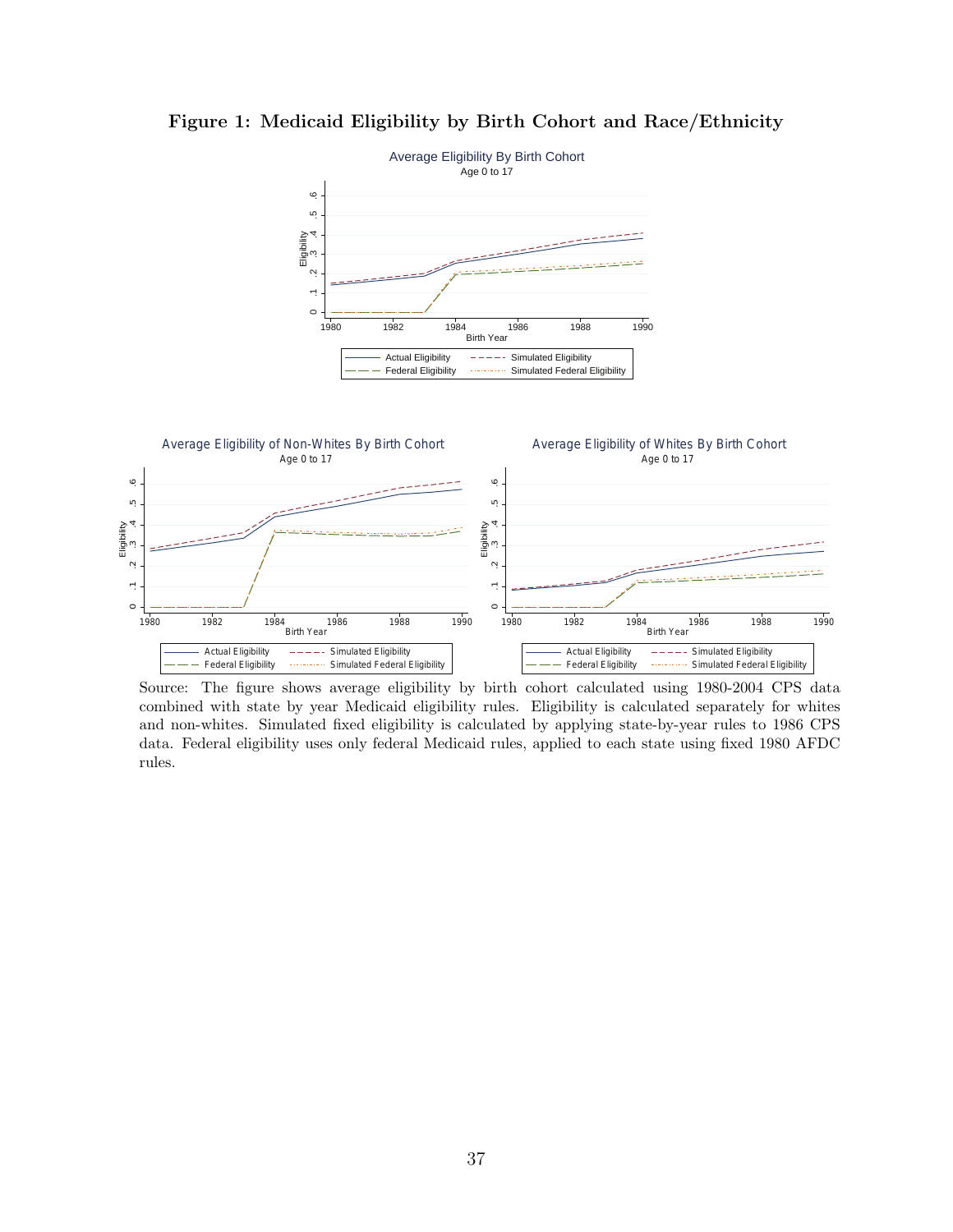| Age | 2005 | 2006 | 2007 | 2008 | 2009 | 2010 | 2011 | 2012 |
|-----|------|------|------|------|------|------|------|------|
| 22  | 1983 | 1984 | 1985 | 1986 | 1987 | 1988 | 1989 | 1990 |
| 23  | 1982 | 1983 | 1984 | 1985 | 1986 | 1987 | 1988 | 1989 |
| 24  | 1981 | 1982 | 1983 | 1984 | 1985 | 1986 | 1987 | 1988 |
| 25  | 1980 | 1981 | 1982 | 1983 | 1984 | 1985 | 1986 | 1987 |
| 26  |      | 1980 | 1981 | 1982 | 1983 | 1984 | 1985 | 1986 |
| 27  |      |      | 1980 | 1981 | 1982 | 1983 | 1984 | 1985 |
| 28  |      |      |      | 1980 | 1981 | 1982 | 1983 | 1984 |
| 29  |      |      |      |      | 1980 | 1981 | 1982 | 1983 |
|     |      |      |      |      |      |      |      |      |

**Table 1: Birth Cohorts by Age in Each ACS Year**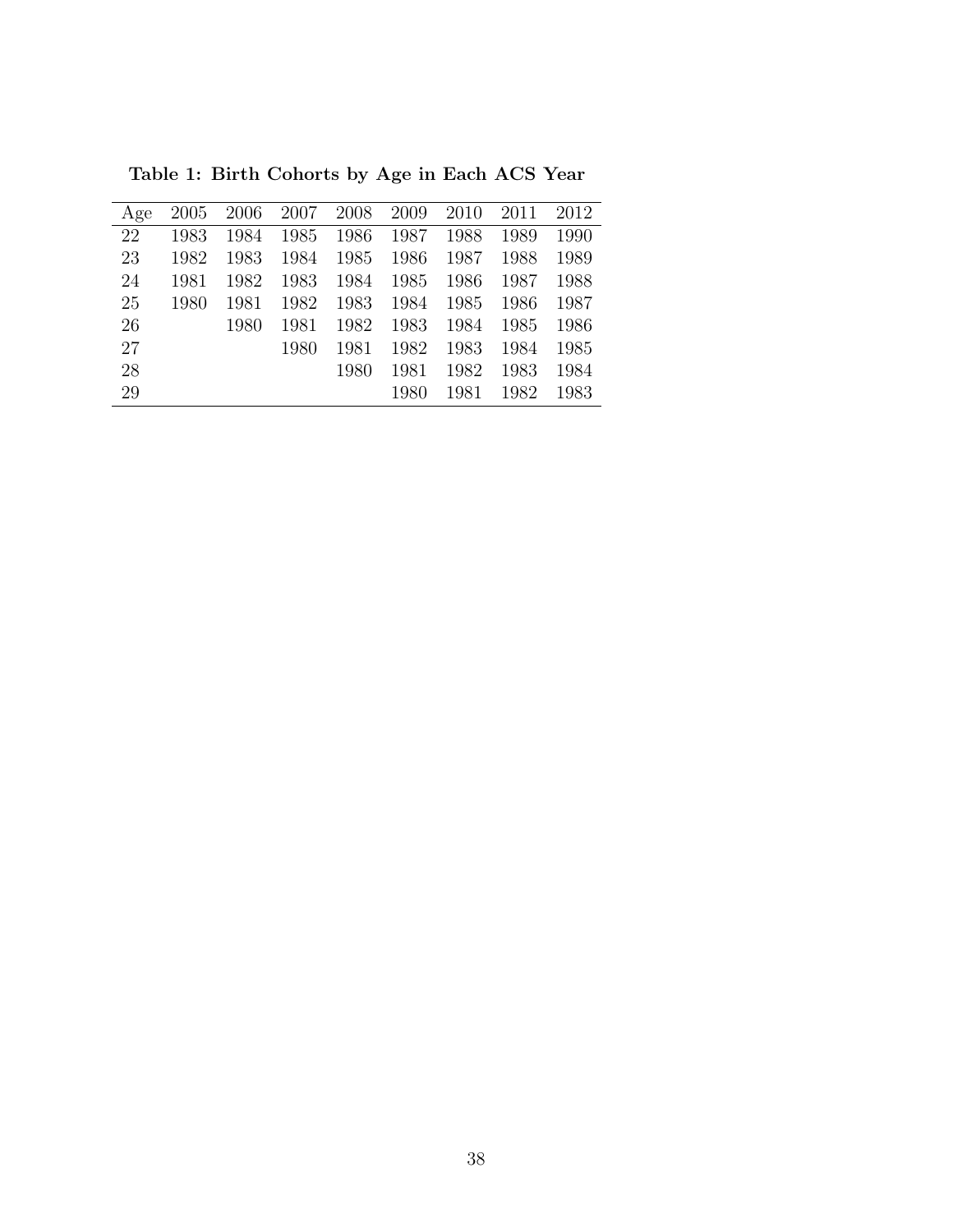| Variable Name                                | All     | White     | Nonwhite |
|----------------------------------------------|---------|-----------|----------|
| No High School Diploma                       | 0.094   | 0.071     | 0.143    |
|                                              | (0.048) | (0.029)   | (0.045)  |
| No GED or High School Diploma                | 0.126   | 0.102     | 0.176    |
|                                              | (0.054) | (0.038)   | (0.050)  |
| Some College                                 | 0.656   | 0.694     | 0.572    |
|                                              | (0.086) | (0.062)   | (0.071)  |
| College Graduate (BA)                        | 0.265   | 0.309     | 0.172    |
|                                              | (0.108) | (0.096)   | (0.065)  |
| Age                                          | 25.001  | 25.031    | 24.936   |
|                                              | (2.156) | (2.155)   | (2.157)  |
| Male                                         | 0.504   | 0.508     | 0.497    |
|                                              | (0.039) | (0.032)   | (0.049)  |
| White                                        | 0.683   | 1.000     |          |
|                                              | (0.466) | (0.000)   |          |
| <b>Black</b>                                 | 0.143   |           | 0.451    |
|                                              | (0.266) |           | (0.290)  |
| Hispanic                                     | 0.123   |           | 0.386    |
|                                              | (0.230) |           | (0.255)  |
| Other Race                                   | 0.052   |           | 0.163    |
|                                              | (0.108) |           | (0.135)  |
| Married                                      | 0.273   | 0.306     | 0.202    |
|                                              | (0.136) | (0.138)   | (0.099)  |
| Fixed Simulated Eligibility Age 0-17         | 0.254   | 0.171     | 0.434    |
|                                              | (0.155) | (0.083)   | (0.116)  |
| Eligibility Age 0-17                         | 0.237   | 0.156     | 0.410    |
|                                              | (0.152) | (0.077)   | (0.127)  |
| Federal Fixed Simulated Eligibility Age 0-17 | 0.115   | $0.074\,$ | 0.201    |
|                                              | (0.133) | (0.073)   | (0.183)  |
| Federal Eligibility Age 0-17                 | 0.108   | 0.068     | 0.195    |
|                                              | (0.130) | (0.070)   | (0.178)  |
| Observations                                 | 5494    | 2754      | 2740     |

**Table 2: Summary Statistics for White and Nonwhite Analysis Sample, 2005-2012 CPS**

Source: Author's tabulations from the 2005-2012 ACS. Means in the table are taken over state-year-age-race cell averages. The samples consist of 1980-1990 birth cohorts aged 22-29, for whom we observe Medicaid eligibility in every year in their birth state from age 0 through 17. All tabulations were done using ACS sample weights. Standard deviations are shown in parentheses. Average eligibility is calculated using 3-year moving averages.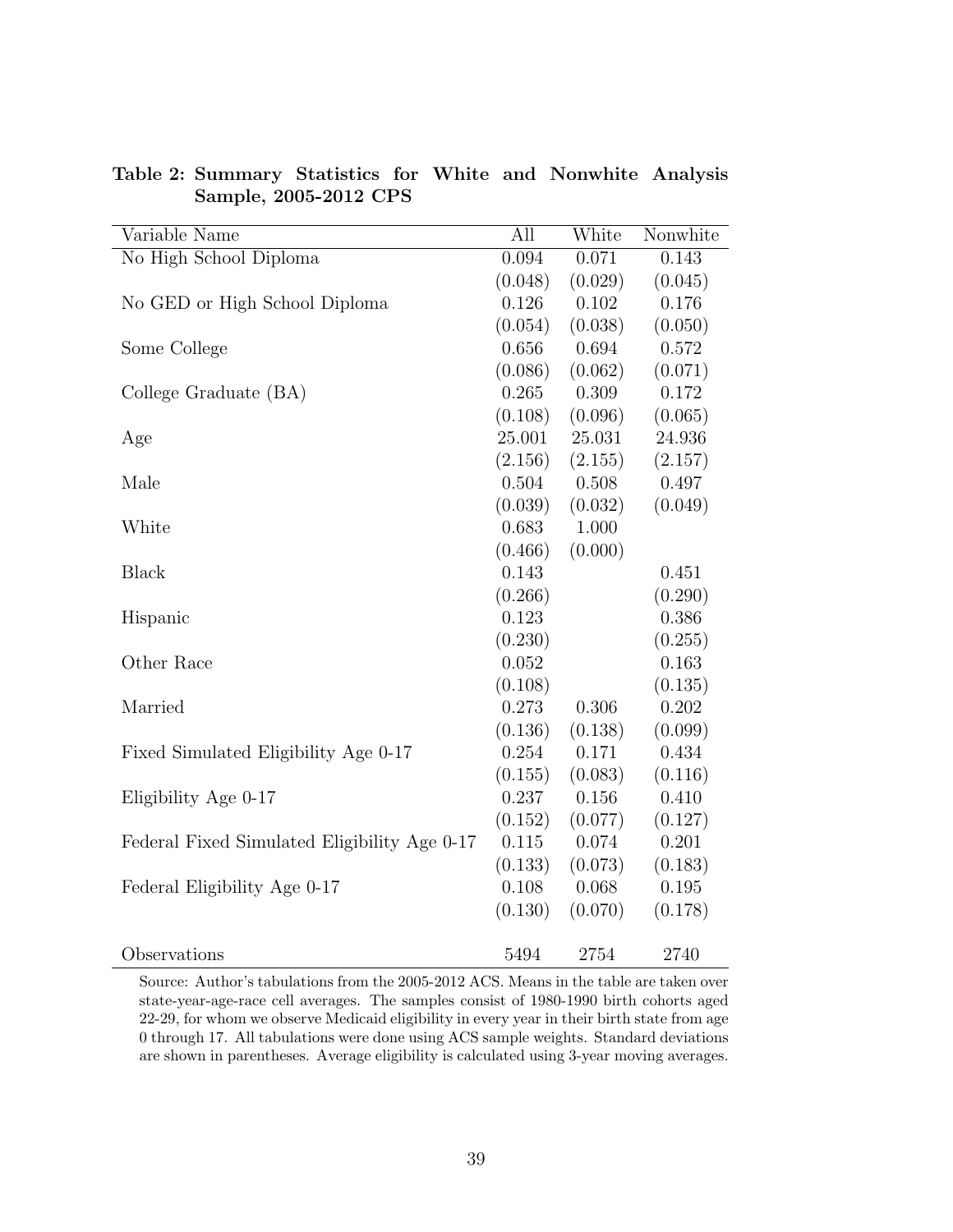|                                                                                                                                                                      |            |            | No HS                                                                                               |             |            | Some College                                                                                       |            |            | College Plus |            |
|----------------------------------------------------------------------------------------------------------------------------------------------------------------------|------------|------------|-----------------------------------------------------------------------------------------------------|-------------|------------|----------------------------------------------------------------------------------------------------|------------|------------|--------------|------------|
| Specification                                                                                                                                                        | 1st Stage  | <b>OLS</b> | Red Form                                                                                            | $\geq$      | <b>CTO</b> | Red Form                                                                                           | $\geq$     | <b>OLS</b> | Red Form     | $\geq$     |
| Panel A: All Eligibility                                                                                                                                             |            |            |                                                                                                     |             |            |                                                                                                    |            |            |              |            |
| $(1)$ Baseline                                                                                                                                                       | $0.969***$ | 0.007      | $-0.047**$                                                                                          | $-0.049***$ | $-0.036$   | $0.068***$                                                                                         | $0.070**$  | $-0.116**$ | $0.082***$   | $0.085**$  |
|                                                                                                                                                                      | (0.111)    | (0.024)    | (0.019)                                                                                             | (0.017)     | (0.037)    | (0.030)                                                                                            | (0.030)    | (0.053)    | (0.039)      | (0.042)    |
| (2) EITC & School                                                                                                                                                    | $0.989***$ | 0.012      | $-0.046**$                                                                                          | $-0.048***$ | $-0.037$   | $0.071***$                                                                                         | $0.072***$ | $-0.125**$ | $0.088***$   | $0.090**$  |
| Spending                                                                                                                                                             | (0.092)    | (0.026)    | (0.020)                                                                                             | (0.018)     | (0.039)    | (0.029)                                                                                            | (0.028)    | (0.057)    | (0.042)      | (0.043)    |
| (3) EITC, School Spending,                                                                                                                                           | $0.989***$ | 0.024      | $-0.041$                                                                                            | $-0.044*$   | $-0.045$   | $0.097***$                                                                                         | $0.100***$ | $-0.149**$ | $0.097*$     | $0.099*$   |
| $SY & A-Y$ FE                                                                                                                                                        | (0.119)    | (0.032)    | (0.026)                                                                                             | (0.022)     | (0.048)    | (0.036)                                                                                            | (0.032)    | (0.067)    | (0.059)      | (0.058)    |
| (4) Baseline +                                                                                                                                                       | $0.974***$ | 0.023      | $-0.041*$                                                                                           | $-0.045**$  | $-0.053$   | $0.097***$                                                                                         | $0.101**$  | $-0.141**$ | $0.091*$     | $0.094*$   |
| $\mathrm{S}\text{-}\mathrm{Y}$ & A-Y FE                                                                                                                              | (0.135)    | (0.030)    | (0.025)                                                                                             | (0.022)     | (0.045)    | (0.041)                                                                                            | (0.042)    | (0.066)    | (0.055)      | (0.056)    |
|                                                                                                                                                                      |            |            |                                                                                                     |             |            |                                                                                                    |            |            |              |            |
| Panel B: Federal Eligibility                                                                                                                                         |            |            |                                                                                                     |             |            |                                                                                                    |            |            |              |            |
| (5) Baseline                                                                                                                                                         | $0.301***$ | 0.007      | $-0.017***$                                                                                         | $-0.051***$ | $-0.036$   | $0.014**$                                                                                          | $0.043*$   | $-0.116**$ | $0.022***$   | $0.072***$ |
|                                                                                                                                                                      | (0.044)    | (0.024)    | (0.006)                                                                                             | (0.017)     | (0.037)    | (0.007)                                                                                            | (0.022)    | (0.053)    | (0.008)      | (0.022)    |
| (6) EITC $&$ School                                                                                                                                                  | $0.296***$ | 0.012      | $-0.016***$                                                                                         | $-0.050***$ | $-0.037$   | $0.014*$                                                                                           | $0.043*$   | $-0.125**$ | $0.021***$   | $0.071***$ |
| Spending                                                                                                                                                             | (0.043)    | (0.026)    | (0.006)                                                                                             | (0.018)     | (0.039)    | (0.007)                                                                                            | (0.023)    | (0.057)    | (0.008)      | (0.024)    |
| Source: Authors' estimation of equation (3) in the text using $22-29$ year old respondents from the 2005-2012 ACS. Each cell in the table comes from a separate      |            |            |                                                                                                     |             |            |                                                                                                    |            |            |              |            |
| regression. The "OLS" columns refer to models that use a three-year moving average of actual eligibility as the independent variable, the "Red Form" columns         |            |            |                                                                                                     |             |            | independent variable, and the "IV" columns refer to models that instrument actual eligibility with |            |            |              |            |
| refer to models that use fixed simulated eligibility as the<br>fixed simulated eligibility. All estimates include controls                                           |            |            | for the percent of each state-of-birth, birth cohort and race cell who are male and married as well |             |            |                                                                                                    |            |            |              |            |
| as an indicator for the cell being non-white or not, age fixed effects, calendar year fixed effects and state of birth fixed effects. S-Y refer to state of birth by |            |            |                                                                                                     |             |            |                                                                                                    |            |            |              |            |
|                                                                                                                                                                      |            |            |                                                                                                     |             |            |                                                                                                    |            |            |              |            |

as an indicator for the cell being non-white or not, age fixed effects, calendar year fixed effects and state of birth fixed effects. S-Y refer to state of birth by year fixed effects and A-Y refer to age by calendar year fixed effects. Standard errors clustered at the state-of-birth level are in parentheses: \*\*\* indicates

year fixed effects and A-Y refer to age by calendar year fixed effects. Standard errors clustered at the state-of-birth level are in parentheses: \*\*\* indicates

significance at the 1% level, \*\* indicates significance at the 5% level, and \* indicates significance at the 10% level.

significance at the 1% level, \*\* indicates significance at the 5% level, and \* indicates significance at the 10% level.

Table 3: The Effect of Average Medicaid Eligibility During School Years on Educational Attainment Table 3: The Effect of Average Medicaid Eligibility During School Years on Educational Attainment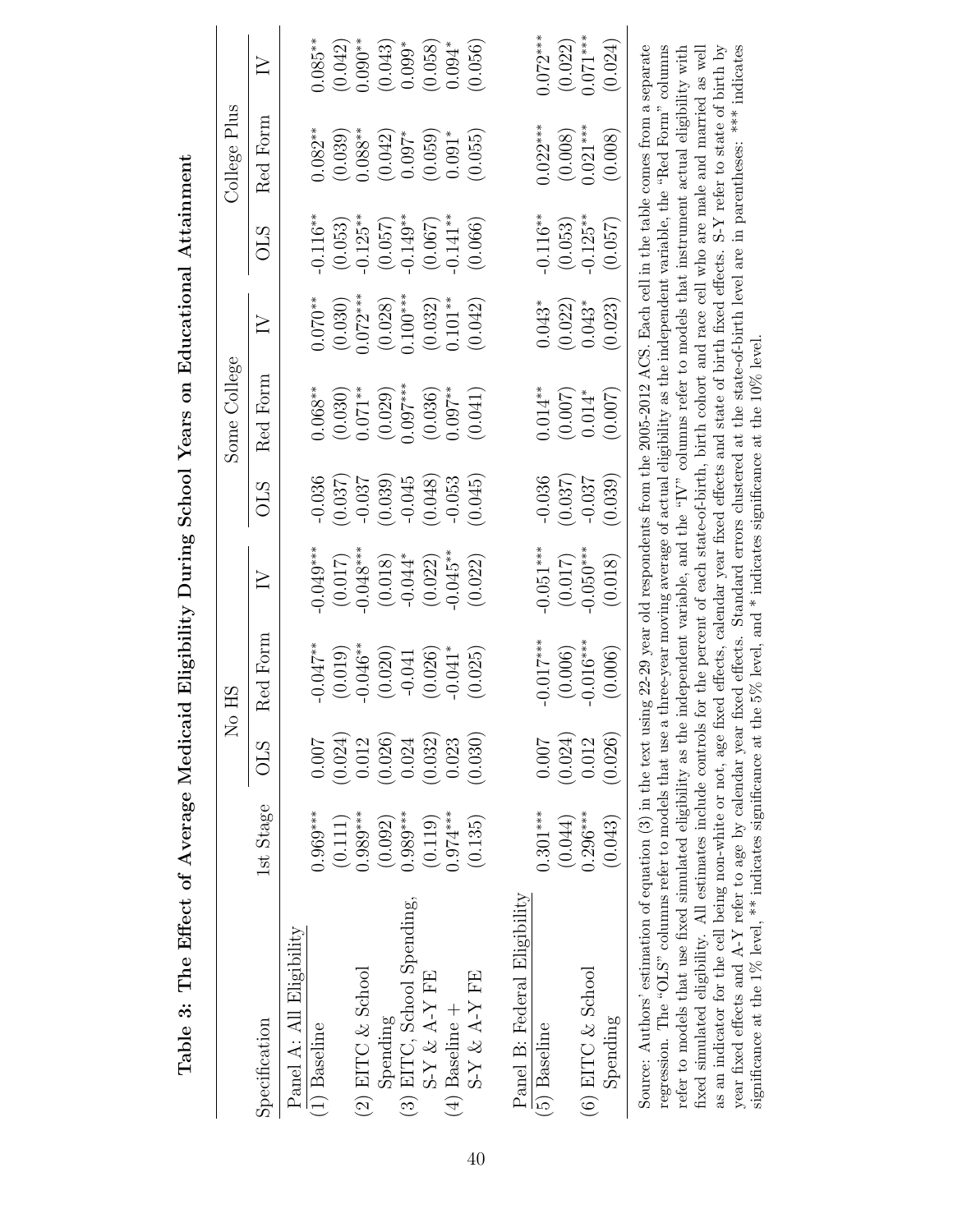|                                                                                                                                              |            |            | No HS Diploma                                                                            |         | No GED or HS |          | Some College |             | College Plus |
|----------------------------------------------------------------------------------------------------------------------------------------------|------------|------------|------------------------------------------------------------------------------------------|---------|--------------|----------|--------------|-------------|--------------|
| Specification                                                                                                                                | 1st Stage  | <b>CTO</b> | $\geq$                                                                                   | STC     |              | STC      |              | STC         | $\geq$       |
| $(1)$ Baseline                                                                                                                               | $0.960***$ | 0.018      | $-0.056***$                                                                              | 0.031   | $0.061**$    | $-0.047$ | $0.076*$     | $-0.109***$ | $0.143***$   |
|                                                                                                                                              | (0.117)    | (0.025)    | (0.020)                                                                                  | (0.027) | (0.024)      | (0.038)  | (0.041)      | (0.054)     | (0.053)      |
| (2) EITC $&$ School                                                                                                                          | $0.979***$ | 0.023      | $-0.055***$                                                                              | 0.038   | $0.060***$   | $-0.044$ | $0.074***$   | $-0.121**$  | $0.147***$   |
| Spending                                                                                                                                     | (0.095)    | (0.026)    | (0.019)                                                                                  | (0.029) | (0.024)      | (0.041)  | (0.033)      | (0.058)     | (0.053)      |
| (3) EITC, School Spending,                                                                                                                   | $0.976***$ | 0.034      | $-0.053***$                                                                              | 0.053   | $-0.056***$  | $-0.050$ | $0.103***$   | $-0.144**$  | $0.164***$   |
| $S-Y \& A-Y$ FE                                                                                                                              | (0.120)    | (0.030)    | (0.022)                                                                                  | (0.032) | (0.028)      | (0.046)  | (0.036)      | (0.065)     | (0.067)      |
| $(4)$ Baseline +                                                                                                                             | $0.956***$ | 0.032      | $-0.053***$                                                                              | 0.050   | $0.058*$     | $-0.059$ | $0.106**$    | $0.135***$  | $0.155***$   |
| $SY & A-Y F E$                                                                                                                               | (0.143)    | (0.028)    | (0.023)                                                                                  | (0.030) | (0.030)      | (0.043)  | (0.051)      | (0.063)     | 0.066        |
| Source: Authors' estimation of equation (3)                                                                                                  |            |            | in the text using 22-29 year old respondents from the 2008-2012 ACS. All models use both |         |              |          |              |             |              |
| state and federal Medicaid eligibility variation. Each cell in the table comes from a separate regression. The "OLS" columns refer to        |            |            |                                                                                          |         |              |          |              |             |              |
| models that use a three-year moving average of actual eligibility as the independent variable, and the "IV" columns refer to models that     |            |            |                                                                                          |         |              |          |              |             |              |
| instrument actual eligibility with fixed simulated eligibility. All estimates include controls for the percent of each state-of-birth, birth |            |            |                                                                                          |         |              |          |              |             |              |
| cohort and race cell who are male and married as well as an indicator for the cell being non-white or not, age fixed effects, calendar year  |            |            |                                                                                          |         |              |          |              |             |              |

fixed effects and state of birth fixed effects. S-Y refer to state of birth by year fixed effects and A-Y refer to age by calendar year fixed effects. Standard errors clustered at the state-of-birth level are in parentheses: \*\*\* indicates significance at the 1% level, \*\* indicates

fixed effects and state of birth fixed effects. S-Y refer to state of birth by year fixed effects and A-Y refer to age by calendar year fixed effects. Standard errors clustered at the state-of-birth level are in parenthes

significance at the 5% level, and \* indicates significance at the 10% level.

significance at the 5% level, and  $*$  indicates significance at the 10% level.

Table 4: The Effect of Average Medicaid Eligibility During School Years on Educational Attainment, Separating Table 4: The Effect of Average Medicaid Eligibility During School Years on Educational Attainment, Separating  $GED$  and HS Diplomas,  $2008-2012$ **GED and HS Diplomas, 2008-2012**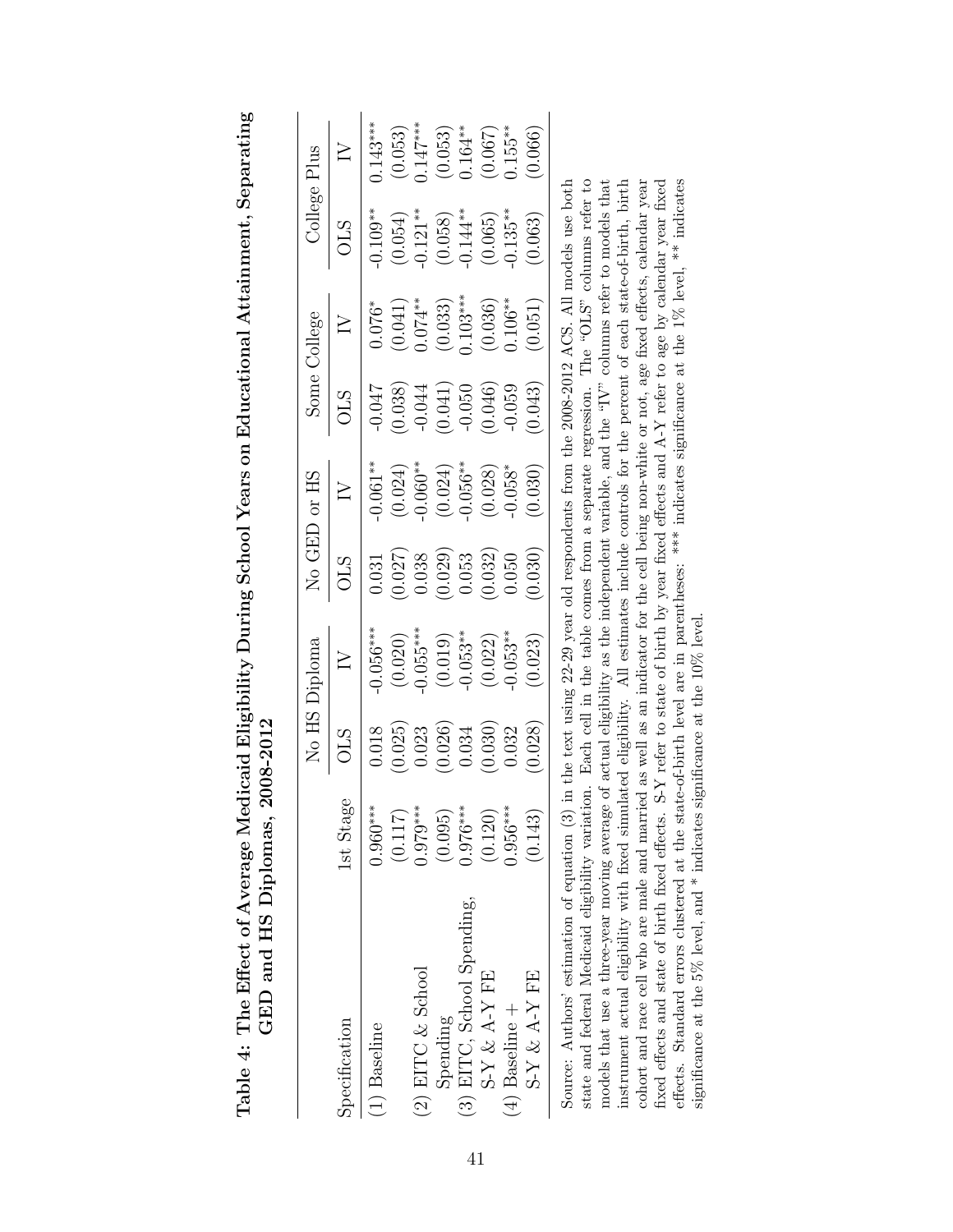|                                              |            |            | No HS      |             | Some College |             | College Plus |
|----------------------------------------------|------------|------------|------------|-------------|--------------|-------------|--------------|
| Independent Variable                         | 1st Stage  | <b>OLS</b> | IV         | <b>OLS</b>  | IV           | <b>OLS</b>  | IV           |
| Panel A:Baseline                             |            |            |            |             |              |             |              |
| Medicaid                                     | $0.653***$ | $0.086**$  | 0.009      | $-0.216***$ | 0.136        | $-0.334***$ | 0.167        |
|                                              | (0.199)    | (0.039)    | (0.043)    | (0.068)     | (0.131)      | (0.089)     | (0.154)      |
| Medicaid*Nonwhite                            | $0.206**$  | $-0.054**$ | $-0.033$   | $0.138***$  | $-0.022$     | $0.163***$  | $-0.046$     |
|                                              | (0.092)    | (0.023)    | (0.025)    | (0.043)     | (0.063)      | (0.056)     | (0.069)      |
| Nonwhite                                     | $-0.009$   | $0.079***$ | $0.091***$ | $-0.139***$ | $-0.163***$  | $-0.115***$ | $-0.158***$  |
|                                              | (0.033)    | (0.010)    | (0.007)    | (0.015)     | (0.013)      | (0.019)     | (0.016)      |
| Panel B: Baseline + State-year & Age-year FE |            |            |            |             |              |             |              |
| Medicaid                                     | $0.750***$ | 0.044      | $-0.019$   | $-0.155***$ | 0.039        | $-0.247***$ | 0.109        |
|                                              | (0.140)    | (0.028)    | (0.030)    | (0.049)     | (0.054)      | (0.065)     | (0.079)      |
| Medicaid*Nonwhite                            | $0.180**$  | $-0.034*$  | $-0.023$   | $0.111***$  | 0.025        | $0.122**$   | $-0.018$     |
|                                              | (0.074)    | (0.018)    | (0.019)    | (0.034)     | (0.031)      | (0.046)     | (0.039)      |
| nonwhite                                     | $-0.024$   | $0.082***$ | $0.094***$ | $-0.144***$ | $-0.158***$  | $-0.122***$ | $-0.156***$  |
|                                              | (0.029)    | (0.009)    | (0.006)    | (0.014)     | (0.010)      | (0.017)     | (0.012)      |

**Table 5: The Effect of Average Medicaid Eligibility During School Years on Educational Attainment, Including Race Interactions**

Source: Authors' estimation of equation (3) in the text using 22-29 year old respondents from the 2005- 2012 ACS. Each cell in the table comes from a separate regression. The "OLS" columns refer to models that use a three-year moving average of actual eligibility as the independent variable, and the "IV" columns refer to models that instrument actual eligibility with fixed simulated eligibility. All estimates include controls for the percent of each state-of-birth, birth cohort and race cell who are male and married as well as an indicator for the cell being non-white or not, age fixed effects, calendar year fixed effects and state of birth fixed effects. Standard errors clustered at the state-of-birth level are in parentheses: \*\*\* indicates significance at the 1% level, \*\* indicates significance at the 5% level, and \* indicates significance at the 10% level.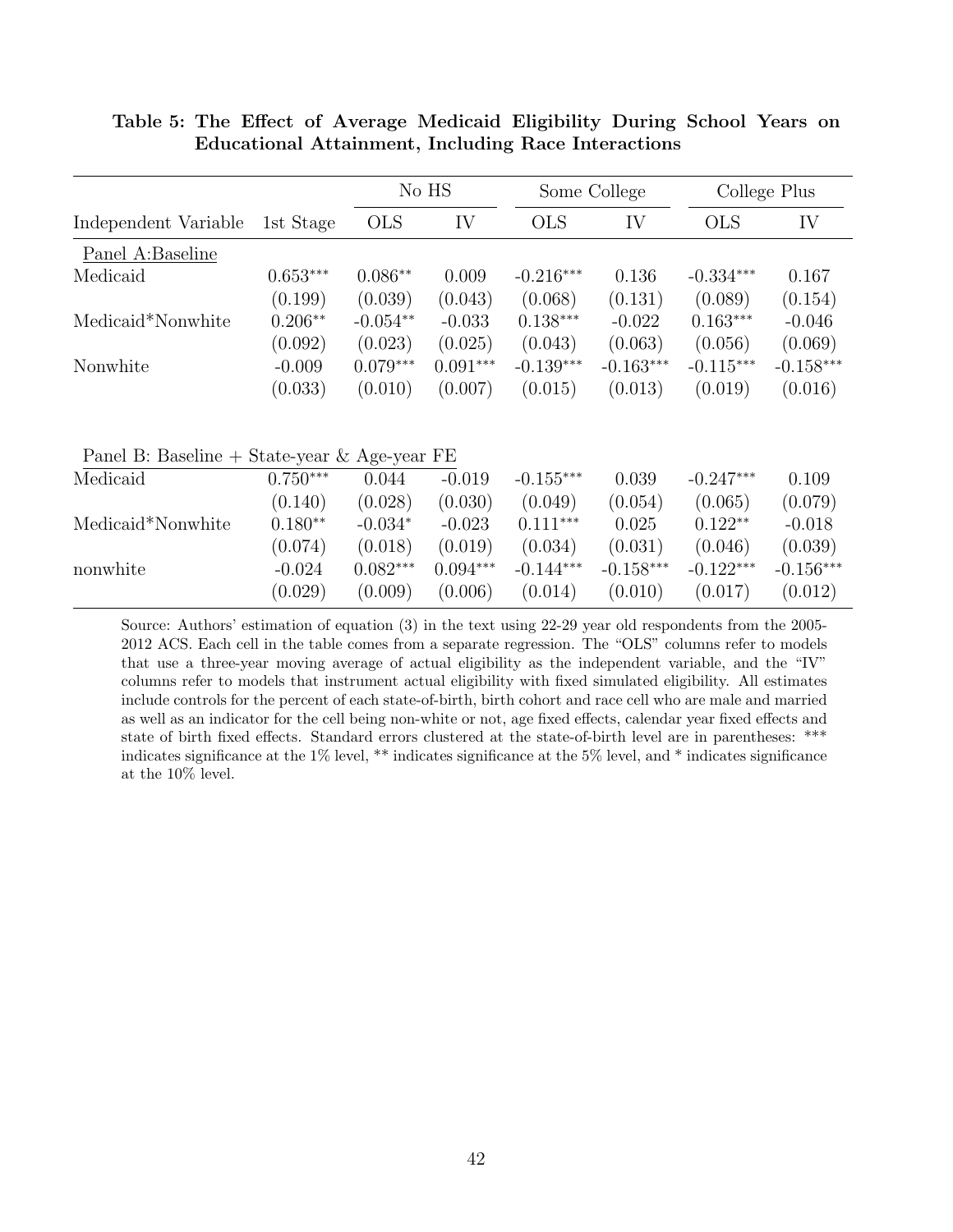| No HS                | <b>Baseline</b> | $S-Y \& A-Y FE$ |
|----------------------|-----------------|-----------------|
| Eligibility Age 0-1  | $-0.006$        | $-0.006$        |
|                      | (0.009)         | (0.015)         |
| Eligibility Age 2-17 | $-0.046**$      | $-0.038$        |
|                      | (0.020)         | (0.029)         |
| Some College         | <b>Baseline</b> | $S-Y \& A-Y FE$ |
| Eligibility Age 0-1  | $-0.017$        | $-0.029$        |
|                      | (0.018)         | (0.039)         |
| Eligibility Age 2-17 | $0.080**$       | $0.125**$       |
|                      | (0.033)         | (0.063)         |
| College Plus         | <b>Baseline</b> | $S-Y \& A-Y FE$ |
| Eligibility Age 0-1  | $-0.049**$      | 0.016           |
|                      | (0.023)         | (0.034)         |
| Eligibility Age 2-17 | $0.111***$      | 0.080           |
|                      | (0.038)         | (0.062)         |

# **Table 6: IV Estimates of The Effect of Average Medicaid Eligibility During School Years on Educational Attainment, by Age at Eligibility**

Source: Authors' estimation of equation (3) in the text using 22-29 year old respondents from the 2005- 2012 ACS. Each cell in the table comes from a separate regression, with actual eligibility in the given age range instrumented with fixed simulated eligibility in the given age range. All estimates include controls for the percent of each state-of-birth, birth cohort and race cell who are male and married as well as an indicator for the cell being non-white or not, age fixed effects, calendar year fixed effects and state of birth fixed effects. S-Y refer to state of birth by year fixed effects and A-Y refer to age by calendar year fixed effects. Standard errors clustered at the state-of-birth level are in parentheses: \*\*\* indicates significance at the 1% level, \*\* indicates significance at the 5% level, and \* indicates significance at the  $10\%$  level.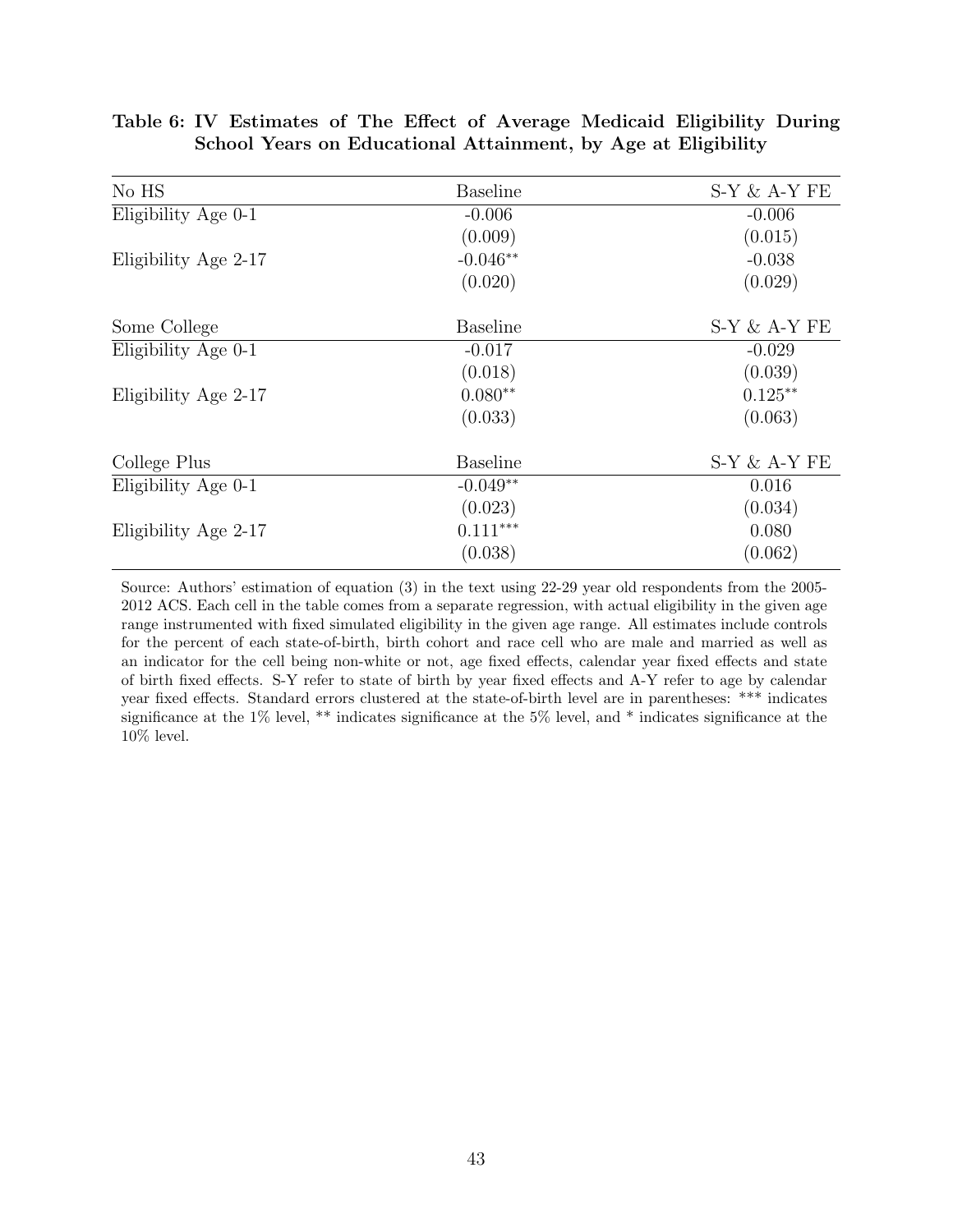| School Years on Educational Attainment: Sample born 1962-1972 |              |              |
|---------------------------------------------------------------|--------------|--------------|
| No HS                                                         | Some College | College Plus |

**Table 7: Placebo Test of The Effect of Average Medicaid Eligibility During**

|                 |            |            | NO HS   |            | Some College |            | College Plus |
|-----------------|------------|------------|---------|------------|--------------|------------|--------------|
| Specification   | 1st Stage  | <b>OLS</b> | IV      | <b>OLS</b> | IV           | <b>OLS</b> |              |
| <b>Baseline</b> | $0.978***$ | $-0.020$   | 0.011   | 0.069      | 0.050        | $-0.094*$  | $-0.111$     |
|                 | (0.165)    | (0.044)    | (0.065) | (0.061)    | (0.090)      | (0.054)    | (0.078)      |
| $S-Y \& A-Y FE$ | $0.988***$ | $-0.025$   | 0.004   | 0.086      | 0.072        | $-0.080$   | $-0.087$     |
|                 | (0.206)    | (0.048)    | (0.076) | (0.063)    | (0.104)      | (0.059)    | (0.091)      |

Source: Authors' estimation as described in the text using respondents from the 2005-2012 ACS born between 1962 and 1972 for whom we assign average Medicaid eligibility of individuals age 0 through 17 in the year a person is 18. Sample size is 8,951. Each cell in the table comes from a separate regression. The "OLS" columns refer to models that use a three-year moving average of actual eligibility as the independent variable, and the "IV" columns refer to models that instrument actual eligibility with fixed simulated eligibility. All estimates include controls for the percent of each state-of-birth, birth cohort and race cell who are male and married as well as an indicator for the cell being non-white or not, age fixed effects, calendar year fixed effects and state of birth fixed effects. S-Y refer to state of birth by year fixed effects and A-Y refer to age by calendar year fixed effects. Standard errors clustered at the state-of-birth level are in parentheses: \*\*\* indicates significance at the 1% level, \*\* indicates significance at the 5% level, and \* indicates significance at the 10% level.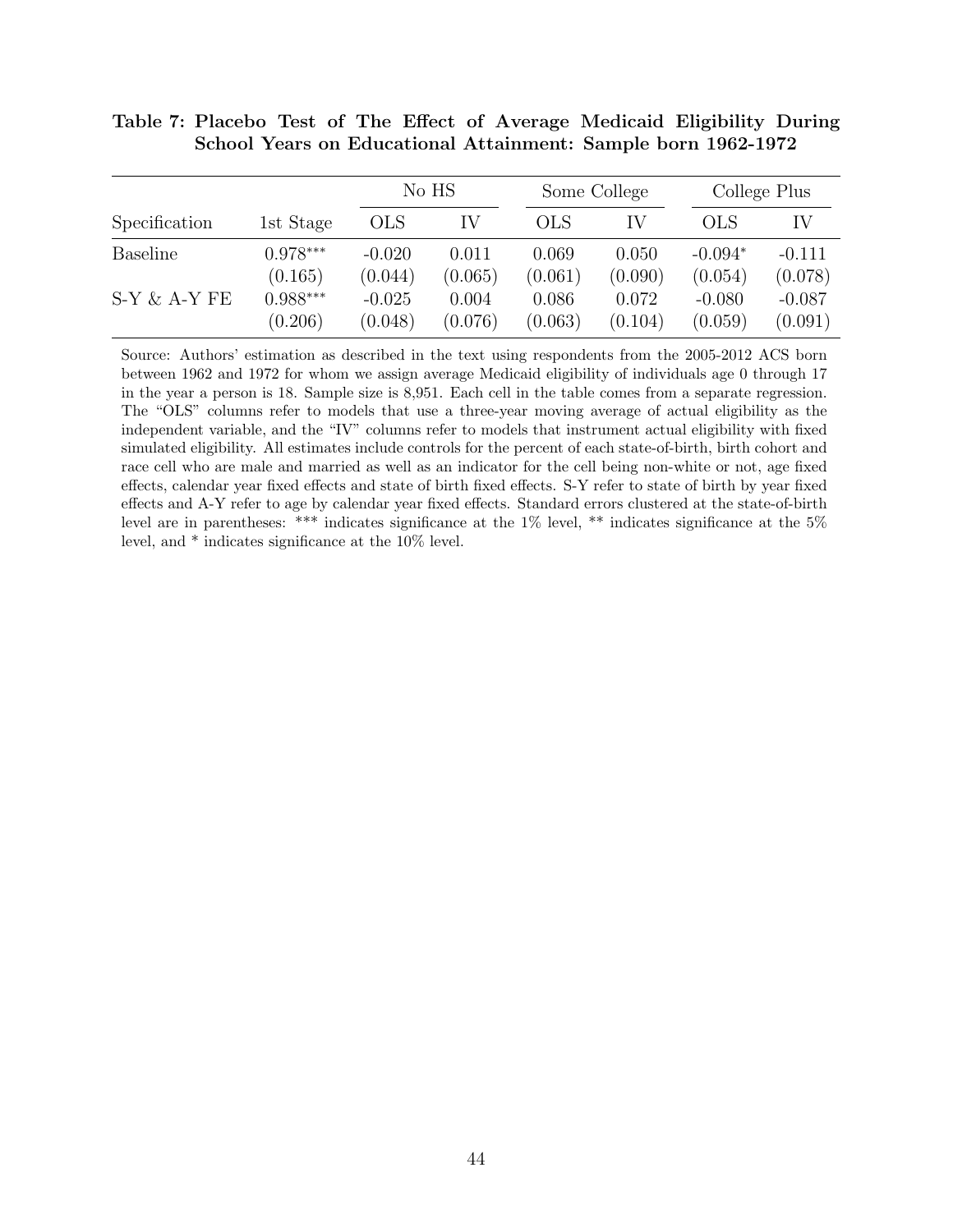|                            |            |            | No HS      |            | Some College | College Plus |          |
|----------------------------|------------|------------|------------|------------|--------------|--------------|----------|
| Specification              | 1st Stage  | <b>OLS</b> | IV         | <b>OLS</b> | IV           | <b>OLS</b>   | IV       |
| <b>Baseline</b><br>(1)     | $1.031***$ | 0.021      | $-0.040**$ | $-0.053$   | $0.056*$     | $-0.148**$   | $0.076*$ |
|                            | (0.095)    | (0.029)    | (0.020)    | (0.047)    | (0.033)      | (0.066)      | (0.046)  |
| $(2)$ EITC & School        | 1.033***   | 0.021      | $-0.039**$ | $-0.054$   | $0.058*$     | $-0.149**$   | $0.081*$ |
| Spending                   | (0.095)    | (0.029)    | (0.020)    | (0.047)    | (0.033)      | (0.068)      | (0.048)  |
| (3) EITC, School Spending, | $1.032***$ | 0.029      | $-0.042*$  | $-0.059$   | $0.086**$    | $-0.177**$   | 0.091    |
| $S-Y \& A-Y FE$            | (0.130)    | (0.035)    | (0.026)    | (0.056)    | (0.041)      | (0.078)      | (0.062)  |
| Baseline $+$<br>(4)        | $1.035***$ | 0.030      | $-0.041$   | $-0.060$   | $0.085**$    | $-0.176**$   | 0.091    |
| $S-Y \& A-Y FE$            | (0.130)    | (0.034)    | (0.026)    | (0.056)    | (0.041)      | (0.077)      | (0.062)  |

**Table 8: The Effect of Average Medicaid Eligibility During School Years on Educational Attainment, Including State-of-birth Specific Linear Cohort Trends**

Source: Authors' estimation of equation (3) in the text using 22-29 year old respondents from the 2008- 2012 ACS. Each cell in the table comes from a separate regression. The "OLS" columns refer to models that use a three-year moving average of actual eligibility as the independent variable, and the "IV" columns refer to models that instrument actual eligibility with fixed simulated eligibility. All estimates include controls for the percent of each state-of-birth, birth cohort and race cell who are male and married as well as an indicator for the cell being non-white or not, age fixed effects, calendar year fixed effects and state of birth fixed effects. S-Y refer to state of birth by year fixed effects and A-Y refer to age by calendar year fixed effects. Standard errors clustered at the state-of-birth level are in parentheses: \*\*\* indicates significance at the 1% level, \*\* indicates significance at the 5% level, and \* indicates significance at the 10% level.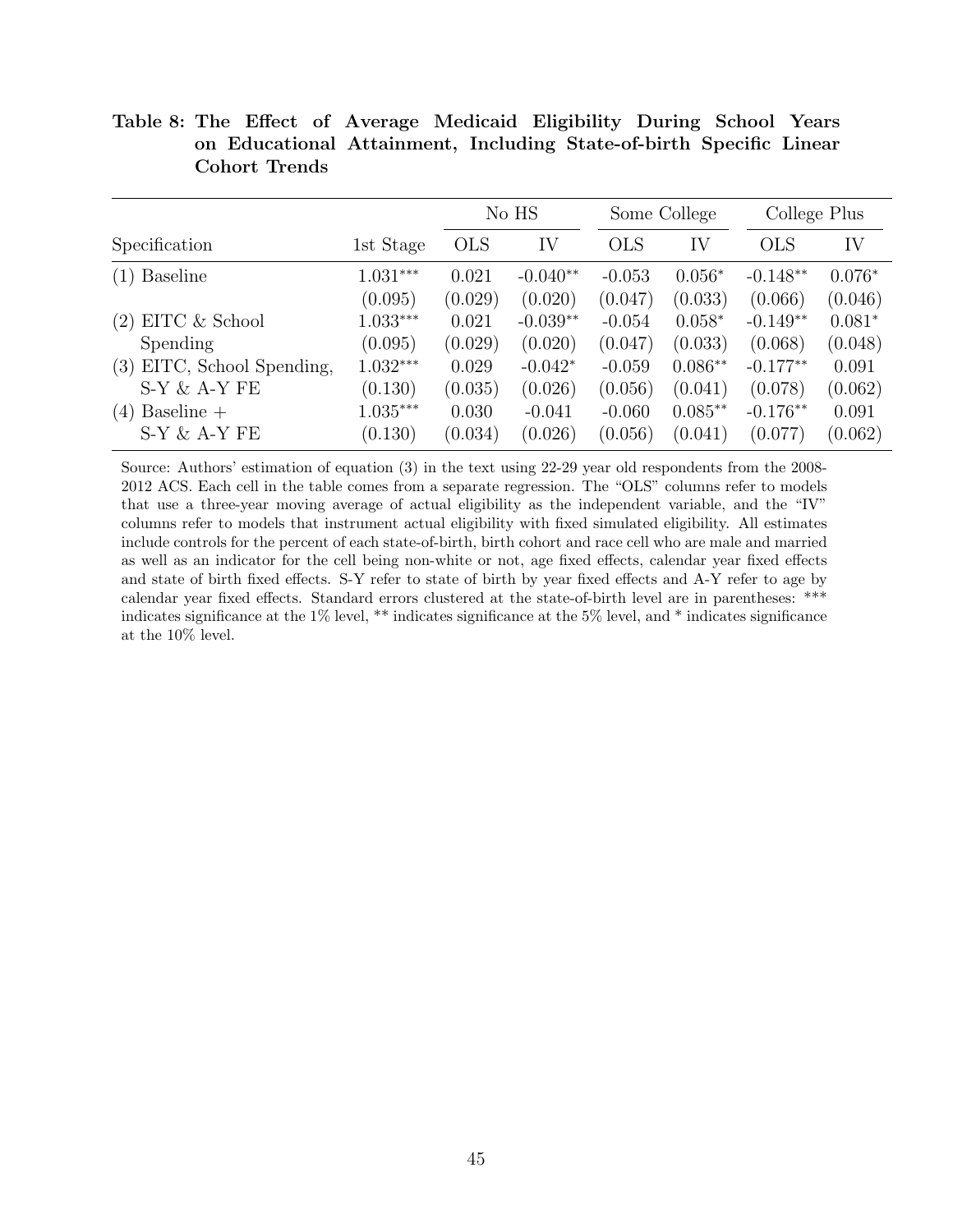| Dependent Variable                         | Mean    | <b>OLS</b> | IV          |
|--------------------------------------------|---------|------------|-------------|
| Risky Sex Index $(n=1441)$                 | 0.962   | $-0.053$   | $-1.147***$ |
|                                            | (0.499) | (0.194)    | (0.425)     |
| Ever Had Sex $(n=1400)$                    | 0.481   | 0.198      | $-0.335*$   |
|                                            | (0.188) | (0.132)    | (0.195)     |
| Body Mass Index $(n=1122)$                 | 23.21   | $-0.062$   | $-3.064*$   |
|                                            | (1.206) | (0.935)    | (1.637)     |
| Overweight $(n=1122)$                      | 0.258   | $-0.070$   | $-0.288*$   |
|                                            | (0.106) | (0.087)    | (0.168)     |
| Obese $(n=1122)$                           | 0.086   | 0.022      | $-0.037$    |
|                                            | (0.061) | (0.069)    | (0.113)     |
| Ever Use Marijuana $(n=1441)$              | 0.432   | 0.019      | $-0.324*$   |
|                                            | (0.150) | (0.125)    | (0.182)     |
| Number of Days Drank Past Month $(n=1439)$ | 2.690   | $-2.157*$  | $-2.037$    |
|                                            | (1.359) | (1.274)    | (2.030)     |
| Ever Smoke Regularly $(n=1436)$            | 0.197   | 0.087      | $0.519***$  |
|                                            | (0.123) | (0.122)    | (0.168)     |
| Any Mental Health Issue $(n=1441)$         | 0.223   | $-0.096$   | $-0.240$    |
|                                            | (0.098) | (0.101)    | (0.185)     |
| Eating Disorder $(n=1440)$                 | 0.101   | $-0.064$   | $-0.104$    |
|                                            | (0.065) | (0.048)    | (0.093)     |

**Table 9: The Effect of Average Medicaid Eligibility During School Years on Teen Health Outcomes and Behaviors, Observed Between Ages 14-18**

Source: Authors' estimation of equation (3) in the text using 14-18 year old respondents from the 1995- 2007 YRBSS. Each cell in the table comes from a separate regression. Risky sex index is a count variable that includes ever had sex, no birth control last sexual encounter (a combination of no birth control and condom use variables), ever pregnant, and used alcohol or drugs last sexual encounter. See Appendix Table A-1 for estimates of individual components of the Risky Sex Index as well as the variables from which we calculate whether an individual has a mental health issue or an eating disorder. Medicaid eligibility is calculated as average from age 0 - current age, so for age 14 it is 0-14. The "OLS" column refers to models that use a three-year moving average of actual eligibility as the independent variable, and the "IV" column refers to models that instrument actual eligibility with fixed simulated eligibility. The first stage coefficient is  $0.882$  (se=0.123). The estimates include controls for the percent of each state-of-residence and birth cohort who are male and nonwhite as well as calendar year by age and state of residence fixed effects. Standard errors clustered at the state-of-residence level are in parentheses: \*\*\* indicates significance at the 1% level, \*\* indicates significance at the 5% level, and \* indicates significance at the 10% level.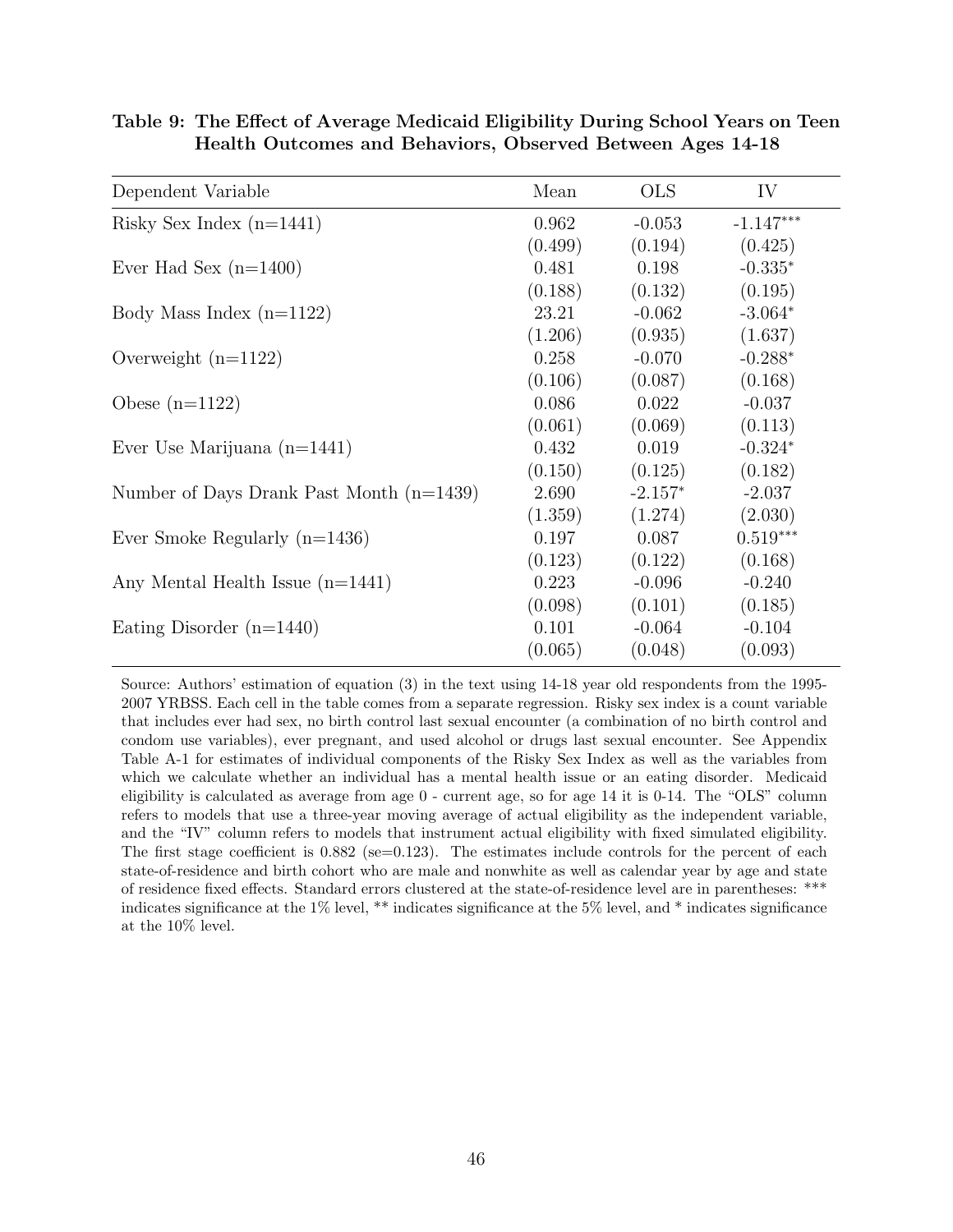# Online Appendix

# \*\*\*Not for Publication\*\*\*